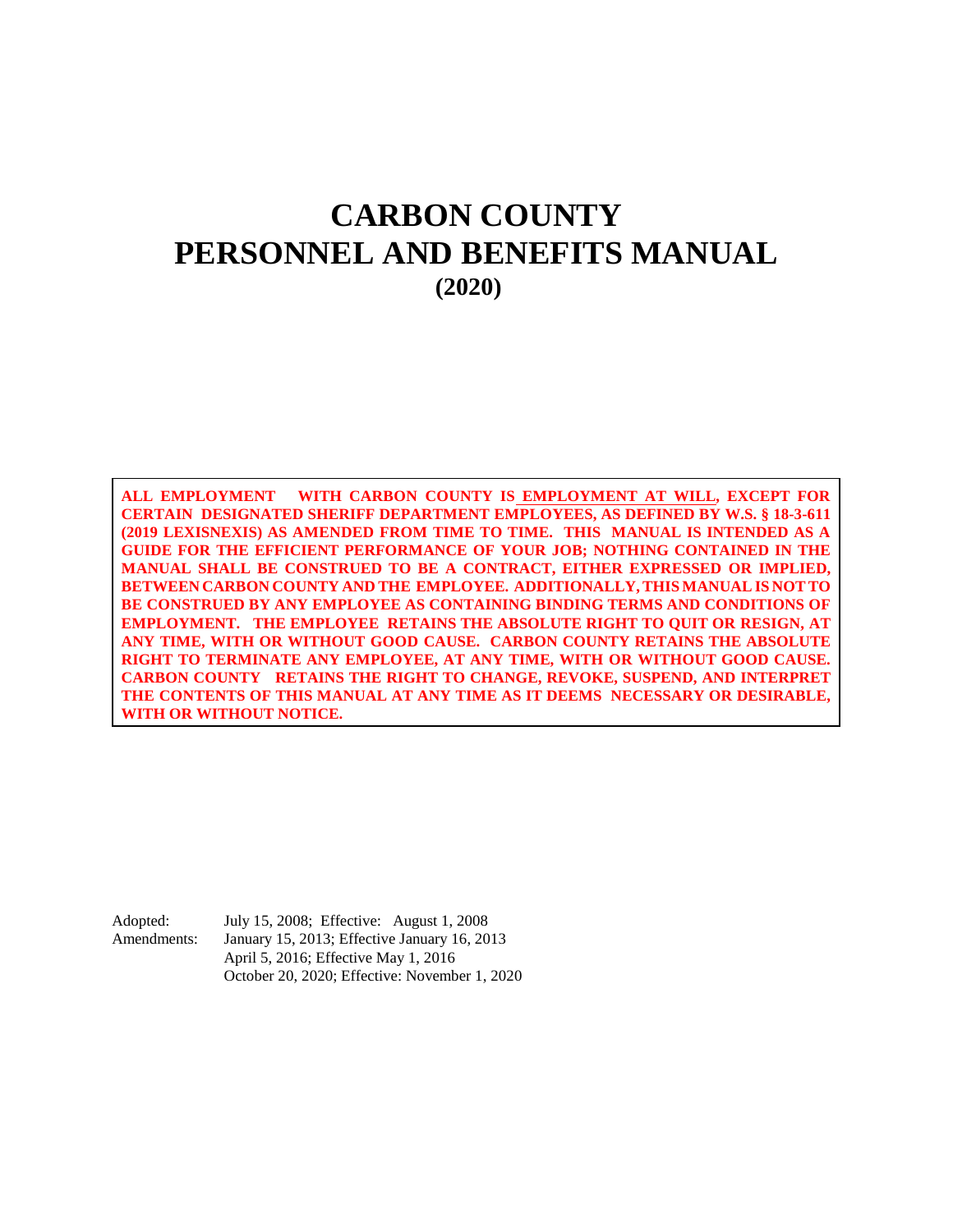# **CARBON COUNTY PERSONNEL AND BENEFITS MANUAL TABLE OF CONTENTS**

| Chapter I     |                                                                        |
|---------------|------------------------------------------------------------------------|
|               |                                                                        |
| Section 1.    | Authority and History of Adoption and Amendment 1                      |
| Section 2.    |                                                                        |
| Section 3.    |                                                                        |
| Section 4.    |                                                                        |
| Section 4.1   |                                                                        |
| Section 4.2   |                                                                        |
| Section 5.    |                                                                        |
| Section 6.    |                                                                        |
| Section 7.    | Overview of Organization, Management and Organization 6                |
| Section 7.1.  |                                                                        |
| Chapter II    |                                                                        |
|               |                                                                        |
| Section 8.    | Workplace Expectations - No Effect on Employment-at-Will Status 7      |
| Section 9.    | Establishment of Additional Work Rules and Expectations by Elected     |
|               |                                                                        |
| Section 10.   |                                                                        |
| Section 11.   |                                                                        |
| Section 12.   |                                                                        |
| Section 13.   | Personal Expenses; Personal Telephone Calls and Text Messaging; Use of |
|               |                                                                        |
| Section 14.   |                                                                        |
| Section 15.   |                                                                        |
| Section 15.1. |                                                                        |
| Section 16.   |                                                                        |
| Section 17.   |                                                                        |
| Section 17.1. |                                                                        |
| Section 18.   |                                                                        |
| Section 19.   |                                                                        |
| Section 20.   | Safety<br>. 14                                                         |
| Section 21.   |                                                                        |
| Section 21.1. |                                                                        |
| Chapter III   |                                                                        |
|               |                                                                        |
| Section 22.   |                                                                        |
|               |                                                                        |

| <u>DIO I IUD 11 ONII DIOD DIO I DOING 11 TOTTI ILITTI ILITTI ILITTI ILITTI ILITTI ILITTI ILITTI ILITTI ILITTI IL</u> |
|----------------------------------------------------------------------------------------------------------------------|
|                                                                                                                      |
|                                                                                                                      |
|                                                                                                                      |
|                                                                                                                      |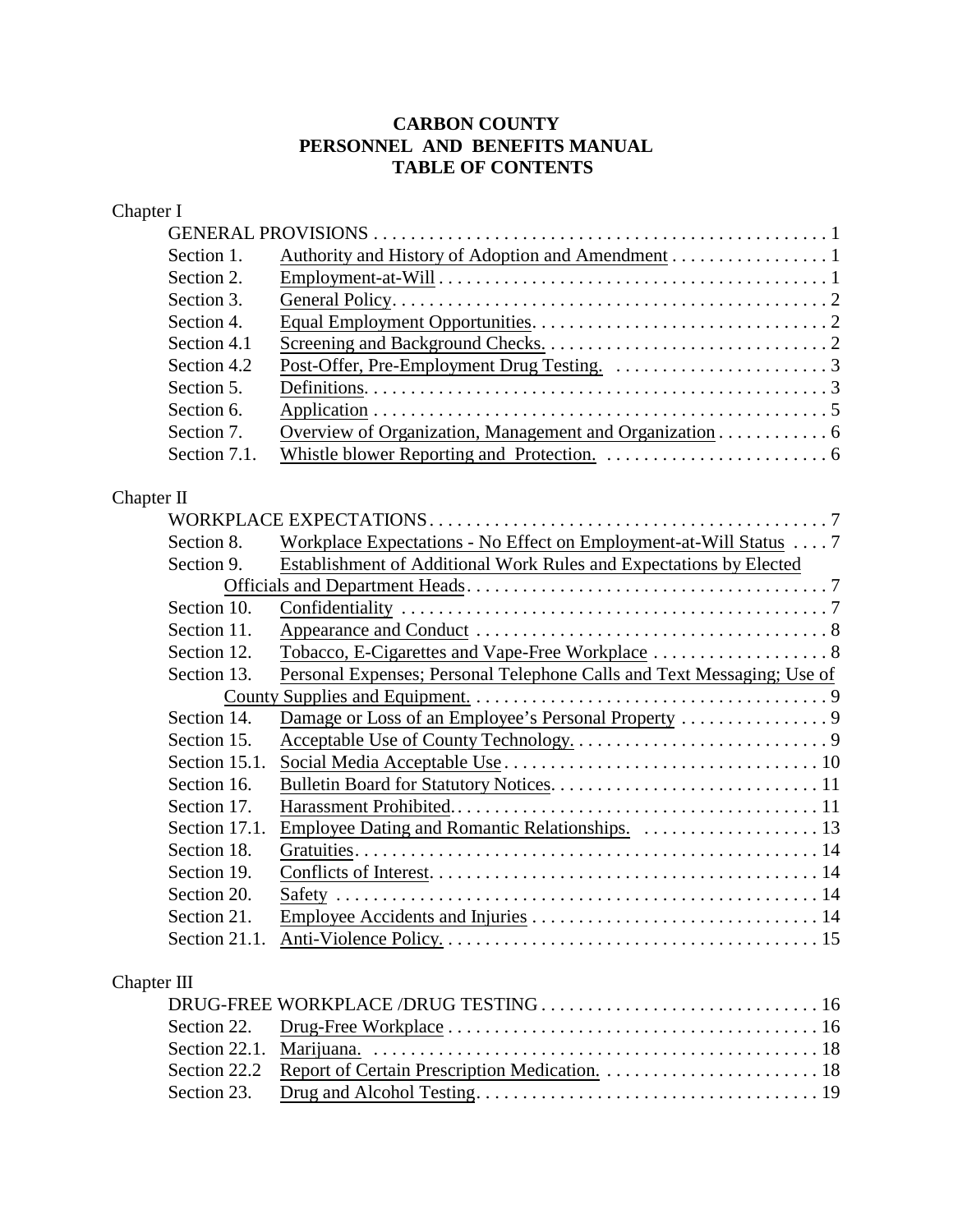|             | Section 23.1. Drug and Alcohol Testing for County Employees Whose Positions Require                            |
|-------------|----------------------------------------------------------------------------------------------------------------|
|             |                                                                                                                |
|             |                                                                                                                |
|             |                                                                                                                |
| Chapter IV  |                                                                                                                |
|             |                                                                                                                |
| Section 24. |                                                                                                                |
| Section 25. |                                                                                                                |
| Section 26. |                                                                                                                |
| Section 27. |                                                                                                                |
| Section 28. |                                                                                                                |
| Section 29. |                                                                                                                |
| Chapter V   |                                                                                                                |
|             |                                                                                                                |
| Section 30. |                                                                                                                |
| Section 31. |                                                                                                                |
| Section 32. |                                                                                                                |
| Section 33. |                                                                                                                |
| Section 34. | Non-Exempt Employees: Overtime Pay; Time-Off Plans; Flextime-Off.                                              |
|             |                                                                                                                |
| Section 35. | Non-Exempt Employees: Overtime and Accumulation and Use of                                                     |
|             | Compensatory Time Off; Payment for Accrued Compensatory Time 24                                                |
| Section 36. | No Overtime or Compensatory Time Off for Exempt Employees.  24                                                 |
| Section 37. | Compliance With FLSA Required; Correcting Improper Deductions 25                                               |
| Chapter VI  |                                                                                                                |
|             |                                                                                                                |
| Section 38. |                                                                                                                |
| Section 39. |                                                                                                                |
| Section 40. |                                                                                                                |
| Section 41  |                                                                                                                |
| Section 42. |                                                                                                                |
| Section 43. |                                                                                                                |
| Section 44. |                                                                                                                |
| Section 45. |                                                                                                                |
| Section 46. | Leave Without Pay $\ldots \ldots \ldots \ldots \ldots \ldots \ldots \ldots \ldots \ldots \ldots \ldots \ldots$ |
| Section 47. |                                                                                                                |
| Section 48. |                                                                                                                |
|             |                                                                                                                |
| Chapter VII |                                                                                                                |
|             |                                                                                                                |
| Section 49. |                                                                                                                |
| Section 50. |                                                                                                                |
| Section 51. |                                                                                                                |
|             |                                                                                                                |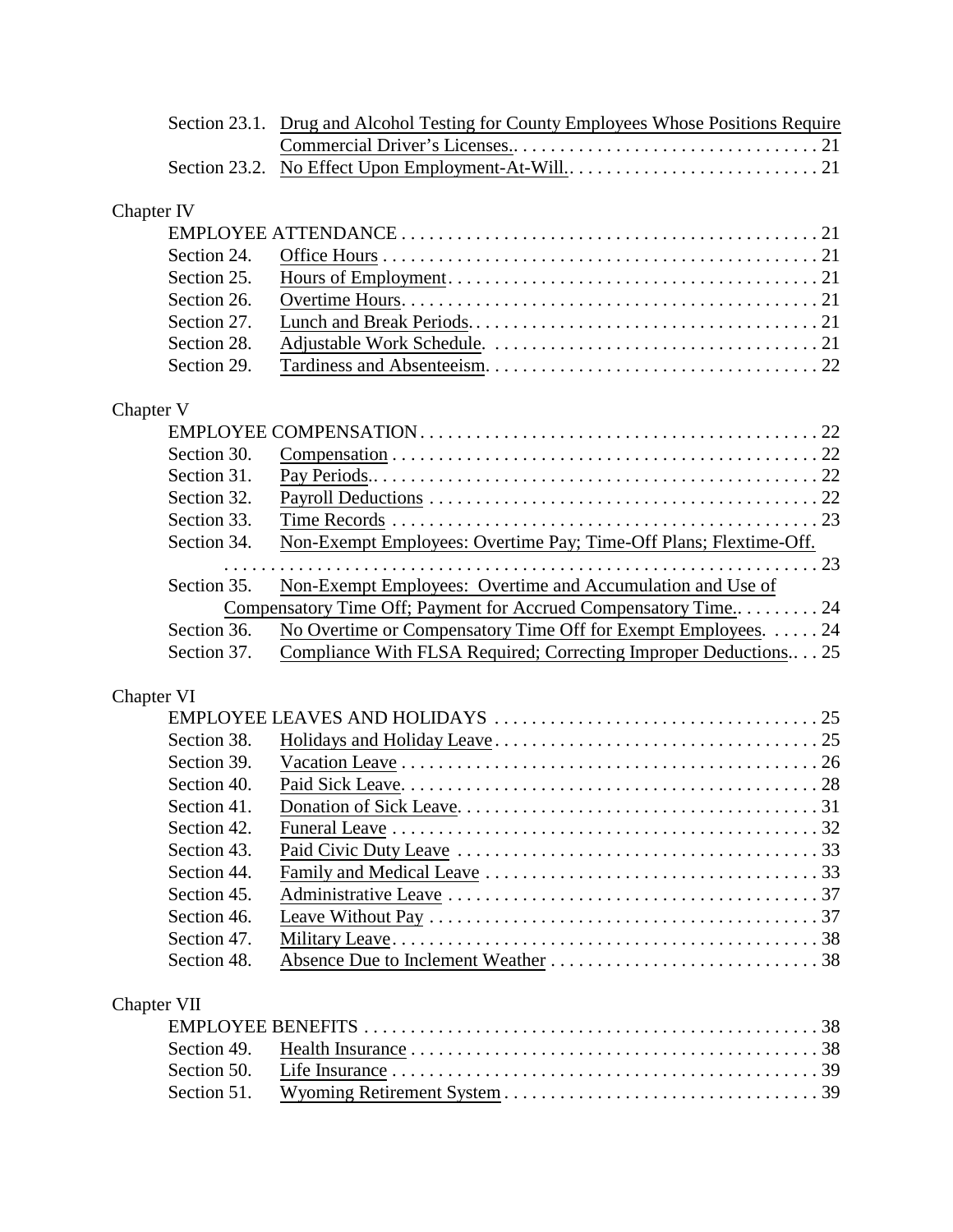| Section 52.  |                                                                                  |
|--------------|----------------------------------------------------------------------------------|
| Chapter VIII |                                                                                  |
|              |                                                                                  |
| Section 53.  |                                                                                  |
| Section 54.  |                                                                                  |
| Section 55.  |                                                                                  |
| Section 56.  |                                                                                  |
| Chapter IX   |                                                                                  |
|              |                                                                                  |
| Section 57.  |                                                                                  |
| Chapter X    |                                                                                  |
|              |                                                                                  |
| Section 58.  |                                                                                  |
| Section 59.  |                                                                                  |
|              | Section 59.1. No Pets; Service Animals and Therapy/Emotional Support Animals. 45 |
|              |                                                                                  |
| Chapter XI   |                                                                                  |
|              |                                                                                  |
| Section 60.  |                                                                                  |
| Section 61.  |                                                                                  |
| Section 62.  | Failure to Return from Leave; Job Abandonment-Voluntary Resignation              |
|              |                                                                                  |
| Section 63.  | Return of County Property, Equipment and Keys/Final Paycheck 48                  |
| Chapter XII  |                                                                                  |
|              |                                                                                  |
| Section 64.  |                                                                                  |
| Section 65.  |                                                                                  |
| Section 66.  |                                                                                  |
| Section 67.  |                                                                                  |
| Section 68.  |                                                                                  |
| Section 69.  |                                                                                  |
| Section 70.  |                                                                                  |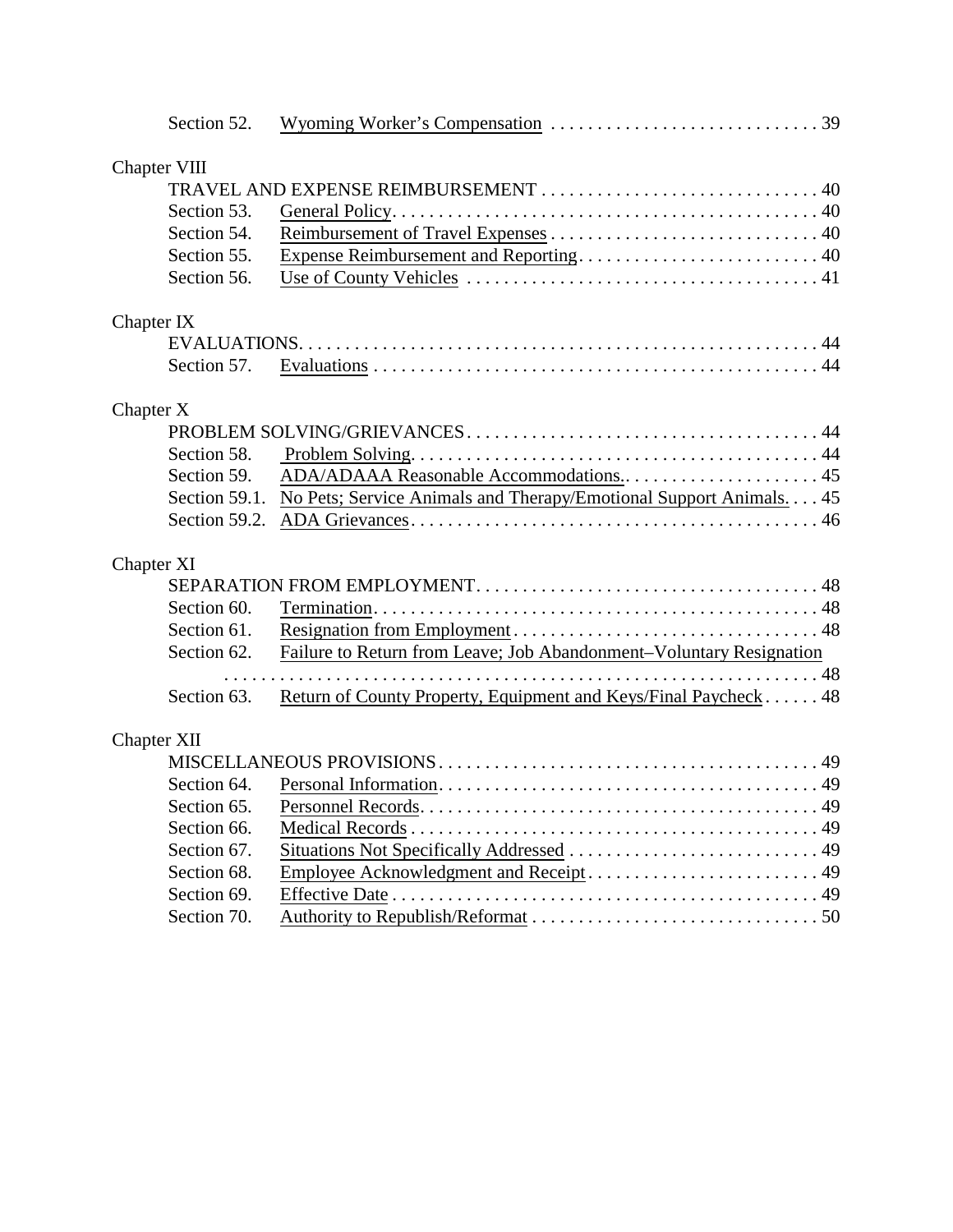## Chapter I GENERAL PROVISIONS

Section 1. Authority and History of Adoption and Amendment. The Board of County Commissioners promulgated the Carbon County Personnel and Benefits Manual, pursuant to the authority granted in W.S. § 18-2-101(a)(iv) (2007 LexisNexis), by adopting such manual on July 15, 2008, with an effective date of August 1, 2008. The Board of County Commissioners promulgated and adopted amendments to the Carbon County Personnel and Benefits Manual on January 15, 2013, with an effective date of January 16, 2013; April 5, 2016, with an effective date of May 1, 2016; and October 20, 2020, with an effective date of October 20, 2020. This Carbon County Personnel and Benefits Manual (2020), together with anyappendices [rules and regulations] adopted to implement the provisions of this manual, supercede and replace all previous versions [collectively "manual"]. (Amended: 1/15/2013; 4/5/2016; 10/20/2020)

## **Section 2. Employment-at-Will.**

**(a) ALL EMPLOYMENT WITH CARBON COUNTY IS EMPLOYMENT AT WILL. THIS MANUAL IS INTENDED AS A GUIDE FOR THE EFFICIENT PERFORMANCE OF YOUR JOB; NOTHING CONTAINED IN THE MANUAL SHALL BE CONSTRUED TO BE A CONTRACT, EITHER EXPRESSED OR IMPLIED, BETWEEN CARBON COUNTY AND THE EMPLOYEE. ADDITIONALLY, THIS MANUAL IS NOT TO BE CONSTRUED BY ANY EMPLOYEE AS CONTAINING BINDING TERMS AND CONDITIONS OF EMPLOYMENT.** 

**(b) ALL EMPLOYEES** *ARE EMPLOYEES-AT-WILL***. THE EMPLOYEE RETAINS THE ABSOLUTE RIGHT TO QUIT OR RESIGN, AT ANY TIME, WITH OR WITHOUT GOOD CAUSE. CARBON COUNTY RETAINS THE ABSOLUTE RIGHT TO TERMINATE ANY EMPLOYEE, AT ANY TIME, WITH OR WITHOUT GOOD CAUSE.** 

**( c ) DESIGNATED SHERIFF DEPARTMENT EMPLOYEES, AS DEFINED BY W.S. § 18-3-611 (2019 LEXISNEXIS) AS AMENDED FROM TIME TO TIME, ARE EXCEPTIONS TO EMPLOYMENT-AT-WILL.**

**(d) CARBON COUNTY RETAINS THE RIGHT TO CHANGE, REVOKE, SUSPEND AND INTERPRET THE CONTENTS OF THIS MANUAL AT ANY TIME AS IT DEEMS NECESSARY OR DESIRABLE, WITH OR WITHOUT NOTICE.** (Amended: 10/20/2020)

**\_\_\_\_\_\_\_\_\_\_\_\_\_\_\_\_\_\_\_\_\_\_\_\_\_\_\_\_\_\_\_\_\_\_\_\_\_\_\_\_\_\_\_\_\_\_\_\_\_\_\_\_\_\_\_\_\_\_\_\_\_\_\_\_\_\_\_\_\_\_\_\_\_\_\_\_\_\_\_**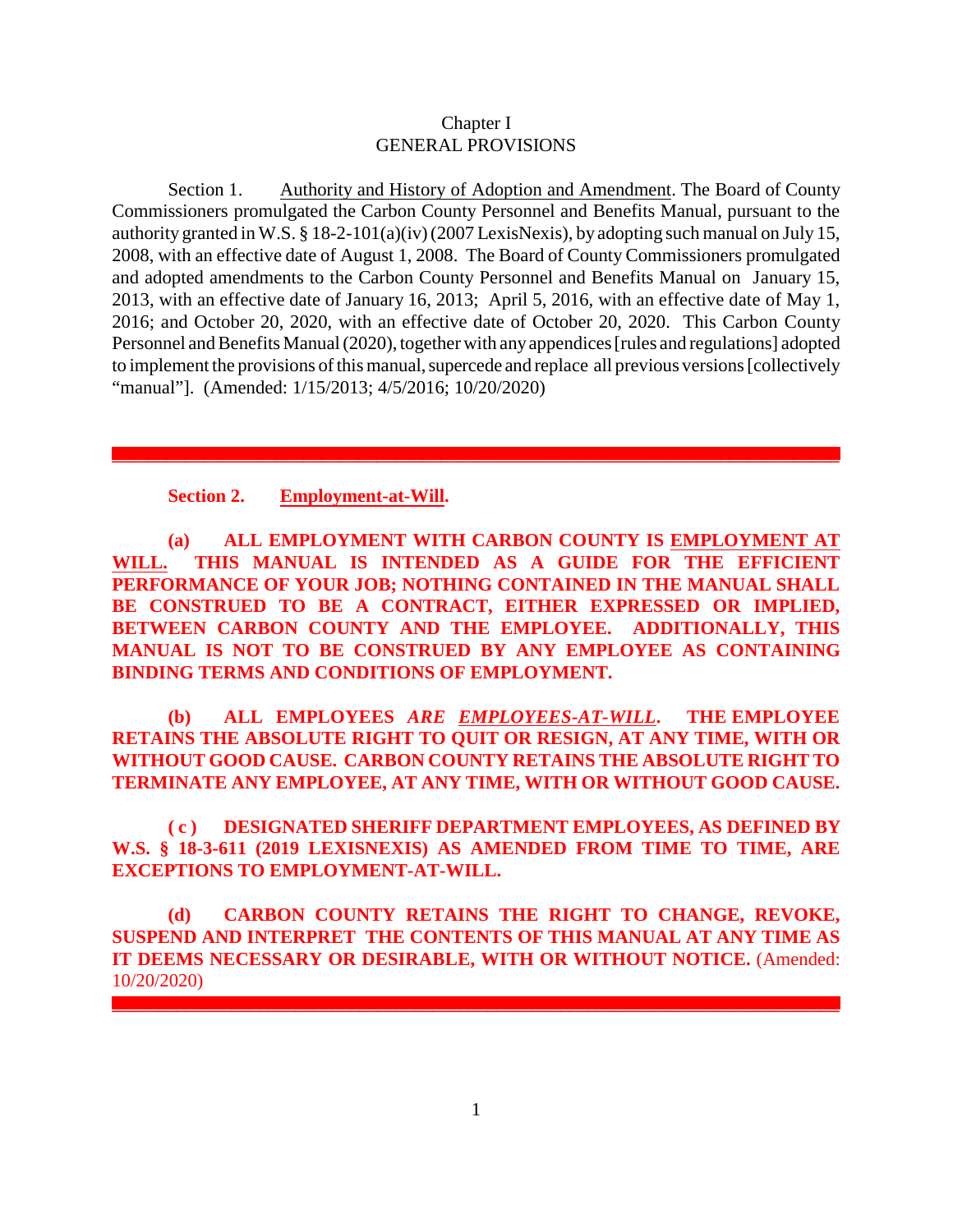## Section 3. General Policy.

(a) The Carbon County Personnel and Benefits Manual (2020), together with any appendices [rules and regulations], are statements of general management policy and are not a grant of specific rights to any employee. This manual, together with any appendices [rules and regulations], are for the purpose of providing uniform guidelines for employment and to help each employee obtain a better understanding of their employment with Carbon County.

(b) No elected official, department head or member of the Board of County Commissioners, acting alone, has any authority to enter into any agreement for employment for any specified period of time or to make any agreement contrary to the provisions of this manual or any appendices [rules and regulations]. Such action can occur only by formal vote of the members of the Board of County Commissioners at a legally convened meeting open to the public.

Section 4. Equal Employment Opportunities. Carbon County does not discriminate against, and provides equal employment opportunities for, all employees and applicants in employment matters, without regard to race, color, sex or gender, sexual orientation, gender identity or expression, national origin, religion, disability status, age, political affiliation, protected veteran status, genetics, or any other characteristic protected by federal or state laws and regulations, except where specific requirements constitute bona fide occupational qualifications necessaryto proper and effective job performance. This applies to all terms and conditions of employment, including but not limited to recruitment, selection, hiring, placement, promotion, termination, layoff, transfer, leaves of absences, compensation, and benefits. (Amended: 1/15/2013; 4/5/2016; 10/20/2020)

#### Section 4.1 Screening and Background Checks.

(a) All applicants for employment with the County are subject to screening procedures and background checks. Employees are subject to being periodically re-checked. Screening and background checks, and re-checks, are made upon the request of the department head.

(b) Screening and background checks and re-checks may include, but are not limited to: reference checks, direct background investigations, criminal background and records checks, sex offender registry checks, child abuse register checks, driver's history, and any other sources of information which may be deemed relevant to the position for which the person has applied or holds. Screening and background checks and re-checks may be conducted with (where permission is required), or without, prior permission by the person being screened or re-checked.

Upon request of the department head, adequate information must be provided by all applicants and employees in order to allow these screening and background checks or periodic rechecks to be completed. Applicants who refuse permission to conduct initial screening and background checks (where permission is required) or fail to provide the necessary information will not be considered further in the hiring process. Applicants and employees who will be driving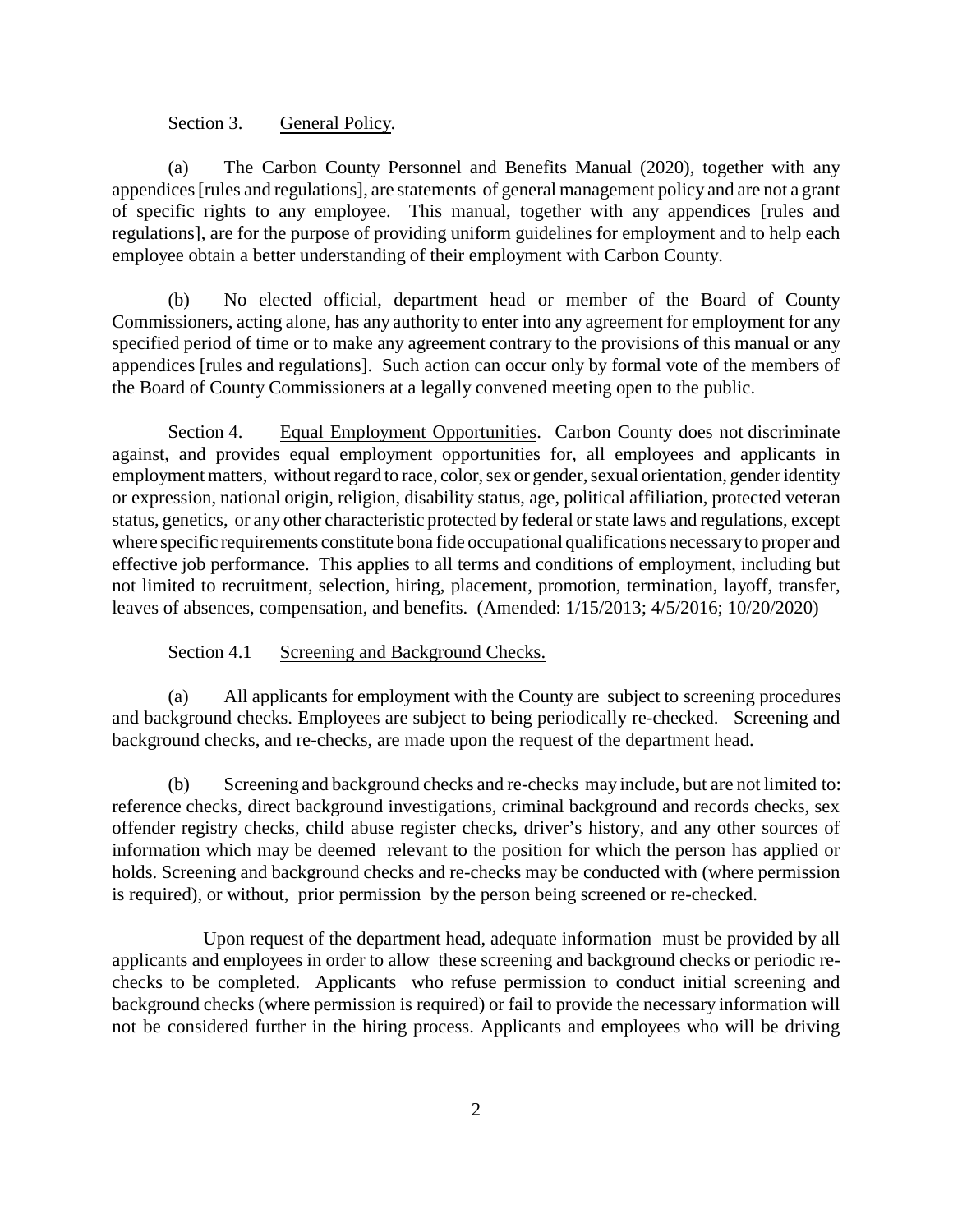County vehicles, or their own personal vehicle, while performing their job duties are subject to additional screening procedures as outlined in Section 56. (Amended: 10/20/2020)

Section 4.2 Post-Offer, Pre-Employment Drug Testing. All successful applicants for employment with the County will be asked to sign a written consent to pre-employment drug testing as part of the County's Drug Free Workplace Policy. Applicants who give written consent will be subject to a drug test before beginning employment; if consent is not given, the offer of employment will be immediately rescinded and withdrawn. If a post-offer, pre-employment drug screen is positive, the offer of employment shall be immediately rescinded and withdrawn, or if the applicant has begun working, the employment shall immediately be terminated. The applicant will have five (5) calendar days from the date the applicant is notified of the positive test result in order to contest the positive drug test result, at the applicant's expense. (Amended: 10/20/2020)

## Section 5. Definitions.

(a) "Carbon County" refers to Carbon County, Wyoming, the employer, that acts through its Board of County Commissioners. (Amended: 10/20/2020)

(b) "Full-time employees" are those reasonably expected by the employer, at the time of hire, to work on average forty (40) hours per work week. Full-time employees receive all benefits described in this manual as determined by Carbon County from time to time. (Amended: 4/5/2016; 10/20/2020)

 (c) "Three-quarter time employees" are those reasonably expected by the employer, at the time of hire, to work on average a minimum of thirty (30) hours, but fewer than forty (40) hours, per work week. Three-quarter time employees receive those benefits as described in this manual as determined by Carbon County from time to time. (Amended: 4/5/2016; 10/20/2020)

(d) "Part-time employees" are those reasonably expected by the employer, at the time of hire, to work on average fewer than thirty (30) hours per work week. Part-time employees receive no benefits, unless expressly required by applicable federal or state laws and regulations as may be in effect from time to time, although part-time employees may be covered by Wyoming Workers' Compensation. (Amended: 4/5/2016; 10/20/2020)

(e) "Temporary employees" are those employed to meet a short-term need or for a specific project or event. Temporary employees receive no benefits, unless expressly required by applicable federal or state laws and regulations as may be in effect from time to time, although temporaryemployees maybe covered byWyomingWorkers' Compensation. (Amended: 4/5/2016; 10/20/2020)

(f) "Grant-funded employees" are those employed in positions funded pursuant to the terms and conditions of a grant. Grant-funded employees work such hours and receive such wages or salary and benefits as are provided in the grant agreement, or as may specifically be required by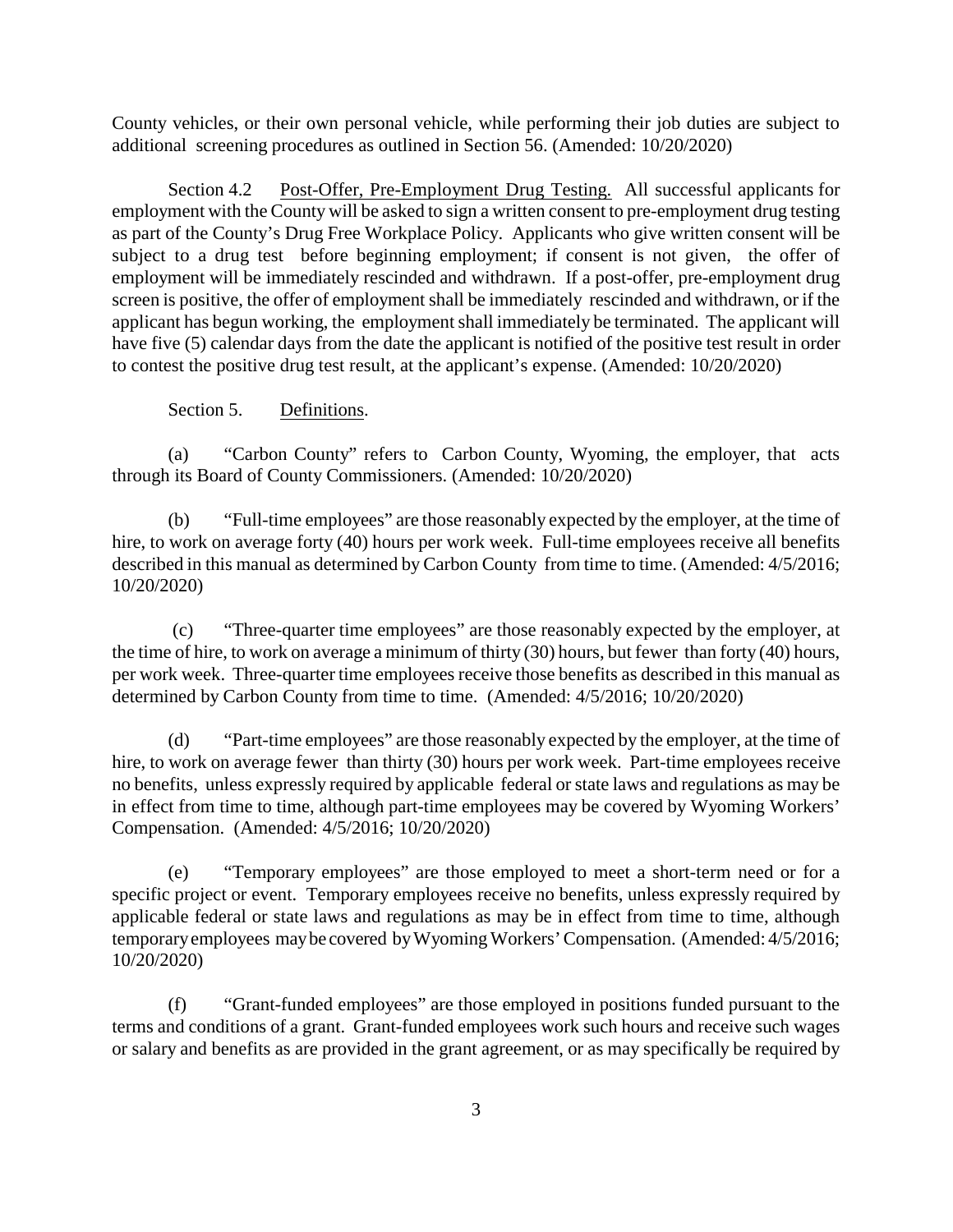applicable federal and state laws and regulations as may be in effect from time to time. In the absence of specific provisions in the grant agreement as to the hours, wages or salary, and/or benefits, such employees are considered temporary employees. (Amended: 1/15/2013; 4/5/2016; 10/20/2020)

(g) "Work year" or "years" or "work month" or "months," as used in connection with benefits for any employee, means the completion of a full calendar year or a full calendar month of employment with Carbon County.

(h) "Work week" is Sunday, 12:00 a.m., to the following Saturday, 11:59 p.m.

(i) "Elected officials" are those persons who have been elected, or appointed to complete the unexpired term of a person elected, to the following positions: Sheriff, Assessor, Clerk of Court, County Attorney, County Clerk, Treasurer, Coroner, Board of County Commissioners.

(j) "Department head" refersto the elected officials and countyemployees having day-today supervisory control and responsibility over employees who work in a specified department or county office. The term "department head" also refers to and includes the Board of County Commissioners in those circumstances where the Board of County Commissioners directly supervise certain Carbon County employees.

(k) "Employee" refers to all persons employed by Carbon County, other than elected officials.

(l) "Exempt employee" refers to an employee who, under the Fair Labor Standards Act and its regulations, is exempt from the minimum wage requirements and is not entitled to overtime pay for hours actually worked in excess of forty (40) hours in a work week. (Amended: 4/5/2016; 10/20/2020)

(m) "Non-exempt employee" refers to an employee who, under the Fair Labor Standards Act and its regulations, must receive the minimum wage and is entitled to overtime pay for all hours actually worked in excess of forty (40) hours in a work week. (Amended: 10/20/2020)

(n) "Human Resources" refers to the persons/office assigned the tasks of: developing uniform processes for, and maintaining documentation and records related to employees, employee benefits and employee leaves; administering and assisting employees with Countyprovided benefits; providing notifications to employees which are required bythis manual and by state and federal laws or regulations; assisting department heads in the recruitment, hiring, and termination of employees; assisting department heads and employees in resolving personnel issues which may arise; and, performing such other employment-related tasks or services, including, but not limited to, training, policy implementation, and employment law compliance as well as such other tasks as may be assigned by the Board of County Commissioners from time to time. (Amended: 1/15/2013; 4/5/2016)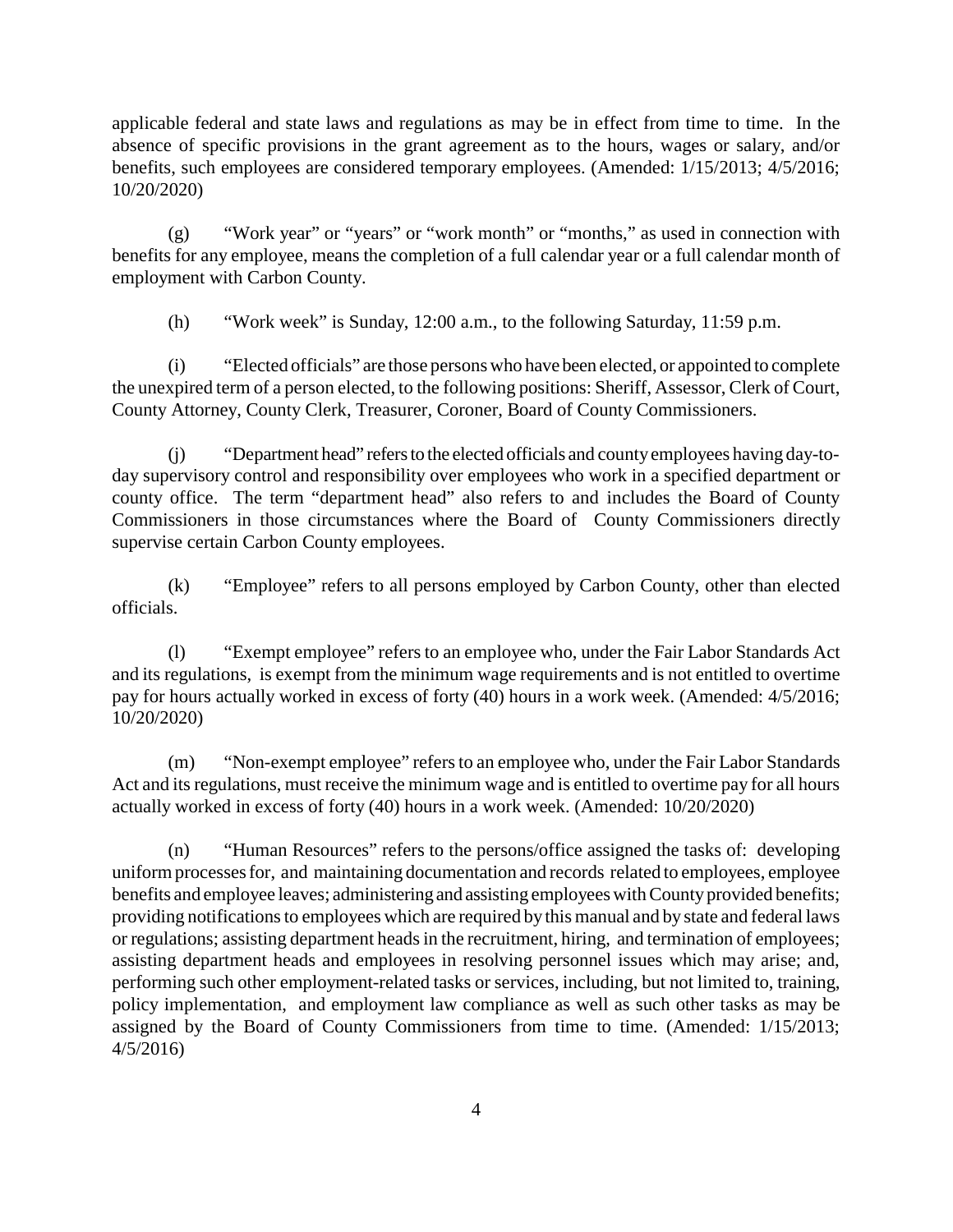(o) "County Offices" refers, collectively, to the Carbon CountyCourthouse, the Carbon Building, and other physical buildings and locations where County business is conducted.

# Section 6. Application.

(a) The provisions of this manual are applicable to all employees of Carbon County, Wyoming. The provisions are not applicable to any person who: (1) is a volunteer; (2) is appointed to any board; or (3) is employed by other governmental units in any way affiliated with Carbon County, Wyoming, which are separate legal entities vested by statute with the power to sue and be sued. The Carbon County Personnel and Benefits Manual (2020) is not applicable in any manner to the elected officials, except as to Sections 17.1, 20, and 21. It shall be the responsibility of each department head and elected official to administer the provisions of this manual in accordance with the terms and conditions set forth in the manual. These responsibilities include, but are not limited to:

(i) delivery of a copy of this manual to all employees and taking receipt for such delivery, which may be accomplished by Human Resources;

(ii) discussing this manual with all employees to make certain it is understood and employees comply with its provisions;

(iii) maintaining accurate time records for each employee as provided in Section 33 and providing information concerning employees directly to the Payroll Department or Human Resources as may be requested from time to time;

(iv) prohibiting an employee from working and incurring overtime without the express consent of the department head;

(v) reporting and taking prompt and appropriate action concerning all complaints of harassment in accordance with the provisions of this manual, and reporting such information to Human Resources, the Commissioners, and the CountyAttorney, unless the complaint involves that person, in which event the report is to exclude that person;

(vi) working cooperatively with the Payroll Department and Human Resources;

(vii) making accurate and timely reports to the Payroll Department or Human Resources as may be determined from time to time, concerning employee use of leaves and hours worked;

(viii) immediately reporting to Human Resources those circumstances which may: (1) indicate the need to make reasonable accommodations under the Americans with Disabilities Act/ADA Amendments Act of 2008, as amended from time to time [ADAAA]; (2) the need to provide and designate leave under the Family and Medical Leave Act: (3) circumstances that may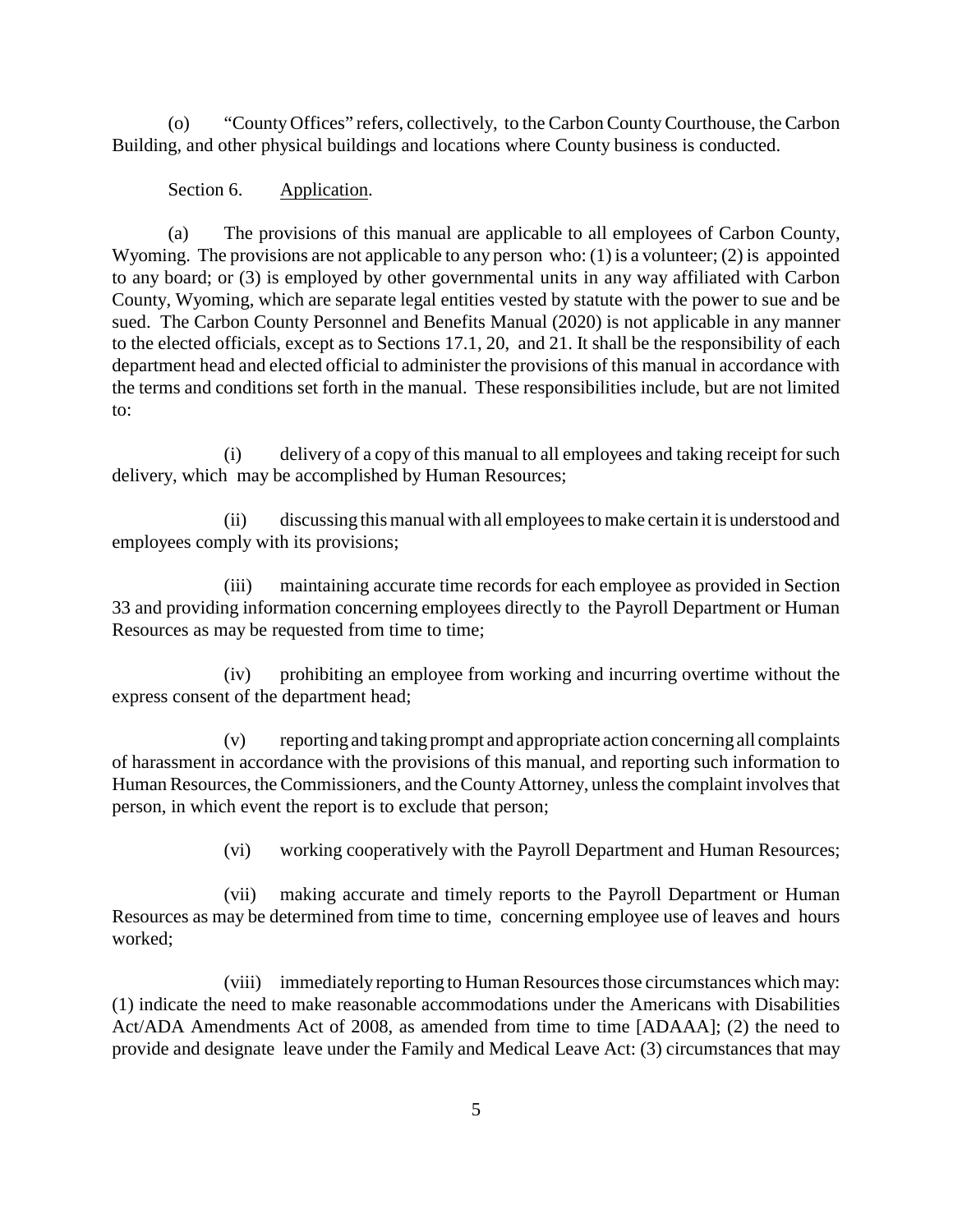indicate an employee is being subjected to harassment of any type; and, (4) such other matters which affect employees and the County. (Amended: 4/5/2016; 10/20/2020)

Section 7. Overview of Organization, Management and Organization. Carbon County, Wyoming, a political subdivision of the State of Wyoming, is the employer. Carbon County is governed by the Board of County Commissioners [collectively, Commissioners]. There are seven elected county officials who supervise the operations of their respective elective offices and discharge their statutory duties with the assistance of persons who are Carbon County employees. In addition, there are Carbon County employees who are responsible for the day-to-day operation of various County departments or who have been employed directly by the Commissioners for the performance of specific County functions, and who may supervise other Carbon County employees; these employees are supervised by the Commissioners.

Section 7.1. Whistle blower Reporting and Protection. Carbon County is committed to operating in furtherance of its governmental purposes and in compliance with all applicable laws, rules, and regulations.

(a) The County prohibits its employees, department heads, elected officials, and members of the Board of County Commissioners from acting, or failing to act when action is required, which results in or constitutes, fraud or fraudulent practices, inappropriate accounting practices, inappropriate internal controls or auditing, gross waste, gross mismanagement, substantial and specific danger to employees or the general public, and, more specifically, results in or constitutes: (1) gross mismanagement of federal contracts and grants; (2) gross waste of federal funds; (3) abuse of authority relating to federal contracts or grants; (4) substantial and specific danger to public health or safety or a violation of law, rule or regulation related to a federal contract.

(b) Employees are encouraged to raise concerns internally with their department head concerning the matters listed in paragraph (a). However, if an employee is not comfortable speaking with their department head, or is not satisfied with the department head's response, the employee may submit their concerns directly to the Board of County Commissioners and/or the County Attorney.

(c) If an employee has reasonable grounds to believe that a County employee, department head, elected official, and/or a member of the Board of County Commissioners have engaged in any action, or failed to act when legally required, concerning the matters listed in paragraph (a), the employee is expected to immediately report such information to the County Attorney, unless the County Attorney is involved, in which event the report would be made to the County Clerk.

(d) All reports will be promptly addressed and an appropriate investigation will be conducted. In conducting its investigation, efforts will be made to try to keep the identity of the reporting employee as confidential as possible while conducting an adequate review and investigation.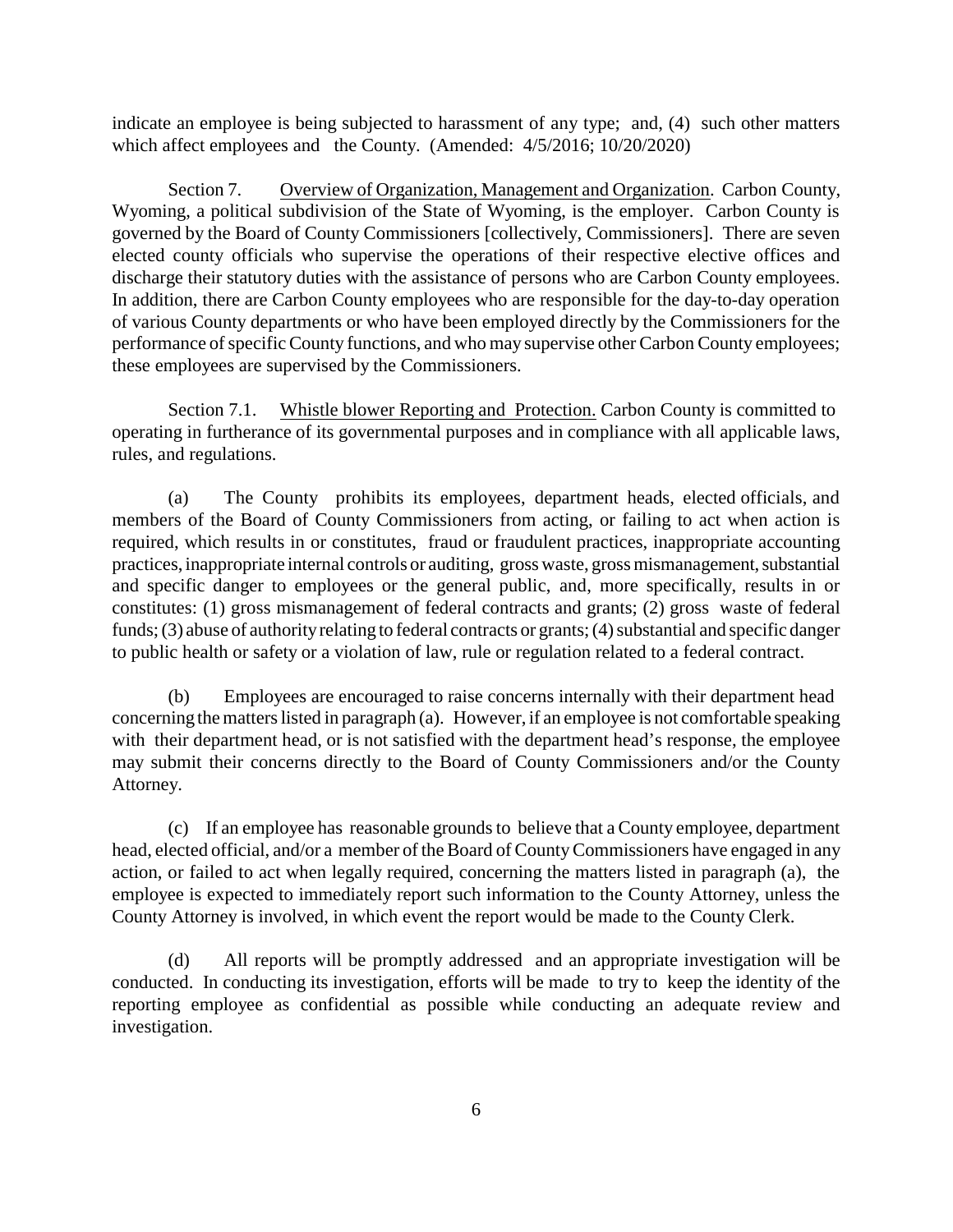(e) Carbon County will not retaliate against an employee because that employee:

(i) reports a violation or possible violation concerning the matters listed in paragraph (a) so long as the employee is acting in good faith and has reasonable grounds for believing the reported information indicates a violation has occurred; or,

(ii) participates in good faith in any resulting investigation or proceeding; or,

(iii) provides to law enforcement personnel or a court, truthful information relating to the violation or possible violation of any applicable laws, rules, or regulations concerning the matters listed in paragraph (a) by a County employee, department head, elected official, or member of the Board of County Commissioners; or,

(iv) exercises his or her rights under any state or federal law, rule or regulation to pursue a claim or take legal action to protect the employee's rights.

(f) Upon completing the investigation, if it is found that the report of a violation or suspected violation was made knowing that it was false and with the intent to harm, retaliate, or defame the person against whom the report was made, appropriate action shall be undertaken to address that behavior. (Amended: 10/20/2020)

# Chapter II WORKPLACE EXPECTATIONS

Section 8. Workplace Expectations - No Effect on Employment-at-Will Status. The purpose of providing workplace expectations in this manual is to help employees have a better understanding of their employment with Carbon County. These workplace expectations are not intended to be all inclusive. These workplace expectations are not intended, and do not in any way abrogate any employee's employment-at-will status and do not modify or restrict the County's rights as set forth in Section 2. Employment-at-Will. (Amended: 10/20/2020)

Section 9. Establishment of Additional Work Rules and Expectations by Elected Officials and Department Heads. Elected officials and department heads are responsible for the dayto-day operation of their respective offices and departments and the employees who work in those offices and departments. Elected officials and department heads mayestablish additional work rules and expectations applicable to their respective offices or departments which supplement the provisions of this manual. The work rules and expectations must be consistent with the provisions of this manual, and, each employee affected must be informed of those work rules and expectations, preferably, in writing. (Amended: 10/20/2020)

Section 10. Confidentiality. No employee shall disclose to any unauthorized person, for any purpose, confidential information acquired in the course of employment or through the unauthorized disclosure by another. Employees are not to casually discuss confidential information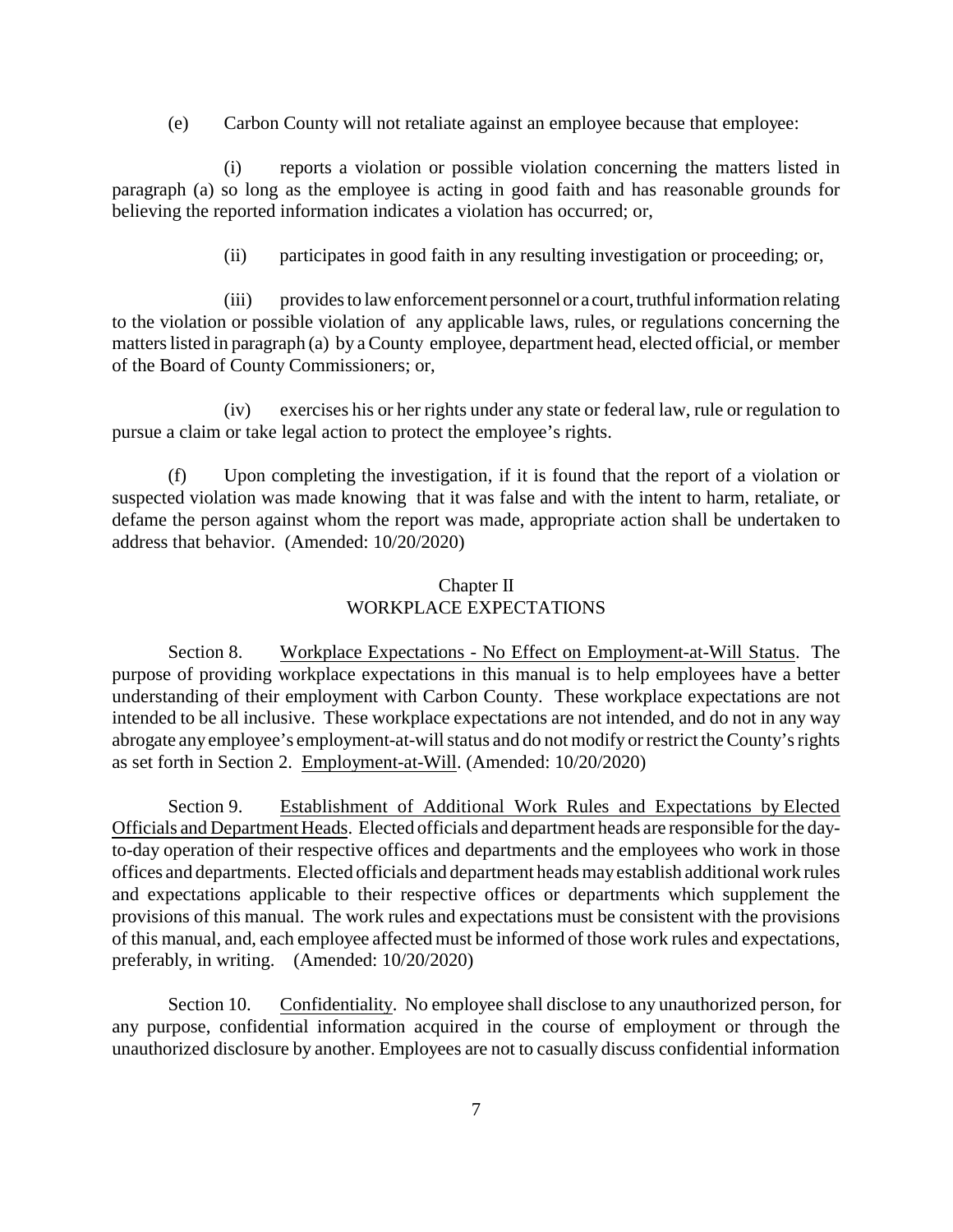either between themselves or with employees in other County offices or departments. (Amended: 10/20/2020)

Section 11. Appearance and Conduct. County employees, while on duty, shall:

(a) Maintain a clean, well-groomed appearance consistent with their position and responsibilities. Clothing that impairs performance, presents a safety hazard or opportunity for injury, or disrupts the workplace or transaction of public business is prohibited. Department heads may establish more specific guidelines from time to time and, each employee affected must be informed of those guidelines, preferably, in writing. (Amended: 10/20/2020) .

(b) Serve the public in a courteous, respectful and impartial manner.

(c) Interact with department heads and co-workers in a courteous, respectful and cordial manner; this includes being respectful and tolerant of differing views, opinions and ideas. (Amended: 10/20/2020)

(d) Comply with the directives and work instructions of the department head.

(e) Exhibit utmost honesty in all dealings for, with and on behalf of Carbon County.

# Section 12. Tobacco, E-Cigarettes and Vape-Free Workplace.

(a) The use of any type of tobacco product, including cigarettes, cigars, and "spit tobacco" (such as chewing tobacco and snuff), e-cigarettes, or any type of "vaping" products is prohibited in and on all County owned or leased buildings, property, offices, or other facilities, vehicles, and self-propelled equipment and machinery, except in outdoor designated areas. Employees may use these products in outdoor designated areas during breaks, if breaks are allowed in their respective office or department.

(b) Employees using spit tobacco are responsible for making certain the expectorant is not visible to another employee or any member of the public. Employees using spit tobacco are responsible for discarding the expectorant into properly sealed containers and not allowing it to fall on any trash cans, restroom facilities, benches, floors, steps, or outdoor ground areas.

(c) At the Carbon County Jail property, all types of tobacco products, including cigarettes, cigars, and "spit tobacco" (such as chewing tobacco and snuff), e-cigarettes, and any type of "vaping" products, are strictly prohibited.

(d) Department heads are responsible for enforcing the provisions of this section. Each employee is charged with the responsibility of reporting violations of this policy to their department head, or, in the event of a violation by a department head, to the Commissioners. (Amended: 4/5/2016; 10/20/2020)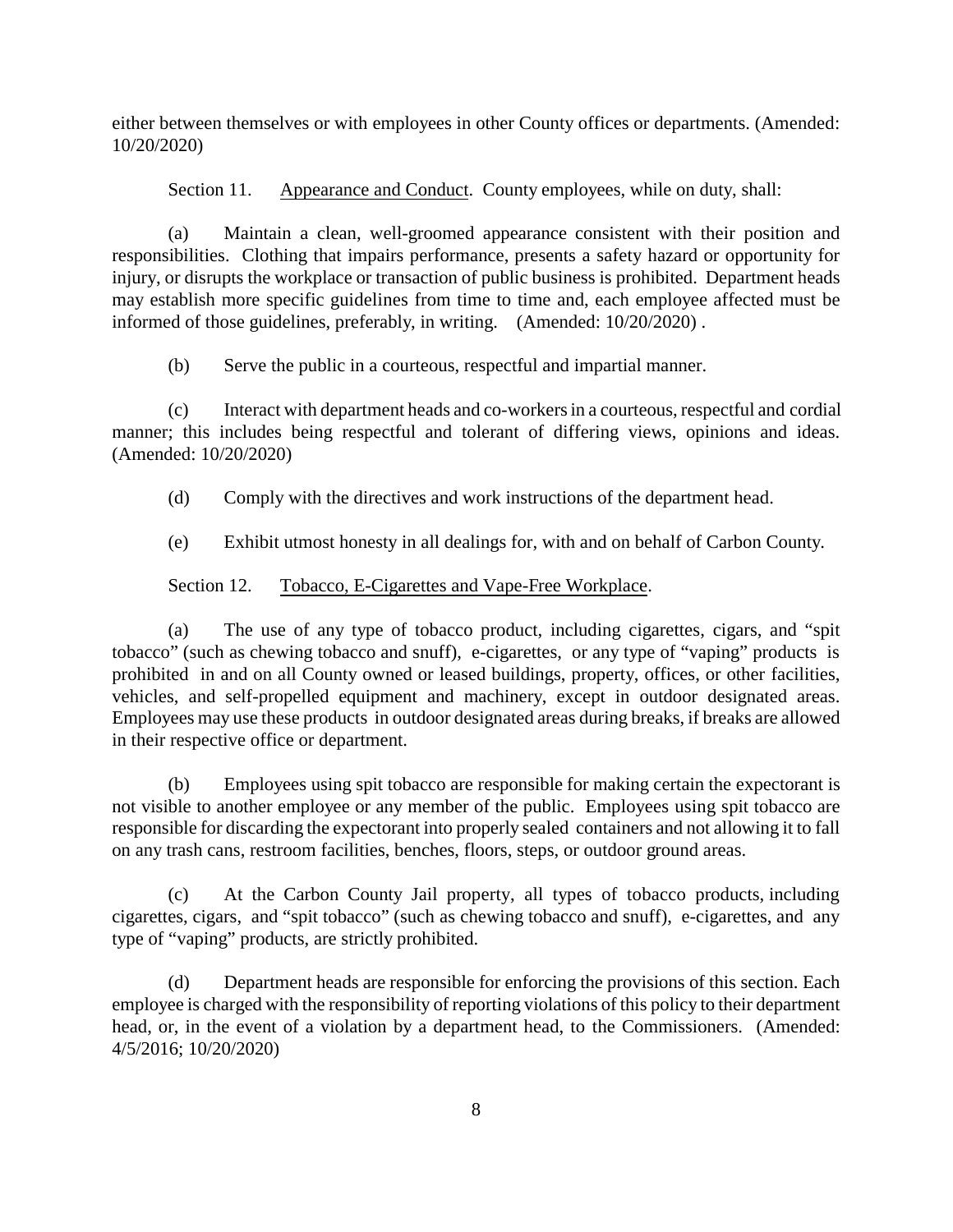Section 13. Personal Expenses; Personal Telephone Calls and Text Messaging; Use of County Supplies and Equipment. No personal expenses are to be charged to the County. Personal telephone calls, cell phone calls, and text messages, are to be kept to a minimum so as not to become a disruption to the workplace, as determined by the department head. Carbon County equipment, machinery, tools, materials and supplies, postage, letterhead, and office supplies are to be used for County business only. Employees may make copies on the County copy machine and pay the cost charged by the County to other outside users. (Amended: 10/20/2020)

Section 14. Damage or Loss of an Employee's Personal Property. The County is not responsible for damage to or loss of an employee's personal possessions. Employees are specifically requested to refrain from keeping personal propertyof monetaryor sentimental value in their offices, desks, or other locations in the workplace. Employees are responsible for safeguarding their personal possessions.

# Section 15. Acceptable Use of County Technology.

(a) The County's computer equipment, software, operating systems, storage media, internet connection, electronic mail (e-mail), and cell phones are all important technologyassets and resources for the County. These important technology assets and resources are provided for use consistent with the County's business operations. From time to time the Board of County Commissioners may adopt an "Acceptable Use of CountyTechnology" regulation, and a copy shall be provided to each employee. Each employee is required to read and sign the "Acceptable Use of County Technology" regulation as approved from time to time, and is expected to use the County's technology assets and resources in a manner consistent with this policy and that regulation. (Amended: 10/20/2020)

(b) Technology equipment owned by the County is provided to some employees for use in their employment. Those employees must execute a *Carbon County Equipment Agreement* in a form which is approved by the County Commissioners from time to time. By executing that agreement, those employees agree to accept responsibility for and to make proper use of the County's technology equipment delivered to them and such other matters as may be contained in the agreement from time to time. The employee also agrees to be responsible for and repay the County for all technology equipment which is lost, damaged or not returned as provided in the agreement, and is to authorize the County to deduct such charges from the employee's paycheck(s) as a payroll deduction. (Amended: 10/20/2020)

(c) Employees have no personal right of privacy in any matter created on, received through, or sent from the County's internet connection or e-mail service. The County, in its discretion, reserves the right to monitor and read, retrieve, print, and/or delete anymatter created on, received through, or sent from the County's internet connection or e-mail service. (Amended: 10/20/2020)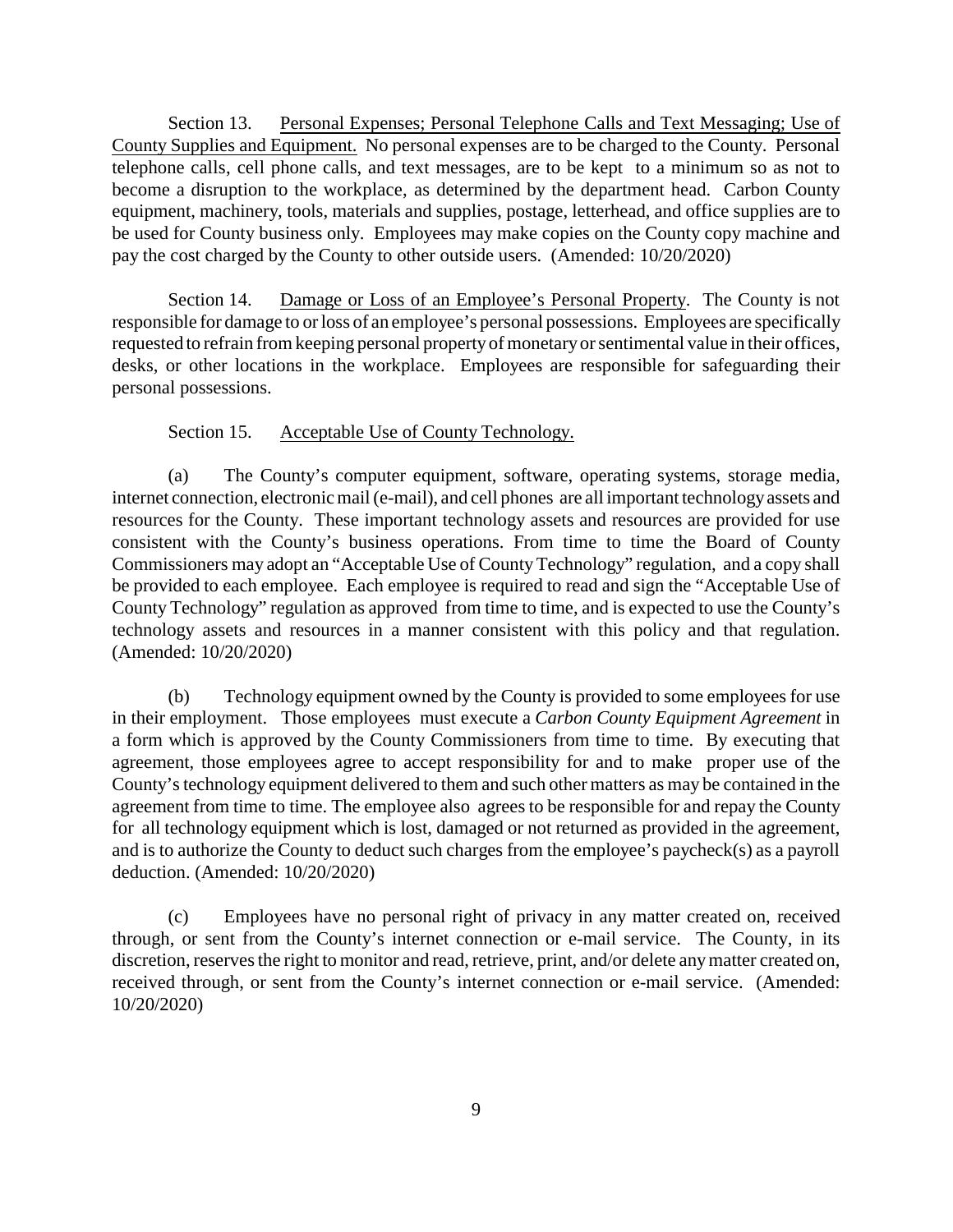(d) From time to time the County's Information Technology Director may provide guidances and directives to County employees so as to maintain the operation and security of the County's technology assets and resources. Employees are expected to conduct themselves in accordance with those guidances and directives. (Amended: 10/20/2020)

Section 15.1. Social Media Acceptable Use.

(a) "Social media" refers to a variety of online communities like blogs, chat rooms, web bulletin boards, personal web sites, forums, and social networking sites such as Facebook, Twitter, Instagram, LinkedIn, YouTube, Myspace, to name a few. Social media presents an opportunity for people to exchange information, opinions, and experiences. Only specific County employees are authorized to handle and post information on social media on behalf of Carbon County or its elected official's offices, and such authorized employees are to handle and post information in accordance with such policies, rules and regulations as the Board of County Commissioners adopt from time to time.

(b) County employees are not to use the County's internet connection, the County email system, or the employee's County email address to access, post, or participate in any type of social media, unless it concerns County business and is a part of the employee's job duties. The County, elected officials and department heads may monitor employee use of the computer equipment, software, operating systems, storage media, internet connection, electronic mail (e-mail), and cell phones for compliance with this policy. (Amended: 10/20/2020)

(c) Employees may access personal social media accounts on the employee's personal devices, while at work, but only during an employee's break or with the permission of the department head. Such access must be kept to a minimum and not become a disruption to the workplace, as determined by the department head. County employees are expected to act responsibly, remain productive while at work, and avoid damaging the County in any way when using personal social media accounts.

(d) Employees may maintain personal social media accounts on their own time using their own facilities and devices. The County cannot restrict what employees post on their personal social media accounts on their own time using their own facilities and devices, and nothing in this section is intended to interfere with, restrain or prevent employee communications regarding wages, hours or other terms and conditions of employment. However, there can be adverse consequences to an employee if an employee discloses confidential information belonging to the County, makes posts which violate the County's policies which prohibit sexual harassment and harassment based upon protected characteristics, are threatening, or somehow damages the County or interferes with its legitimate governmental and business interests in any way.

(e) When posting on personal social media accounts, the employee is solely responsible for what the employee chooses to post. Employees should be thoughtful and careful when posting on their personal social media accounts, and keeping in mind the following: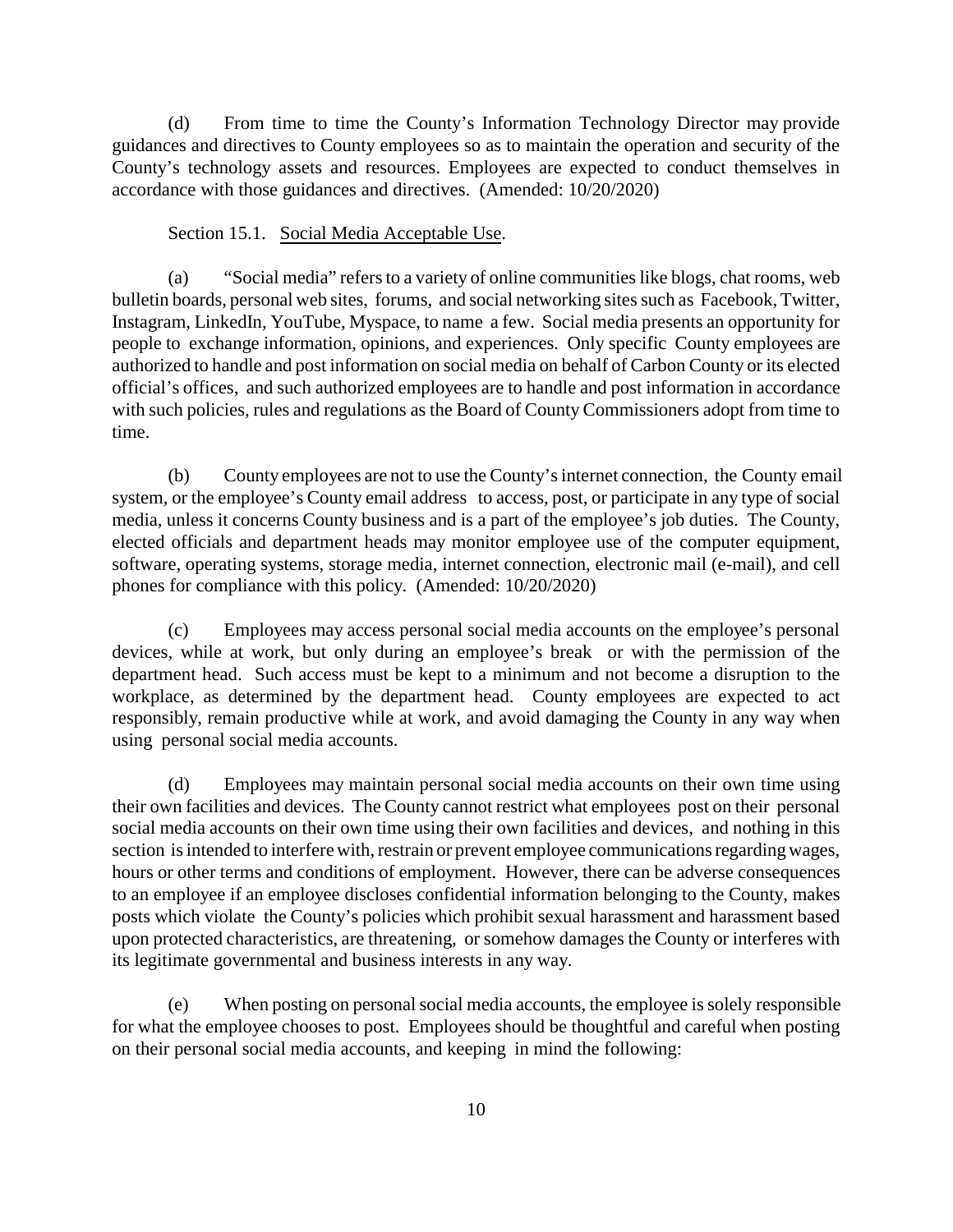(i) Ensure that others know that the social media account is the employee's personal social media account and the statements or postings do not represent Carbon County. Do not state or imply that the personal opinions and content are authorized or endorsed by Carbon County.

(ii) No employees have authorityto disclose anyinformation belonging to Carbon Countyon the employee's personal social media account. Employees are prohibited from disclosing or posting confidential information belonging to Carbon County on the employee's personal social media account.

(iii) Employee's should avoid posting anydefamatory, harassing, discriminatory, offensive, threatening, or derogatory content as it may be considered a violation of the County's expectations for its employees, or its harassment policy if it is directed towards coworkers, other Carbon County employees, elected officials, or the public. (Amended: 10/20/2020)

Section 16. Bulletin Board for Statutory Notices. A bulletin board for posting statutory employment notices is maintained in the area entering the Human Resources Office. Each employee is responsible to check the bulletin board and the notices on a regular basis.

Section 17. Harassment Prohibited.

(a) Sexual Harassment.

(i) Carbon County prohibits any and all employees, vendors, sales representatives, or visitors from sexually harassing employees in the workplace. Sexual harassment is:

(A) making unwelcome sexual advances or requests for sexual favors, or other verbal, nonverbal or physical conduct of a sexual nature a condition of an employee's employment;

(B) making submission to or rejection of such conduct the basis for employment decisions affecting the employee;

(C) conduct which has the effect of unreasonably interfering with an individual's work performance; or

(D) conduct which has the effect of creating an intimidating, hostile, or offensive working environment.

(ii) Examples of conductwhichmayconstitute sexual harassment include, but are not limited to sexually-oriented verbal or nonverbal kidding, jokes, drawings, gestures; repeated requests or pressure for sexual favors; repeated remarks with sexual or demeaning implications; unwelcome touching such as patting, pinching, hugging, rubbing, brushing against another's body; suggesting or demanding sexual involvement accompanied by implied or explicit threats concerning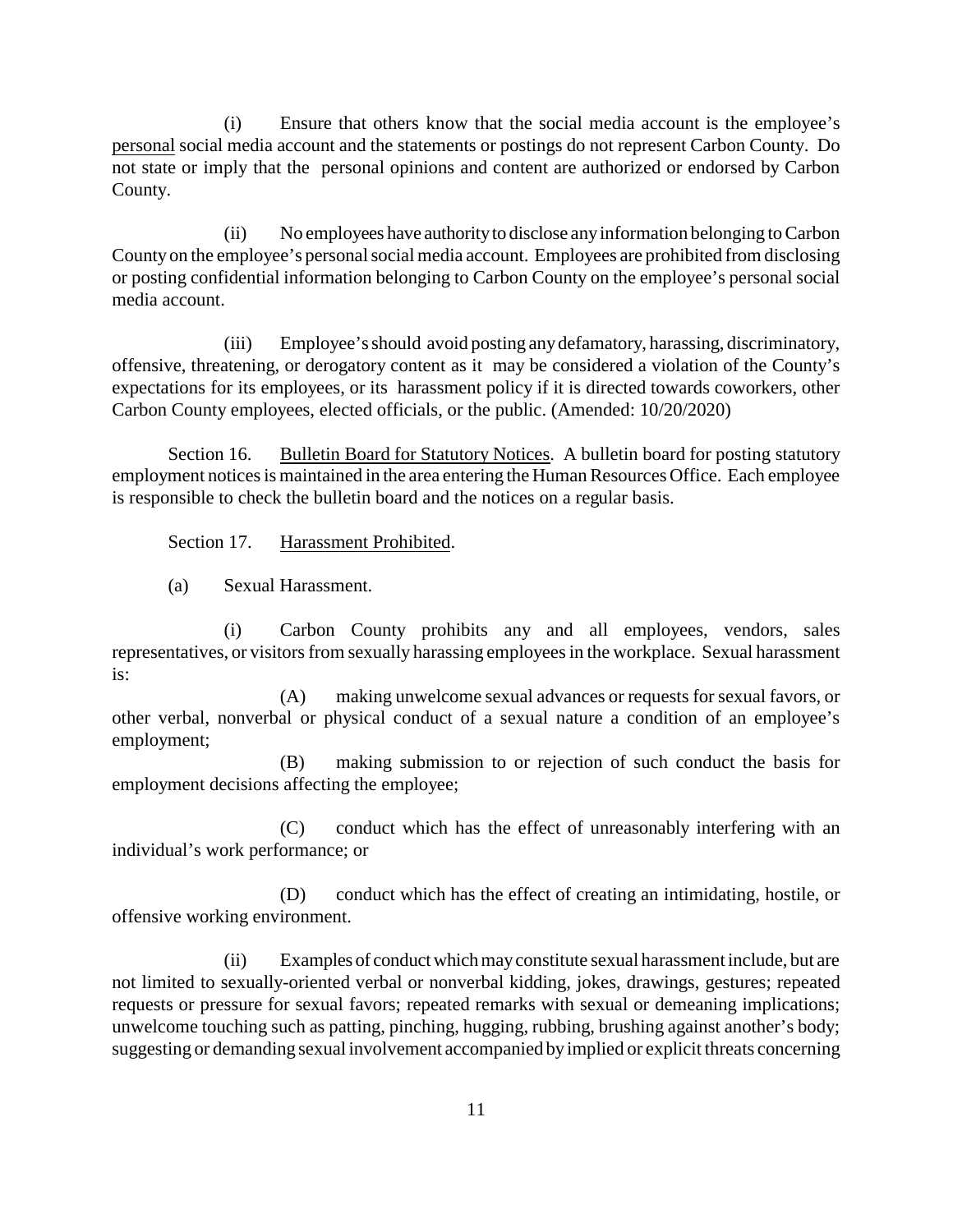one's employment status; repeated, offensive sexual flirtations, advances or propositions or innuendo and other sexually oriented statements, and other inappropriate conduct with a sexual contention or connotation; continued or repeated verbal abuse of a sexual nature; graphic verbal or nonverbal commentaries about an individual's body; sexually degrading words used to describe an individual; display of sexually suggestive objects or pictures.

(b) Harassment Based Upon Other Protected Characteristics.

(i) Carbon County prohibits any and all employees, vendors, sales representatives, or visitors from harassing employees based on, or because of, other characteristics which are protected by federal or state law or regulations, such as race, color, sex or gender, sexual orientation, gender identity/ expression, national origin, genetic history, religion, disability status, or age. Such harassment occurs if:

(A) a supervisor's harassing conduct results in a tangible change in an employee's employment status or benefits [for example, demotion, termination, or failure to promote, etc.];

(B) the conduct has the effect of unreasonably interfering with an individual's work performance; or

(C) the conduct has the effect of creating an intimidating, hostile, or offensive working environment. (Amended: 1/15/2013; 4/5/2016; 10/20/2020)

(ii) Examples of conduct which may constitute harassment include, but are not limited to verbal, nonverbal or physical conduct of an offensive nature that is based on any protected characteristics, including offensive comments, jokes, innuendo, drawings, gestures, insults or other forms of inappropriate conduct based on such protected characteristics. It also includes offensive or harassing statements or conduct motivated by a person's race, color, gender, sexual orientation, gender identity/expression, national origin, genetic history, age, religion, or disability status, or other characteristics which are protected by federal or state law or regulations, whether or not the statements or conduct are overtly derogatory toward those protected characteristics; and, repeated remarks concerning protected characteristics which have demeaning implications. (Amended: 1/15/2013; 4/5/2016; 10/20/2020)

(c) An employee who believes that he or she has been subjected to sexual harassment or harassment based upon other protected characteristics shall immediately report the alleged acts or conduct. A verbal complaint of the harassment may be made initially, but shall then be followed by a written report within five (5) calendar days of the verbal complaint. The complaint shall be made to the employee's immediate supervisor, Human Resources, anydepartment head or elected official, or any member of the Board of County Commissioners. Upon receipt of a report, whether verbal or written, the matter shall immediately be reported by the person receiving the report to the Commissioners, County Attorney and Human Resources. In the event the complaint involves the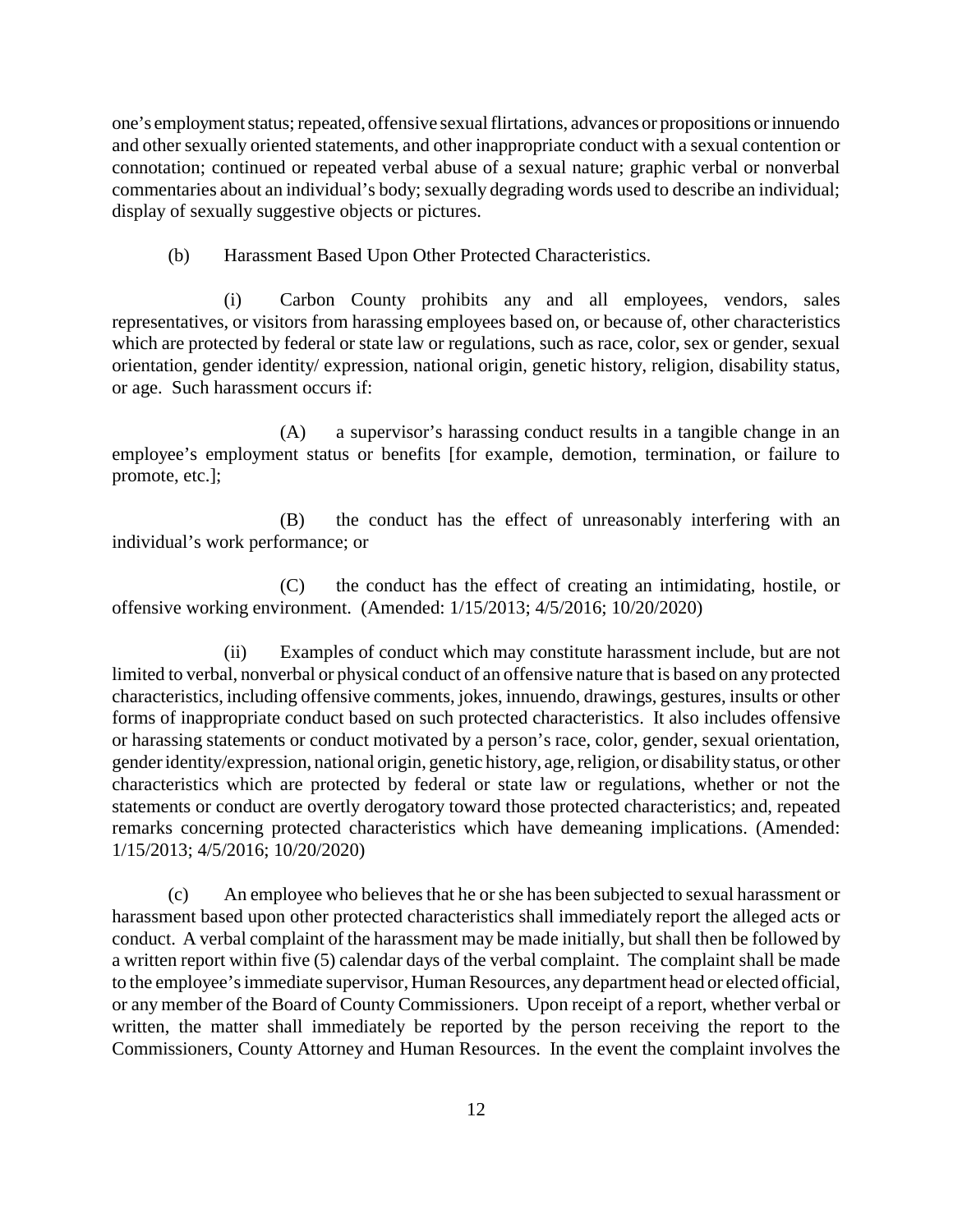employee's supervisor, Human Resources, a department head or a member of the Commissioners, the initial report shall exclude that person. (Amended: 1/15/2013; 4/5/2016)

(d) Upon receipt of a complaint, Human Resources, the department head or Commissioners shall immediately cause an investigation to be undertaken by or on behalf of the County. In making the investigation, such outside persons may be utilized as necessary to assist in providing a full, fair, and expedient investigation.(Amended 4/5/2016)

(e) Retaliation against persons who participate in investigations or against employees who make good faith reports of alleged acts of harassment is prohibited. Any retaliatory conduct should be reported as provided in paragraph (c) of this section and will be investigated regardless of the outcome of the underlying charge, complaint or report. Encouraging others to retaliate also violates this section. (Amended: 1/15/2013)

(f) Upon completing the investigation, if it is found that the behavior is sexual harassment, harassment based upon other protected characteristics, or retaliation, appropriate action shall be undertaken to address and stop the behavior and to prevent its re-occurrence. Upon completing the investigation, if it is found that the complaint was made knowing that it was false and with the intent to harm, retaliate, or defame the person against whom the complaint was made, appropriate action shall be undertaken to address that behavior. (Amended: 1/15/2013; 4/5/2016; 10/20/2020)

(g) Complaints of harassment or retaliation and investigations are handled with as much confidentiality as possible under the circumstances. (Amended: 1/15/2013)

Section 17.1. Employee Dating and Romantic Relationships.

(a) Department heads, elected officials, and supervisory employees are prohibited from dating or becoming romantically involved with any County employee that is their subordinate and under their supervision, either directly or indirectly.

(b) Any department head, elected official, supervisory employee, or County employee who dates or becomes romantically involved with any other department head, elected official, supervisoryemployee, or anotherCountyemployee shall immediatelyinform Human Resources and his/her supervisory employee or department head, unless the department head or supervisory employee is involved, in which event Human Resources and the CountyClerk are to be immediately informed. The situation will be addressed, as appears appropriate, according to the circumstances, which may include written affirmation by the parties involved that they have been advised of the perils involved in a workplace relationship, counseled concerning the expectations of workplace conduct so as to avoid creating a hostile working environment for others, and the County's policy concerning no harassment in the workplace. (Amended: 10/20/2020)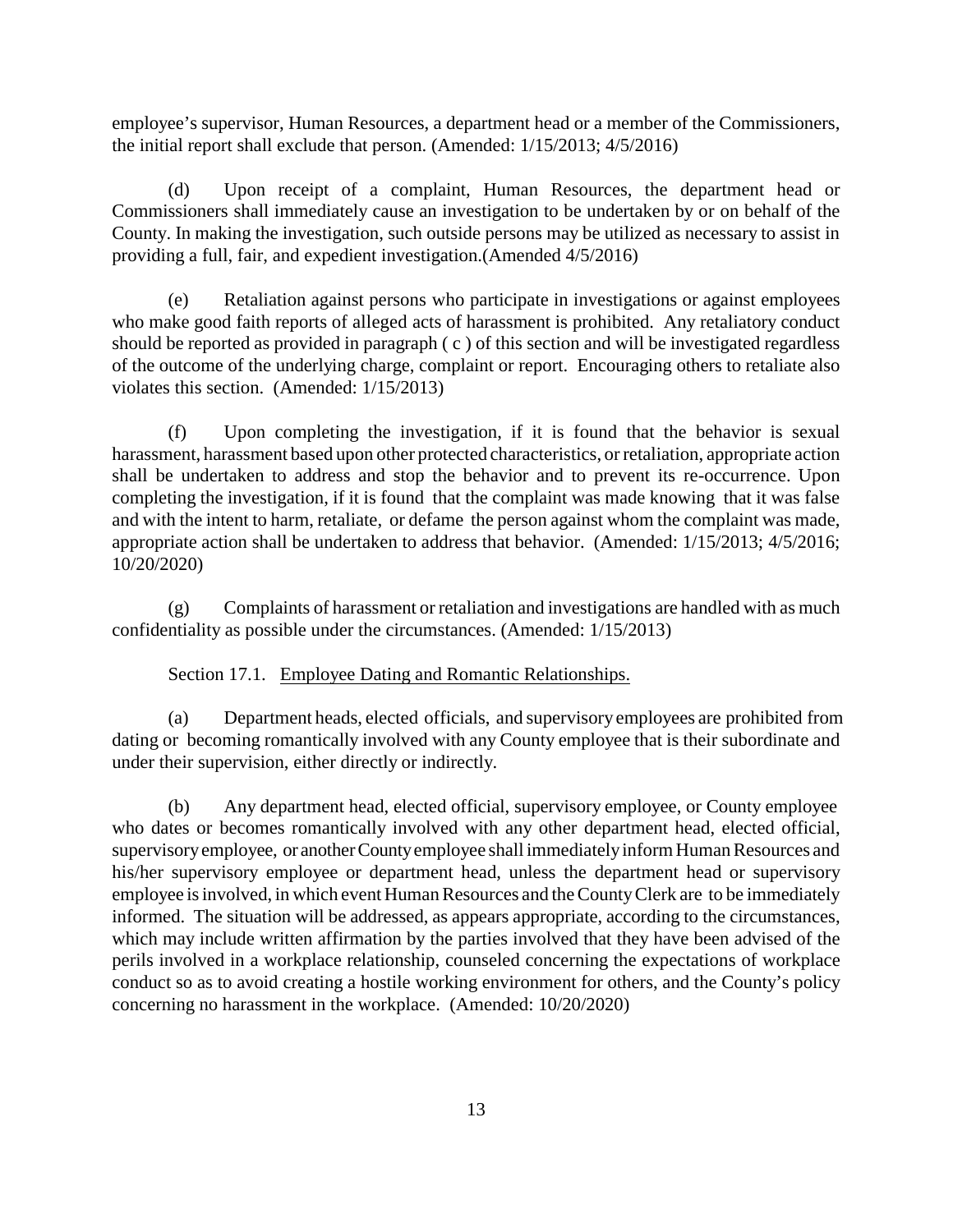Section 18. Gratuities. No employee shall solicit, accept or receive commissions, fees, property or anything of monetary value for his or her personal use as a result of any purchasing or other action that he or she shall perform as a part of his or her duties for the County.

#### Section 19. Conflicts of Interest.

(a) No employee shall advocate or cause the employment, appointment, promotion, transfer or advancement of a family member to a position with the County. No department head or employee shall supervise or manage a family member who is an employee of the County. No employee, acting in their official capacity, shall participate in his/her official responsibility or capacity regarding a matter relating to the employment or discipline of a family member.

(b) No employee shall take an official action in a matter affecting a person or entity with whom the employee is negotiating for prospective employment.

( c ) All employees shall disclose, in writing, the nature and extent of the employee's pecuniary interest, or the pecuniary interest of any member of the employee's immediate family, prior to negotiating or entering into a contract, or the letting of any agreement to purchase services, equipment, supplies, or materials on behalf of the County. Such disclosure shall be made to the elected official or department head, or in the case of persons supervised by the Commissioners, to the Board of County Commissioners.

(d) For purposes of this section, "family member" and "immediate family" refers to and means an employee's: spouse, parent, sibling, child, grandparent or grandchild or any person who is a member of the employee's household.

Section 20. Safety. Every employee and elected official is responsible for maintaining a safe work environment and observing all safety rules and regulations. Each employee and elected official shall promptly report all unsafe or potentially unsafe conditions to their department head. Each employee and elected official shall conduct him/herself and handle and operate all County property, including but not limited to office equipment, tools, and vehicles, including off-road vehicles such as self-propelled equipment and machinery, in such a manner as to avoid accidents or injuries to him/herself or others, and loss or damage to any County property. (Amended: 10/20/2020)

# Section 21. Employee Accidents and Injuries.

(a) All employees and elected officials shall report on-duty and work-related accidents and injuries as soon as possible, but in any event no later than seventy-two (72) hours after the accident or injury. Employees report such accidents and injuries to their department head; elected officials report to the County Clerk and Human Resources. (Amended 10/20/2020)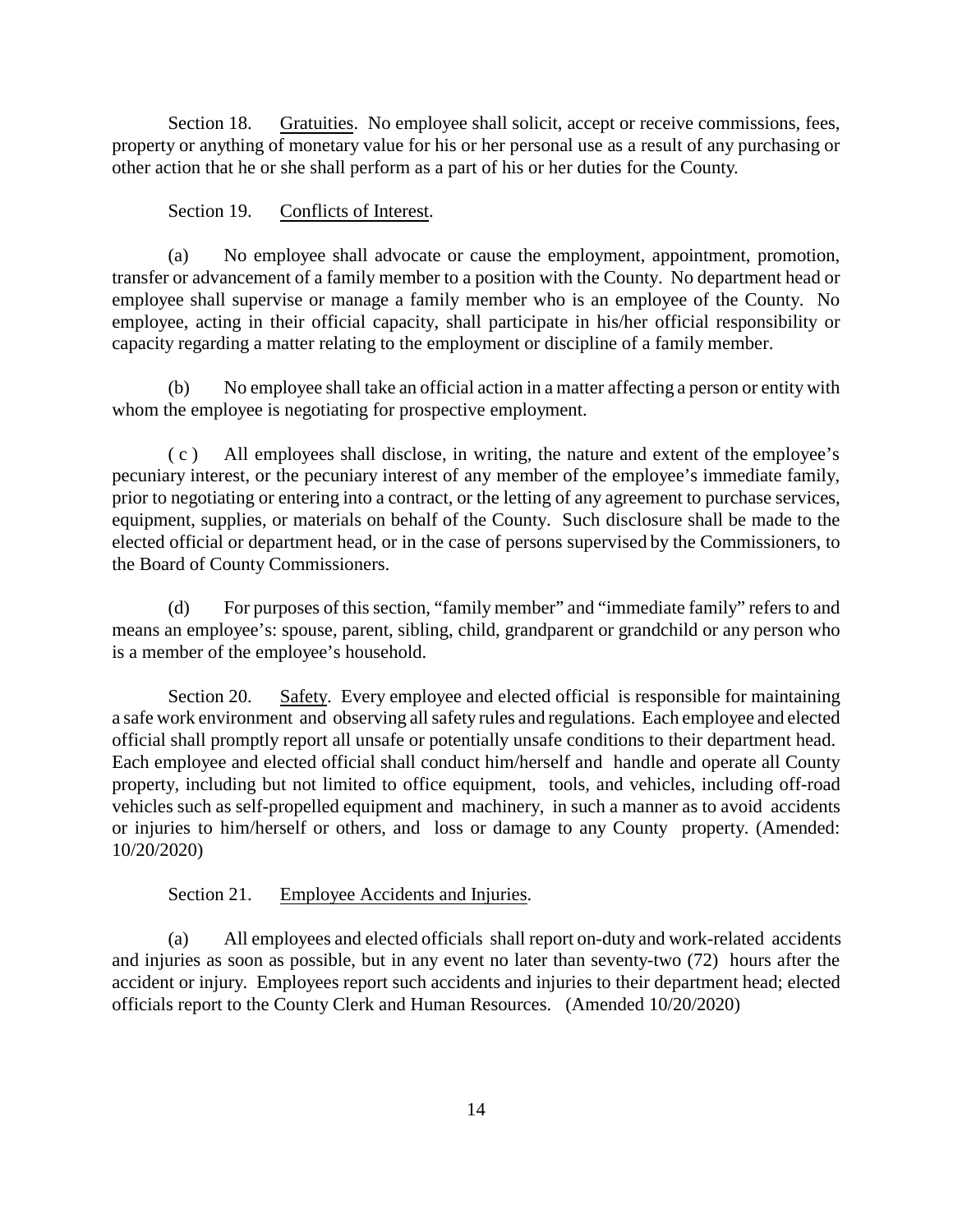(b) Minor injuries requiring only first aid may be treated at the work site. Employees incapacitated by serious injury may be transported to a medical facility by ambulance or other emergency vehicle.

(c) The department head shall prepare a written report of the employee accident or injury within twenty-four (24) hours following the employee's report of the accident and deliver a copy of the report to Human Resources and the County Clerk. The County Clerk shall prepare a written report of the elected official accident or injury within twenty-four (24) hours following the report of the accident and deliver a copy of the report to Human Resources. (Amended 10/20/2020)

(d) Employees and elected officials who are involved in an accident involving a County vehicle, including a personal vehicle used by an employee or elected official to perform his/her work, regardless of how minor the accident may be, shall first notify law enforcement. Employees then notify their department head; the department head will then notify the CountyClerk and Human Resources. Elected officials will then notify the County Clerk and Human Resources. (Amended 10/20/2020)

(e) Employees and elected officials who are involved in an accident involving County off-road vehicles such as self-propelled equipment or machinery, regardless of how minor the accident may be, shall first notify law enforcement. Employees then notify their department head; the department head will then notify the CountyClerk and Human Resources. Elected officials will then notify the County Clerk and Human Resources. (Amended 4/5/2016; 10/20/2020)

Section 21.1. Anti-Violence Policy. The County recognizes that from time to time employees will have disagreements. However, the County expects those disagreements to be respectful of differing views, opinions, and ideas, and to be conducted in a courteous, respectful, and cordial manner. Employees should work in an environment without physical intimidation, threats, or violence. Such behaviors may include, but are not limited to physical intimidation, threatening violent conduct, violent conduct, assault, battery, vandalism, use of weapons and/or displaying weapons in a threatening manner in the workplace (unless in their official County capacity). Employees should immediately report any such conduct to their supervisor, department head, and Human Resources. Human Resources will promptly investigate such reports, and appropriate action will be taken if such report is substantiated. In the event the conduct involves the employee's supervisor, department head or Human Resources, the initial report shall exclude that person.

Employees should contact law enforcement, security and/or emergency services if the employee reasonably believes there is an imminent threat to the safety and health of themselves, co-workers, or the public. (Amended: 10/20/2020)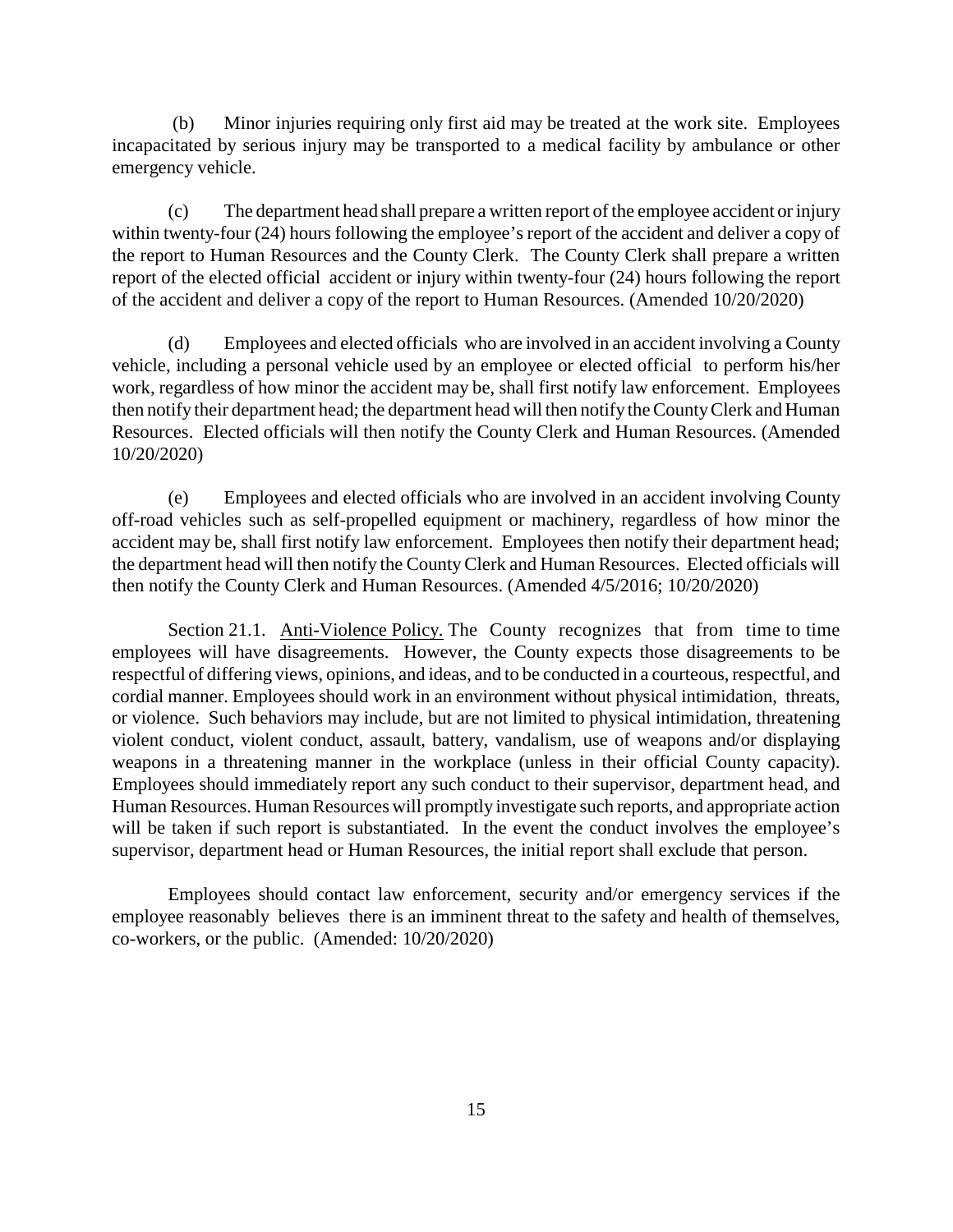## Chapter III DRUG-FREE WORKPLACE /DRUG TESTING

#### Section 22. Drug-Free Workplace.

(a) The Board of County Commissioners believe that employees function most effectively in a drug-free workplace. It shall be the policy of Carbon County that employees shall not manufacture, distribute, dispense, illegally possess, use or be under the influence of alcohol or any controlled substance at work, at anywork-related event, or at any other time or place while on/in County property, vehicles, including off-road vehicles such as self-propelled equipment and machinery, and a personal vehicle used by an employee to perform his/her work, or any where employment with the County requires the employee's presence. (Amended: 10/20/2020)

(b) Appropriate personnel action, up to and including termination of employment, will be imposed on an employee who violates the standards required by this policy statement. Referral for prosecution will occur where the behavior is, or appears to be, in violation of the law, or, the County may, at its discretion, require the employee to satisfactorily participate, at the employee's expense, in a drug and/or alcohol abuse assistance or rehabilitation program approved for those purposes by a federal, state or local health, law enforcement, or other appropriate agency. (Amended: 10/20/2020)

(c) Information about any available drug and alcohol counseling, rehabilitation, and employee assistance programs shall be made available to employees, together with a copy of this section. Employees shall be notified that compliance with the standards required by this section is a condition of employment and is mandatory.

(d) Any employee who is convicted or pleads nolo contendere under any criminal drug or alcohol statute for a violation occurring in the workplace shall notify their department head, Human Resources, and the County Clerk no later than five (5) calendar days after the conviction or entry of the plea. The Board of County Commissioners shall be notified by the County Clerk at its next regular meeting. The County has an obligation in some circumstances to notify the appropriate federal granting agencies within ten (10) calendar days after receiving notice of such conviction or plea from an employee, or otherwise receiving actual notice of a conviction or plea of nolo contendere, if there is a relationship between federal funds received by the County and the convicted employee's workplace. The County also has an obligation to impose a sanction on, or require the satisfactory participation and completion of a drug and/or alcohol abuse assistance or rehabilitation program, by any employee who is convicted or pleads nolo contendere under any drug or alcohol criminal statute for a violation occurring in the workplace. (Amended 4/5/2016; 10/20/2020)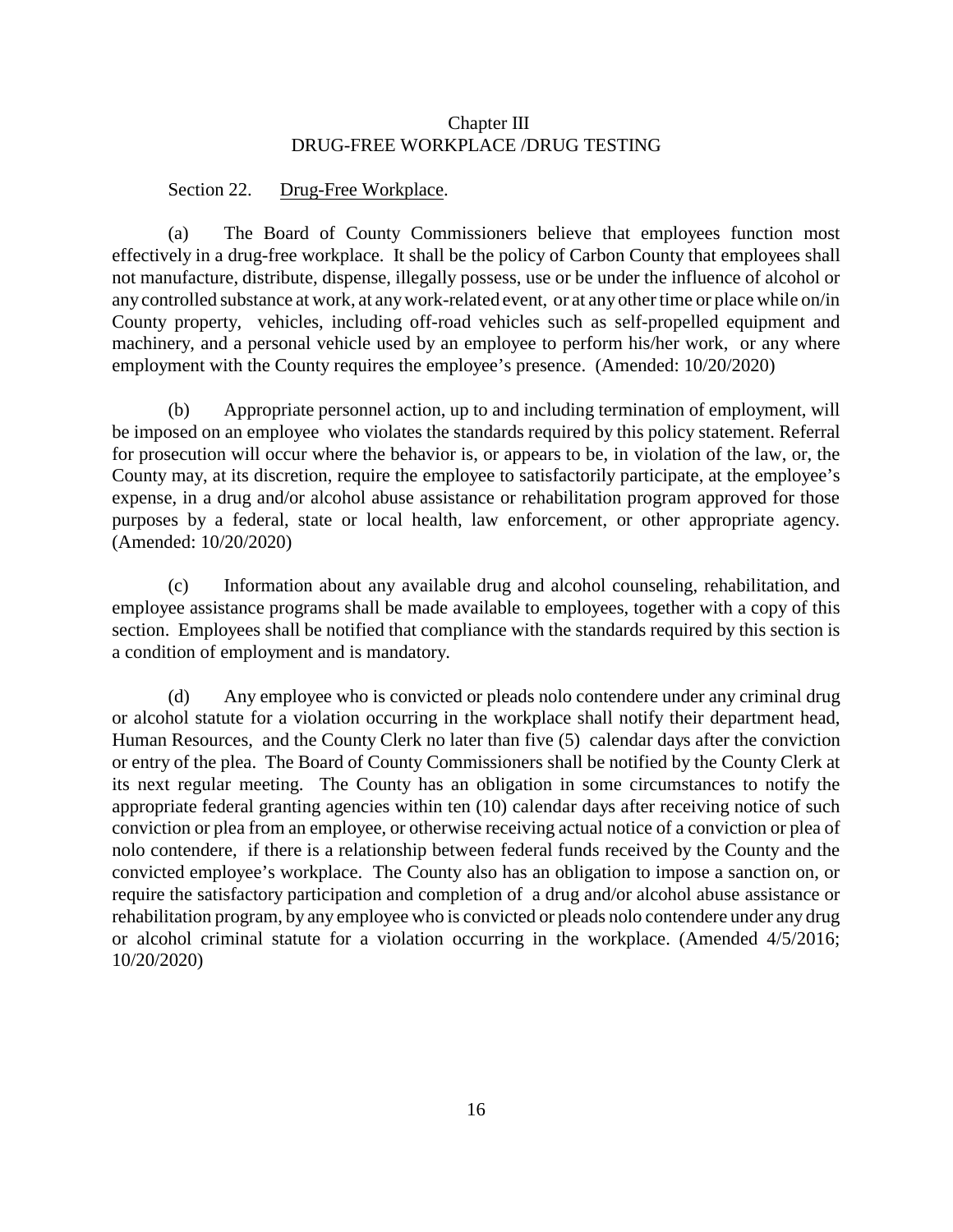### (e) Definitions:

(i) Drugs, Controlled Substances or Prohibited Drugs, Drug Paraphernalia and Alcohol. These terms as used in this section are interchangeable and refer to those substances that have been established by state and federal statutes to be controlled substances. These include, but are not limited to cannabis (marijuana), crack, phencyclidine (PCP), LSD, heroin, cocaine, morphine, amphetamines and methamphetamines, barbiturates, opiates, opium and codeine derivatives as well as semi-synthetic opioids such as fentanyl, hydrocodone, oxycodone, hydromorphone, oxymorphone, methaqualone or benzodiazepines. Also included within this definition are the over-the-counter substances and prescriptions being used for a purpose or in a manner other than that prescribed or intended. Alcohol means any spirituous or fermented fluid, substance or compound intended for consumption purposes which contains more than one percent (1%) of alcohol byvolume and anyfluid substance or compound intended for consumption purposes manufactured from malt, wholly or in part, or from any substitute thereof, containing more than one percent (1%) of alcohol by volume. (Amended 4/5/2016; 10/20/2020)

(ii) Workplace. The workplace includes all property, both real and personal, which belongs to or is leased to or used by the County and includes all County owned or leased buildings, property, offices, or other facilities, vehicles, and off-road vehichles such as selfpropelled equipment and machinery, or any vehicle, including a personal vehicle used by an employee to perform his/her work; any work-related event, even if not on County property; and, any other time or place where employment with the County requires the employee's presence. (Amended: 10/20/2020)

(iii) The department head, or in the case of persons supervised by the Commissioners, the Commissioners, are responsible to see that the following information is made available to its employees, on an annual basis:

(A) The dangers of drug and alcohol abuse in the workplace.

(B) The County's policyofmaintaining a drug-free workplace and that the observance of the Drug-Free Workplace Policy is a condition of employment.

(C) Anyavailable drug and/or alcohol counseling,rehabilitation programs, including components of an employee assistance program, if one is available. The County does not pay for drug and alcohol counseling and rehabilitation programs; employees may use such insurance benefits as may be provided under the County's plan, if they are a participant.

(D) The penalties that may be imposed upon employees for drug and alcohol violations occurring in the workplace range from a verbal reprimand to termination of employment; referral for prosecution will occur where the behavior is, or appears to be, in violation of the law. A requirement that the employee satisfactorily participate and complete, at the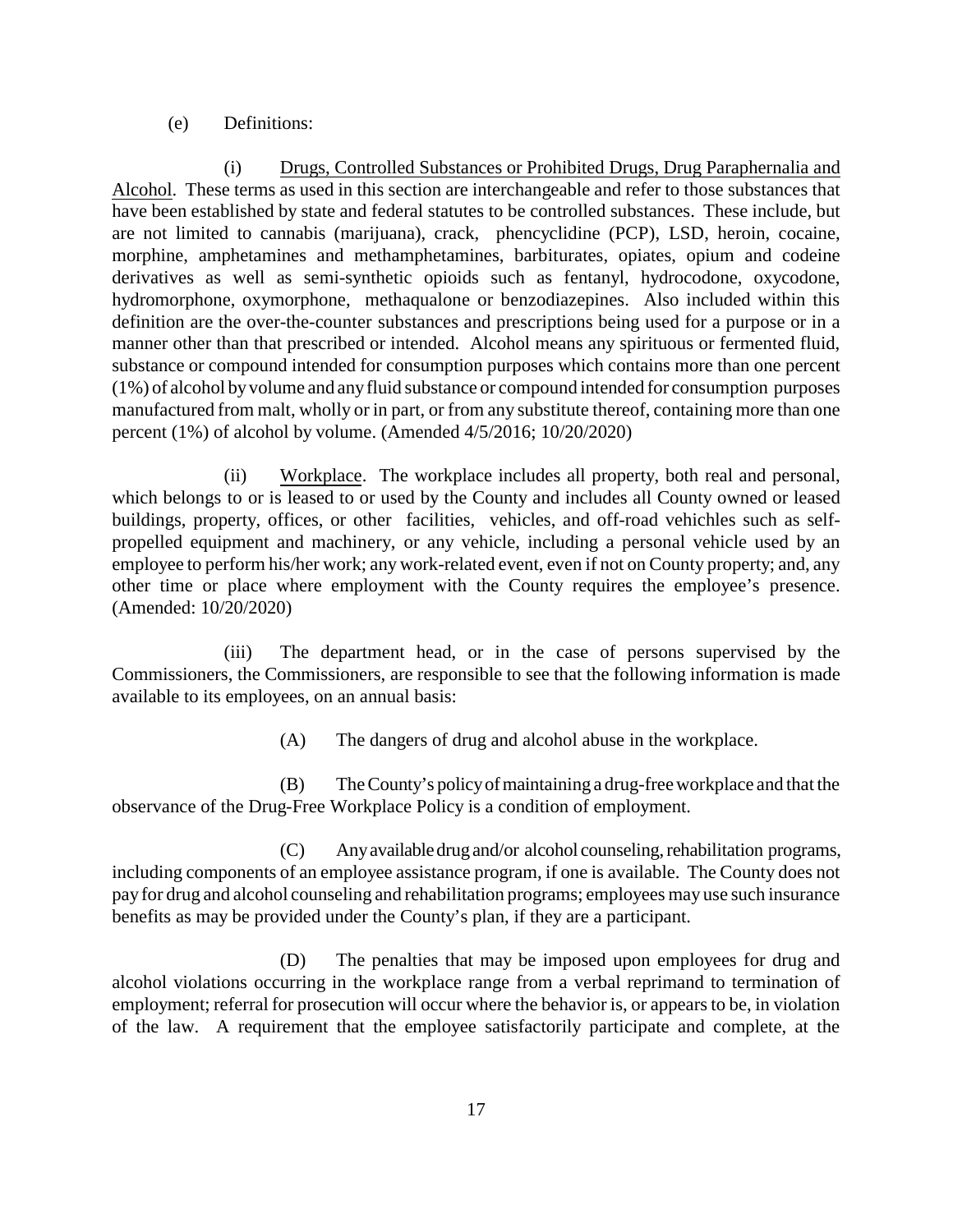employee's expense, a drug and/or alcohol abuse assistance or rehabilitation program, may be imposed in those circumstances where the employee is not terminated. (Amended: 10/20/2020)

(iv) The notification requirement of subparagraph (iii) above may be performed by Human Resources. The employee must acknowledge receipt of the Drug-Free Workplace Policy and acknowledge that as a condition of employment, the employee: (a) will abide by the terms of the Drug-Free Workplace Policy; and, (b) will notify the County, as provided in the policy, of any criminal drug or alcohol statute conviction or nolo contendere plea for a violation occurring in the workplace no later than five (5) calendar days after the conviction or nolo contendere plea. (Amended: 4/5/2016; 10/20/2020)

(f) The County will make a good faith effort to continue to maintain a drug free workplace through implementation of this Drug-Free Workplace Policy. (Amended: 10/20/2020)

(g) Nothing contained in this section shall in anyway abrogate the employment-at-will status of the County's employees and do not modify or restrict the County's rights as set forth in Section 2. Employment-at-Will. (Amended: 10/20/2020)

Section 22.1. Marijuana. Some neighboring states have legalized the recreational use of marijuana; Wyoming has not. Such laws are designed to prohibit criminal prosecution of individuals who engage in this behavior within that particular state. Use and/or possession of marijuana is a crime in Wyoming, and marijuana is a Schedule I controlled substance under federal law. Federal law applies everywhere within the United States, including those states that permit recreational use of marijuana under state law.

It is possible to obtain a drug test result with a measurable amount of marijuana more than thirty (30) days after it was first ingested. Carbon County has not changed its policy with regard to the use or possession of marijuana, notwithstanding what neighboring states may have done. Consequently, any drug test demonstrating a measurable amount of marijuana is considered a violation of the County's drug-testing policies; the County does not consider whether the use or possession was legal under any particular state law at the time it was first ingested. (Amended: 10/20/2020)

Section 22.2 Report of Certain Prescription Medication. If an employee is taking a prescribed medication that may impair the employee's ability to perform job functions in a safe and satisfactory manner, the employee is required to provide their department head notice of such use. The employee maybe required to obtain documentation from their prescribing physician confirming the employee's ability to perform the job functions of their position in a safe and satisfactory manner while taking the prescribed medication. An employee who is unable to perform the job functions of their position in a safe and satisfactory manner due to prescribed medication may be entitled to paid or unpaid leave under other Countypolicies depending upon the circumstances under which the medication is prescribed. (Amended: 10/20/2020)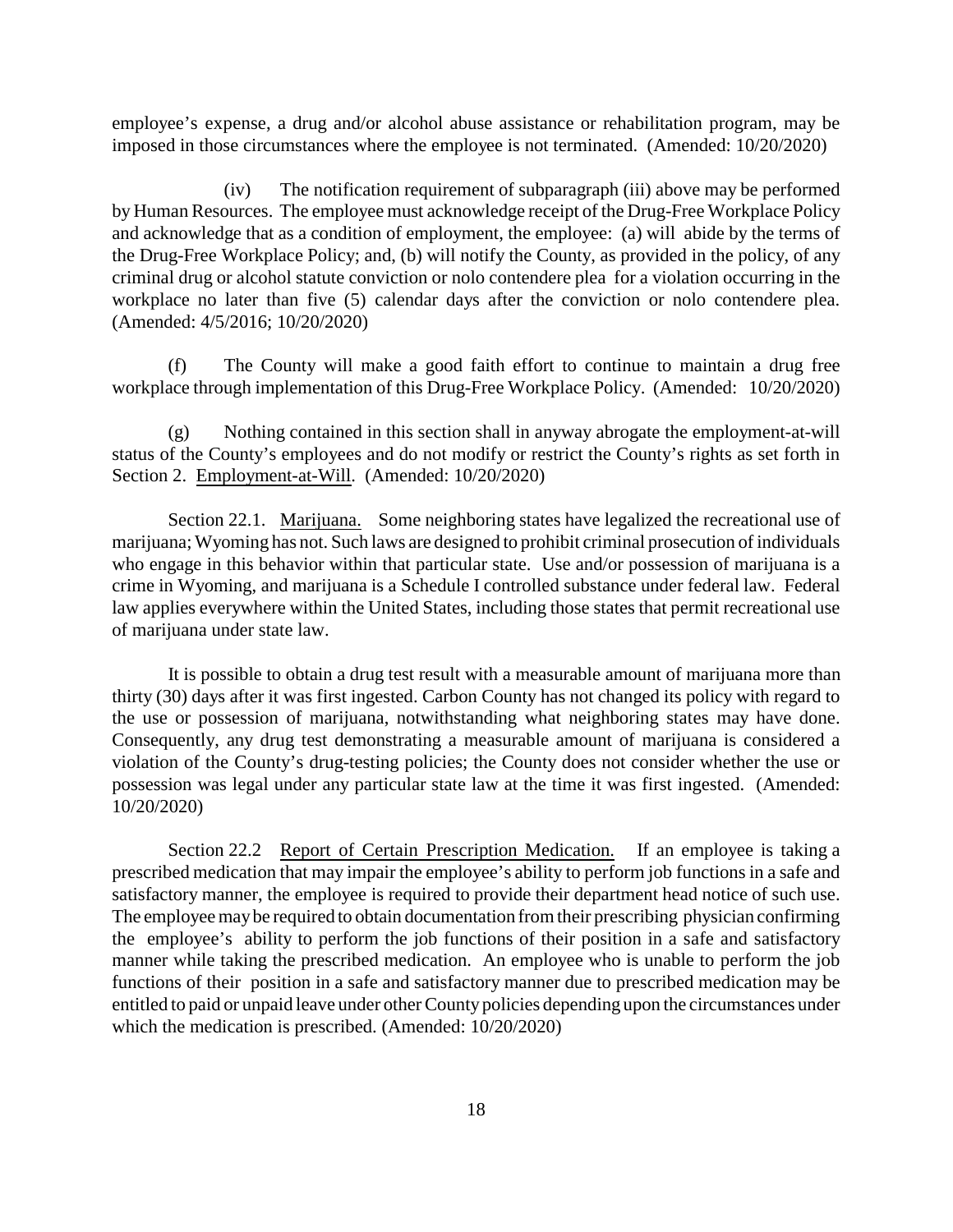Section 23. Drug and Alcohol Testing. Carbon County is committed to providing an alcohol and drug-free work environment. The possession, use, transfer, being under the influence and/or sale of alcohol and/or any illegal drug or controlled substance while on duty or in the workplace is strictly prohibited unless the employee possesses a current, legal prescription for the controlled substance, and the employee is able to perform the functions of the job in a safe and satisfactory manner. The County reserves the right to conduct drug and alcohol testing of any of its employees when: (1) there is reasonable suspicion to believe an employee has engaged in the use of alcohol and/or drugs; (2) when an employee has been involved in an accident in which the employee is operating a vehicle or off-road vehicles such as self-propelled equipment or machinery owned, leased, rented or used by or on behalf of the County, including a personal vehicle used by an employee to perform his/her work, and there is (a) a fatality; or (b) one or more persons (including the County employee) requires or required medical treatment either at or away from the accident scene; or  $(c)$  the County employee receives a citation arising from the accident; and (3) return-toduty/follow-up testing as described below. Copies of the results of all drug and alcohol testing shall be provided to the department head and Human Resources. (Amended: 4/5/2016; 10/20/2020)

(a) Reasonable Suspicion Testing. When there is reasonable suspicion to believe an employee has engaged in abuse and/or untimely use of alcohol and/or drugs, the employee may be required to undergo a drug and/or alcohol test. Reasonable suspicion maybe based upon and include, but is not limited to: (1) observation of the employee's behavior, which is indicative of drug and/or alcohol use; (2) odor of alcohol on the breath or body; (3) frequent unexplained absences or tardiness; (4) mood swings; (5) the failure to follow directions. Drug and/or alcohol tests based upon reasonable suspicion are authorized only if the required observations are made during, just before, or just after the period of the work period when the employee must comply with drug and alcohol prohibitions, and must be conducted by a person other than the person who determines reasonable suspicion exists to conduct such a test.

(b) Employee Post-Accident Testing. The County shall require an employee to undergo drug and alcohol testing after an accident in which the employee is operating a vehicle or off-road vehicle such as self-propelled equipment or machinery owned, leased, rented or used by or on behalf of the County, including a personal vehicle used by an employee to perform his/her work, if: (1) there is a fatality; or (2) one or more persons (including the County employee) requires or required medical treatment either at or away from the accident scene; or (3) the County employee receives a citation arising from the accident. An employee involved in an accident shall make him/herself readily available for testing, absent the need for immediate medical attention, and shall not use alcohol for eight (8) hours after the accident, or until after he/she undergoes the post-accident alcohol test, or until it is determined that his/her actions were not a contributing factor in the accident, whichever occurs first.

(c) Return-to-Duty/Follow-up Testing. Any employee who has not been terminated and is allowed to return to duty after engaging in conduct prohibited by this Section 23 shall undergo either a return-to-duty alcohol test with a result indicating no alcohol concentration and/or shall undergo a return-to-duty drug test with a verified negative result for drug use. In addition, the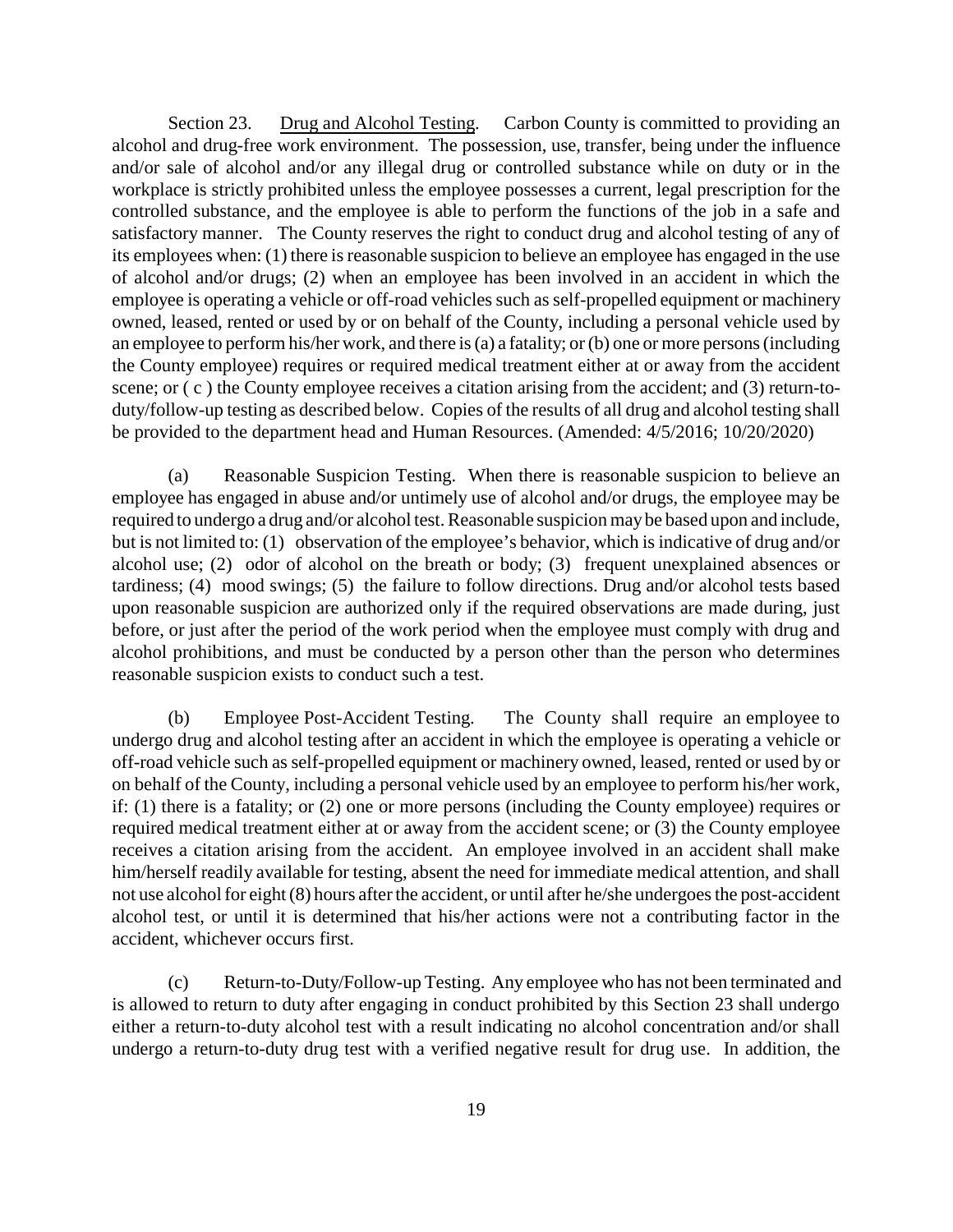employee shall agree to submit to unannounced follow-up alcohol and/or drug testing at the employee's expense.

(d) When drug or alcohol testing is necessary as provided in subparagraphs (a) and (b), the employee shall be transported by the County or its designee to the collection site for testing. The employee will be relieved of his/her duties pending the results of the testing and placed on a paid leave-of-absence. The method of transportation shall be determined by the department head or his/her designee; under no circumstances will the employee be permitted to drive themselves to the collection site for testing.

(e) If the employee refuses to undergo the drug or alcohol testing or to complete the consent form, she/he will be advised that such refusal may subject the employee to discipline, including termination. If the employee still refuses to undergo testing or to complete the consent form, she/he will be directed to the department head and is subject to discipline, including termination.

(f) If an employee's test is positive for abuse and/or untimely use of alcohol or drugs, he/she is subject to discipline, including termination.

(g) If an employee's test is positive for abuse and/or untimely use of alcohol or drugs, he/she will be referred to a substance abuse professional. The County is not required, and will not provide or pay for evaluation, rehabilitation, or treatment. Any evaluation, treatment, or rehabilitation is at the sole expense of the employee.

(h) If the employee's test is positive for abuse and/or untimely use of alcohol or drugs, the County is not required to continue to employ or to reinstate an employee to his/her position. In the event an employee who is subject to testing is returned to work, the employee must have been evaluated by a substance abuse professional, at the employee's expense, complied with any recommended treatment, shall undergo either a return-to-duty alcohol test with a result indicating no alcohol concentration and/or shall undergo a return-to-duty drug test with a verified negative result for drug use. In addition, the employee shall agree to submit to unannounced follow-up alcohol and/or drug testing at the employee's expense, and provide copies of such tests to the employee's department head and Human Resources. The follow-up testing shall be at the direction of his/her substance abuse professional and such testing shall occur a minimum of six times in twelve months. (Amended 4/5/2016)

(i) Each employee shall be provided a copy of all of Chapter III and Alcohol and Drug Testing Procedures as may be approved by the Board of County Commissioners from time to time. Each employee is required to read and sign and provide a receipt acknowledging receipt of these provisions. It is the responsibility of each employee to be familiar with the County's policies and the testing procedures. (Amended: 10/20/2020)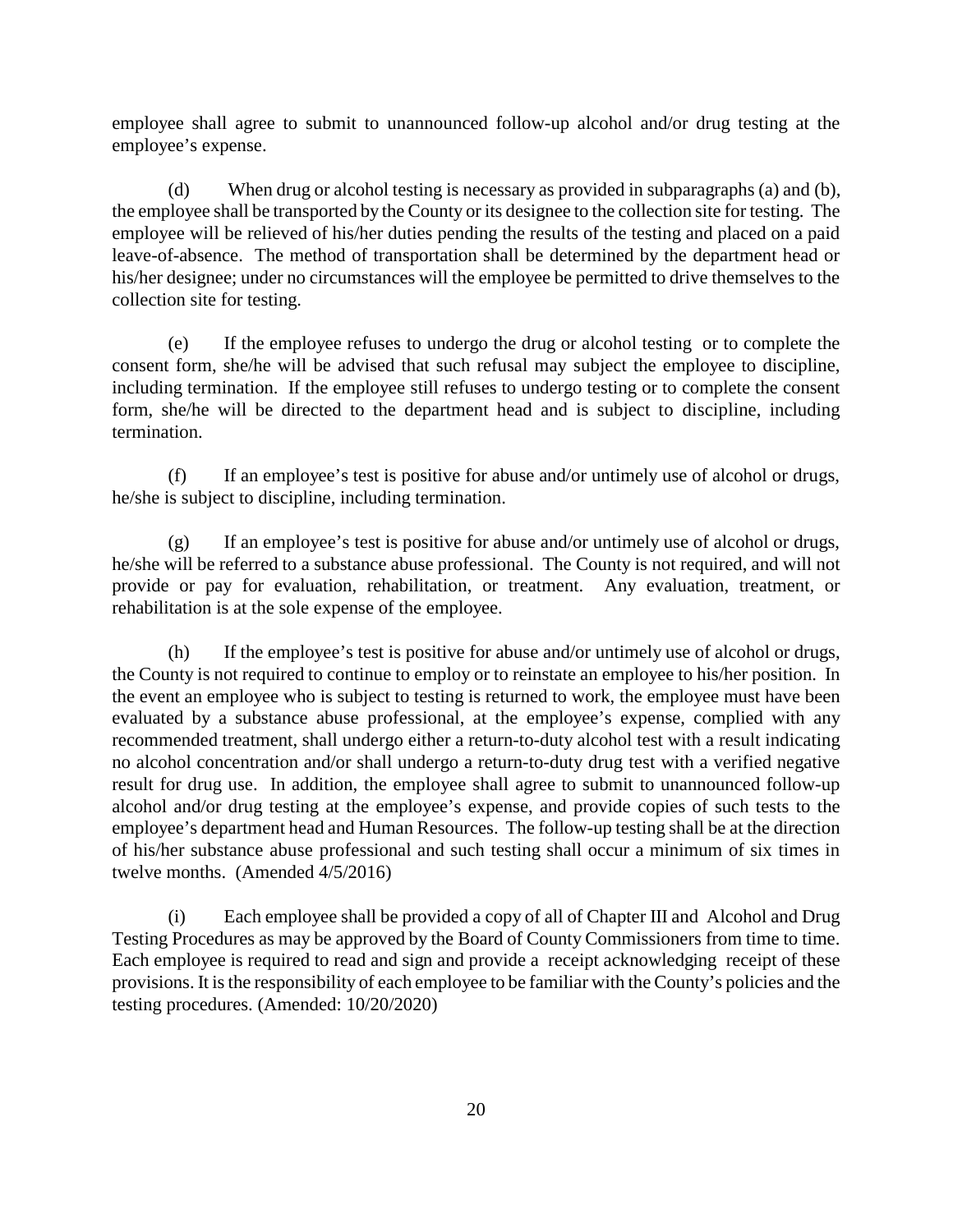Section 23.1. Drug and Alcohol Testing for County Employees Whose Positions Require Commercial Driver'sLicenses. Countyemployees who hold Commercial Driver's Licenses (CDL), and operate commercial motor vehicles while employed by the County, are subject to and must comply with additional rules and regulations imposed by the federal government concerning drug and alcohol testing. The County administers and complies with the applicable federal law and regulations which are in effect from time to time concerning the required drug and alcohol testing for those employees whose positions require a commercial driver's license. (Amended: 10/20/2020)

Section 23.2. No Effect Upon Employment-At-Will. Nothing contained in this Chapter III shall in any way abrogate the employment-at-will status of the County's employees and do not modify or restrict the County's rights as set forth in Section 2. Employment-at-Will. (Amended: 10/20/2020)

# Chapter IV EMPLOYEE ATTENDANCE

Section 24. Office Hours. All Carbon County Offices are open to the public from 8:00 a.m. to 5:00 p.m., Monday through Friday, excepting holidays, unless other hours are approved by the Commissioners.

Section 25. Hours of Employment. The hours of all full-time employees, not specifically assigned to work other shifts, are from 8:00 a.m. until 5:00 p.m., with a one-hour lunch break. Employees are expected to report for work in accordance with their assigned work schedules unless a variation has been approved by their department head. Regular work schedules may be modified from time to time by department heads in order to meet the needs of the particular office or department, including a requirement to work before 8:00 a.m., beyond 5:00 p.m., and on weekends or holidays. (Amended: 4/5/2016)

Section 26. Overtime Hours. Non-exempt employees are not to work time in addition to their assigned work schedules without the prior written approval of their department head. (Amended: 4/5/2016)

Section 27. Lunch and Break Periods. The time for taking lunch breaks will be established by the department head. Lunch breaks are unpaid and not considered "hours worked" for purposes of determining overtime and overtime pay. Additional break periods may be established by the department head; break periods which are twenty minutes or less in duration, are considered "hours worked" for purposes of determining overtime and overtime pay, even if the employee leaves the County Offices or workplace. (Amended 4/5/2016)

Section 28. Adjustable Work Schedule. Department heads may make adjustments in the daily/weekly work schedule of employees to allow an employee, occasionally, to attend to appointments during the workday without using sick or vacation time, or incurring unpaid time off. This adjustment is to be the exception rather than the rule. The adjustment in hours worked can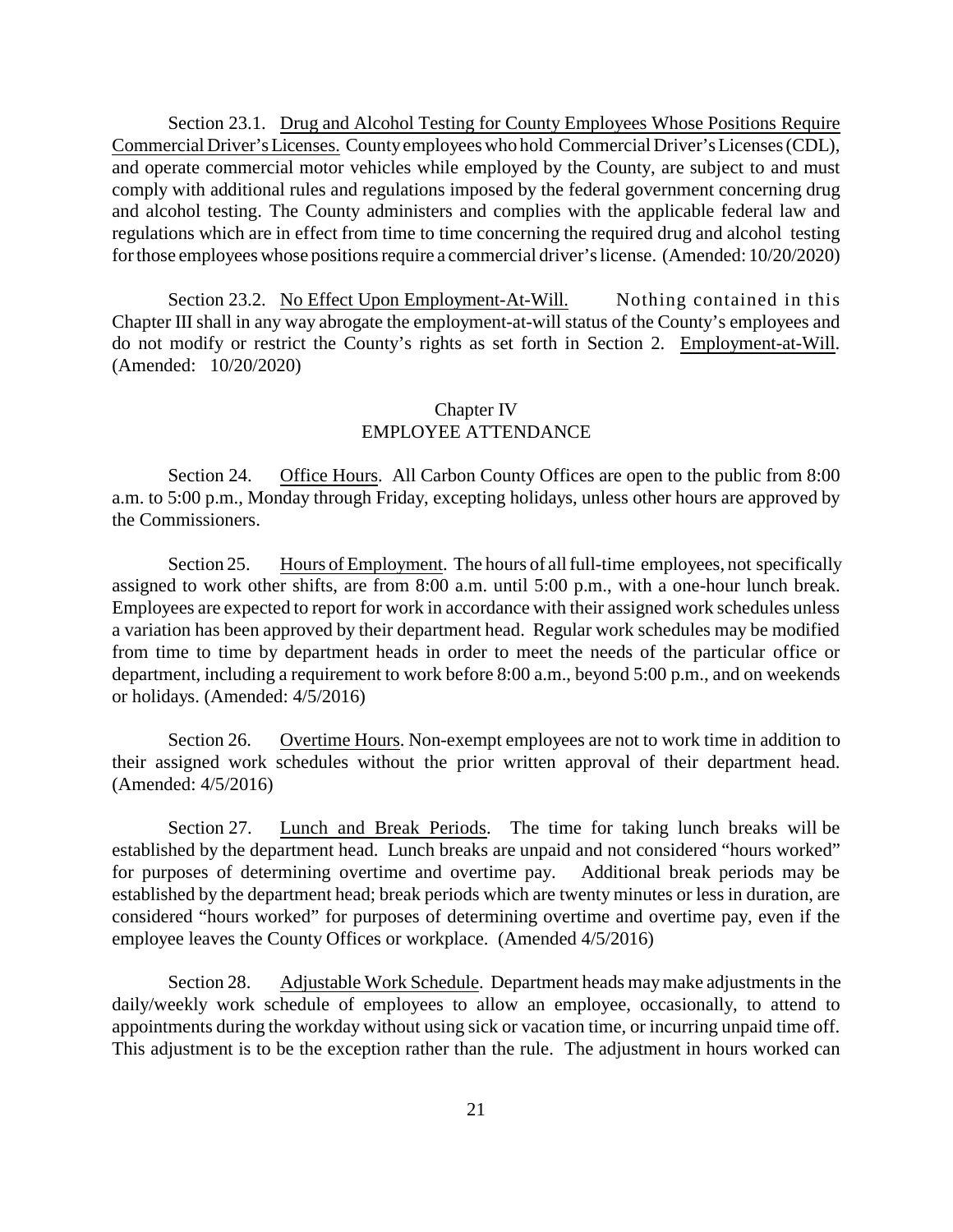occur only within the same workweek the time is to be taken off. Extra time cannot be worked in one workweek to be "credited" against time to be taken off in another workweek. The adjustment must be scheduled and approved in advance, in writing, by the department head. Adjustments shall not be a unilateral employee decision, and no employee has any right to expect that an adjustment will be made by the department head.

Section 29. Tardiness and Absenteeism. Each employee is expected to maintain their full hours of employment, without tardiness or habitual absenteeism. Unscheduled absences on Fridays and Mondays, or before and after holidays, are strongly discouraged. In order for an employee to avail him/her self of any absence from work, including vacation, sick leave or any other type of leave, the employee must notify his/her department head as far in advance of the scheduled leave as possible, but not less than twenty-four (24) hours prior to the absence, except in an emergency. Absence from work without permission of the department head or without giving notice to the department head is unacceptable employee conduct. Any employee who absents him/herself from his/her job for three consecutive work days without having the absence authorized by the department head shall be deemed to have resigned and separated from employment.

# Chapter V EMPLOYEE COMPENSATION

Section 30. Compensation. The compensation of all department heads, other than elected officials whose compensation is established as provided by state law, is established by the Commissioners as part of the budgeting process. The specific compensation of each employee within a department or an elected official's office shall be established by the elected official or department head as the elected official or department head deems appropriate and is approved by the Commissioners only indirectly as a part of the final budgeting process.

Section 31. Pay Periods. Employees are paid on the last working day of each month. When a pay day falls on a holiday or weekend, paychecks will be issued on the preceding workday. At the employee's option, payment is made by check or direct automatic bank deposit. No salary advances will be given.

#### Section 32. Payroll Deductions.

(a) Social security, medicare, and federal income taxes are automatically withheld as required by law, as are the employee's portion of the cost of health insurance and other benefits, if elected, which the employee is required to pay, and deductions required by court order or operation of law. Employees may authorize deductions for other benefits and other approved purposes.

(b) Employees receive a pay statement which lists gross and net pay, deductions for the pay period, as well as cumulative deductions for the calendar year. The statement also reflects accumulated and used sick leave and vacation leave, use of other leaves provided by the County, accrued and used compensatory time, if any, and Family Medical Leave used by the employee.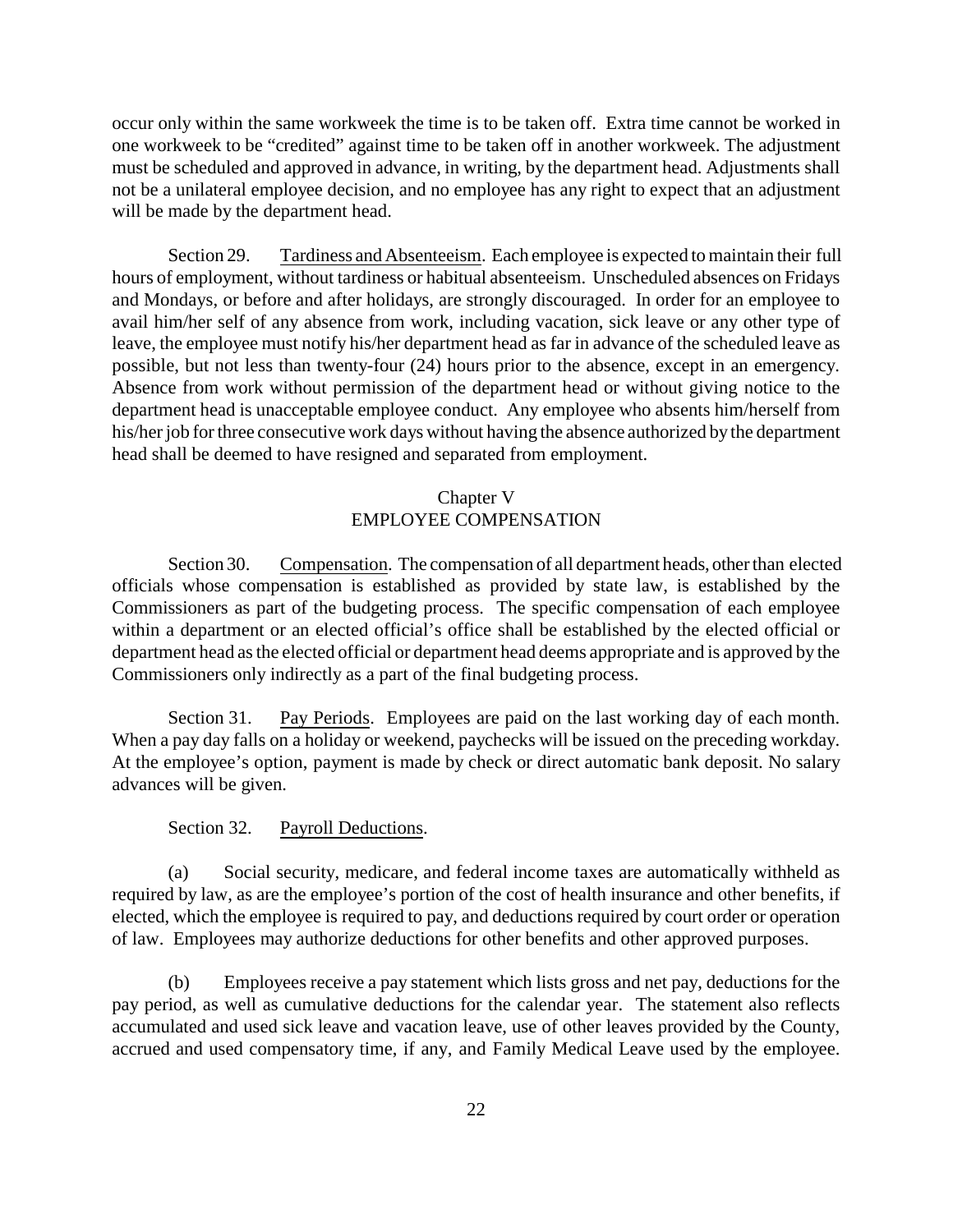Questions concerning the accuracy of payroll checks or the accompanying pay statement should immediately be brought to the attention of the Payroll Department and the employee's department head. All matters will be promptly investigated, and appropriate corrections made as quickly as possible. (Amended: 1/15/2013; 4/5/2016; 10/20/2020)

Section 33. Time Records. Each department head is responsible for maintaining accurate time records which reflect each employee's hours actually worked during each work week and overtime approved by the department head. Each department head is also responsible for maintaining accurate records which reflect during each work week each employee's vacation and sick leave taken, other leave taken, and accrued comp time used. Each employee is to review their time records for accuracy and to report any errors to the department head prior to the time records being submitted to the Payroll Department. (Amended: 10/20/2020)

## Section 34. Non-Exempt Employees: Overtime Pay; Time-Off Plans; Flextime-Off.

(a) Every attempt is made to keep those work situations which result in overtime to a minimum, but due to the nature of the County's work, occasions for overtime may arise. Should a work situation arise where overtime is necessary, overtime is paid at one and one-half (1½) times the employee's regular hourly rate for hours actually worked in excess of forty (40) hours in a workweek. Employees are expected to work overtime when given sufficient notice; everyeffort will be made to find a replacement for an employee who has a previous commitment, but when not possible, employees will be expected to accept the overtime request.

(b) When overtime is necessary, it must be approved in writing, preferably in advance, by the department head. The overtime hours will then be recorded on the employee time records with a notation of the reason for overtime.

( c ) The County allows use of "time-off plans" for its non-exempt employees, if requested by the employee and approved by the department head at the time the overtime work is approved. The time-off plan is allowed only under these conditions:

(i) The employee must receive time off at one and one-half  $(1 \frac{1}{2})$  times the hours actually worked in excess of forty (40) hours in a work week; and

(ii) The employee must take the compensatory time off during the same pay period in which it was accrued.

(d) At the discretion of the department head, the County allows the use of "flextime off" for its non-exempt employees in lieu of the employee accruing overtime. If an employee has worked in excess of their regular hours on a single work day, the department head may direct the employee take time off, hour for hour, within the same work week so as to keep the total hours actually worked for the work week within forty (40) hours. (Amended: 10/20/2020)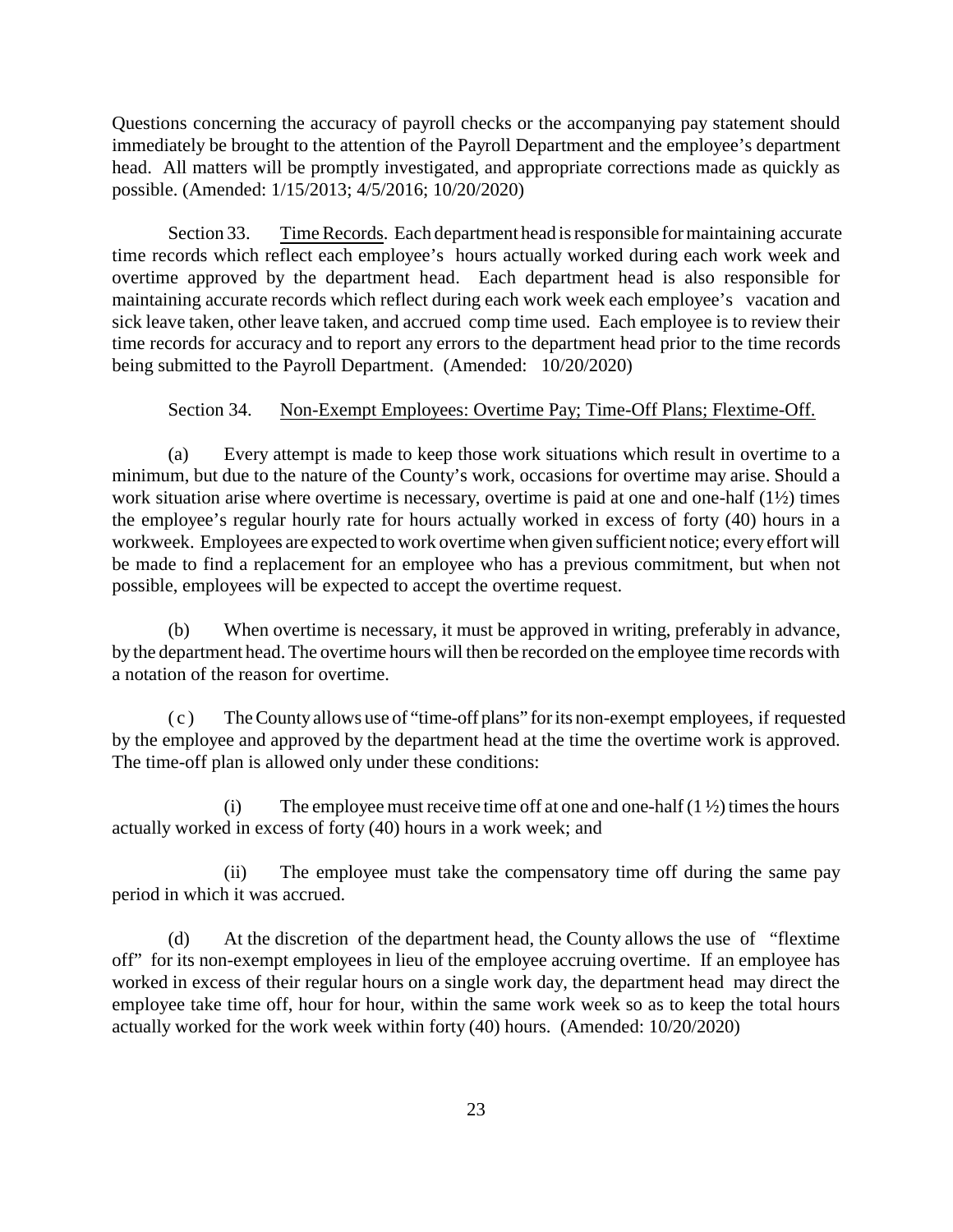Section 35. Non-Exempt Employees: Overtime and Accumulation and Use of Compensatory Time Off; Payment for Accrued Compensatory Time.

(a) The County allows non-exempt employees to accrue compensatory time off ("comp time") instead of receiving cash overtime pay, at a rate of one and one-half hours for each hour actuallyworked in excess of forty (40) hours in a work week. The accrual of "comp time" is allowed only under these limited conditions:

(i) The overtime, and accrual of the time as "comp time" must be approved by the department head at the time the overtime work is approved.

(ii) Lawenforcement,fire fighters, emergencyresponse personnel, and employees engaged in seasonal activities may accrue up to four hundred eighty (480) hours of comp time. Other non-exempt County employees may accrue up to two hundred forty (240) hours of comp time. After an employee has accrued the maximum amount of comp time, the County is required to pay the employee overtime pay for the additional overtime hours worked.

(iii) An employee who has accrued compensatory time may request its use and will be permitted to use such time off within a reasonable period after making the request, if the use does not unduly disrupt the operations of the office, department or County. The reasonable period will be determined by considering the customarywork practices of the office, department or County, including the normal schedule of work, anticipated peak workloads based on past experience, emergency requirements for staff and services, and the availability of qualified substitute staff.

(iv) Under the FLSA regulations, the County, at its option, may require an employee to use all or any part of the employee's accrued comp time in any work week or work period. The County, at its option, may pay an employee for all or any part of the employee's accrued comp time, in any work week or work period, in lieu of providing compensatory time off. Typically, the County will pay all employees for all accrued comp time no later than the last pay period of the County's fiscal year, and, in order to avoid the creation of an improper deferred compensation program, shall pay all employees for all accrued comp time as of December 31, no later than the last pay period of each calendar year. Payment for accrued compensatory time is paid based upon the employee's regular rate of pay at the time the employee is paid the comp time payment. (Amended: 10/20/2020)

(v) Upon termination of employment, an employee shall be paid for unused compensatory time at a rate not less than the average regular rate received by such employee during the last three years of the employee's employment, or the final regular rate received by such employee, whichever is higher.

Section 36. No Overtime or Compensatory Time Off for Exempt Employees. Employees who are classified as "exempt" under the Fair Labor Standards Act do not receive overtime pay or compensatory time off.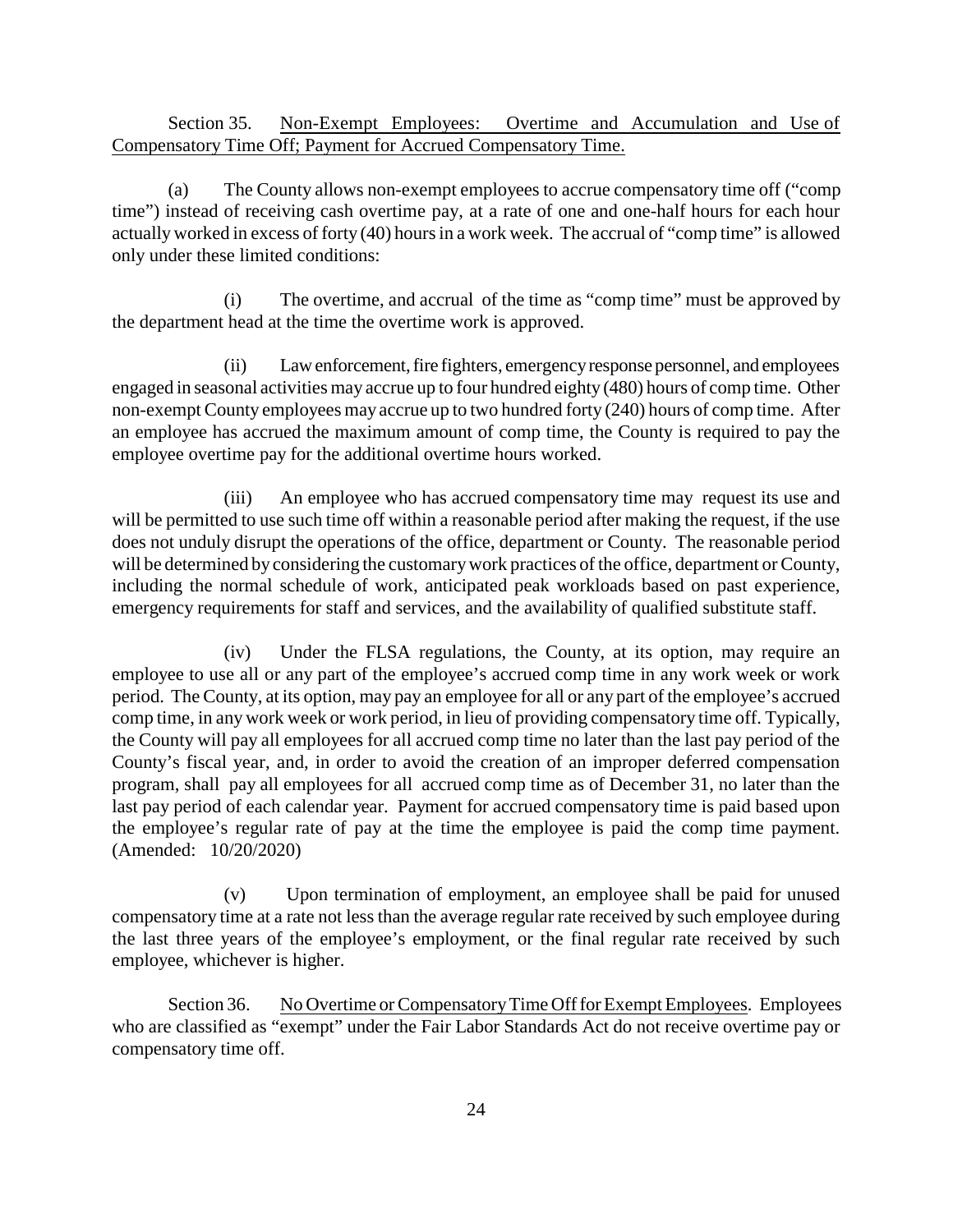#### Section 37. Compliance With FLSA Required; Correcting Improper Deductions.

(a) It is the policy of Carbon County to comply with the requirements of the Fair Labor Standards Act, including the salary basis requirements. Department heads, Human Resources, and other administrative employees are prohibited from making improper deductions from the salaries of exempt employees. Carbon County does not allow deductions that violate the FLSA.

(b) If an exempt employee believes an improper deduction has been made to the employee's salary, the employee should immediately report this to Human Resources and the employee's department head. Reports of improper deductions will be promptly investigated. If it is determined that an improper deduction has occurred, the employee will be promptly reimbursed for the improper deduction.

# Chapter VI EMPLOYEE LEAVES AND HOLIDAYS

## Section 38. Holidays and Holiday Leave.

(a) The following are holidays declared and legal holidaysrecognized byCarbonCounty; the County Offices are closed on these dates:

- (i) New Year's Day (January 1)
- (ii) Equality Day (Martin Luther King's Birthday, Third Monday in January)
- (iii) President's Day (Third Monday in February)
- (iv) Memorial Day (Last Monday in May)
- (v) Independence Day (July 4)
- (vi) Labor Day (First Monday in September)
- (vii) Veteran's Day (November 11)
- (viii) Thanksgiving (Fourth Thursday in November and the following Friday)
- (ix) Christmas Eve Day from noon to 5 p.m.(December 24); see (b) below for exceptions. (Amended: 4/5/2016; 10/20/2020)
- (x) Christmas Day (December 25)
- (xi) Any other holiday proclaimed by the Commissioners

(b) Whenever Christmas Day falls on Thursday, the County Offices will be closed on the following Friday in lieu of being closed noon to 5 p.m. on Christmas Eve Day. Whenever Christmas Eve Day falls on a Monday, the County Offices will be closed the entire day. Whenever New Year's Day falls on Thursday, the Courthouse and County Offices will also be closed on the following Friday. Whenever a holiday falls on a Sunday, it shall be observed on the following Monday. Whenever a holiday falls on a Saturday, it shall be observed on the preceding Friday except that on Christmas Eve Day the County Offices will only be closed noon to 5 p.m. While the County Offices may be closed, some employees in some departments may be required to work, due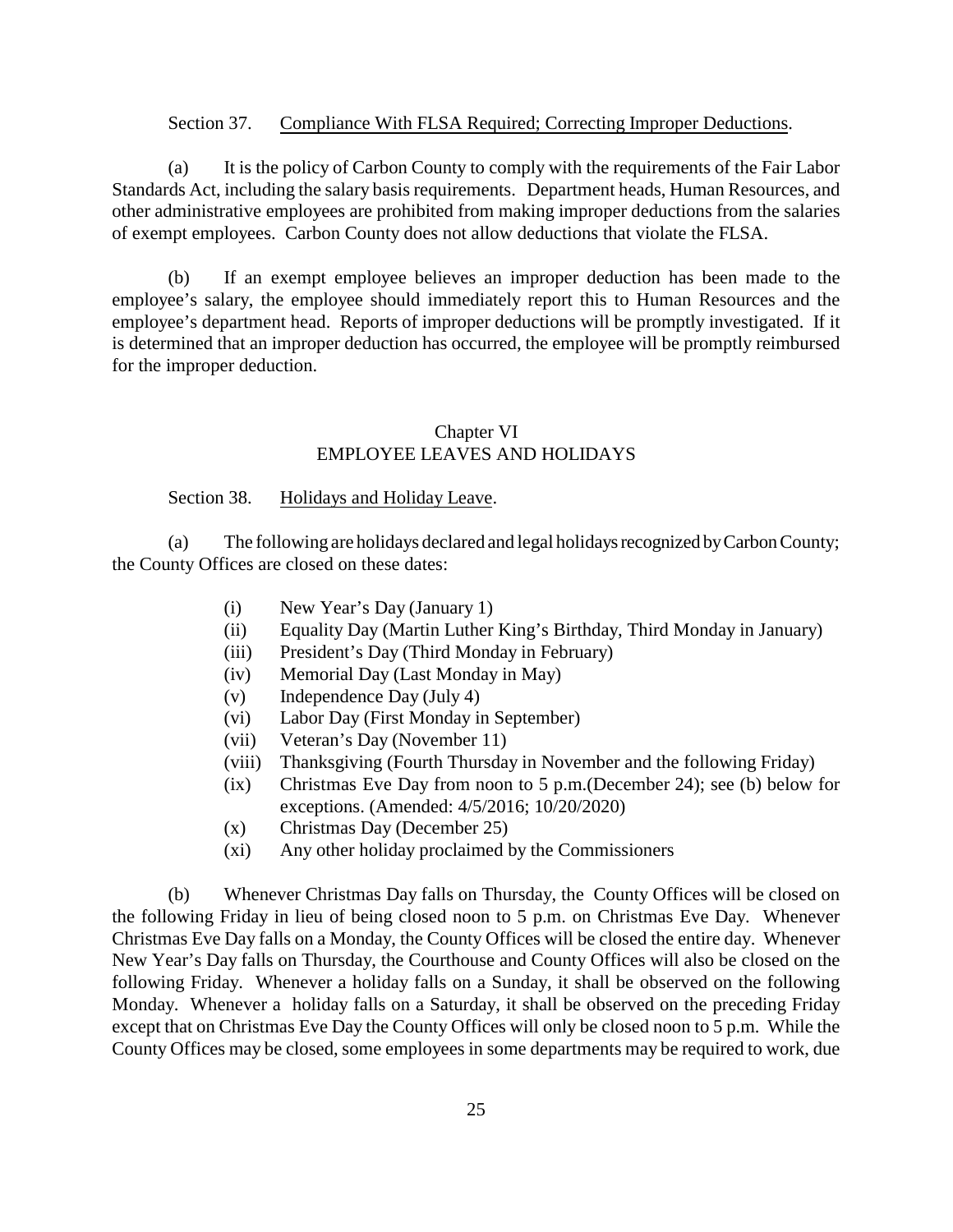to regular scheduling due to the department and/or due to the nature of the work performed by the particular department. (Amended: 1/15/2013; 4/5/2016; 10/20/2020)

(c) If the holiday falls on an employee's day off, the employee is not entitled to take holiday leave on another day, and the employee receives no additional compensation. An employee receivingworker's compensation benefits for lost wages does not receive holiday leave or additional compensation for the holiday during such period. An employee on any type of unpaid leave, or who is using donated sick leave, does not receive holiday leave or additional compensation for any holiday during such period. (Amended: 1/15/2013; 4/5/2016; 10/20/2020)

(d) Holiday leave shall not be accrued. Employees required to work on a holiday shall be entitled to take holiday leave on another day to be designated by the department head and approved by the Commissioners. (Amended 4/5/2016)

(e) Holidayleave is not considered "hours worked" for purposes of determining overtime and overtime pay. (Amended 4/5/2016)

# Section 39. Vacation Leave.

(a) Paid vacation leave is earned by all full-time employees and three-quarter time employees. Vacation leave begins to be earned commencing with the date of hire, on a month to month basis, as prorated per subparagraph (d) below. An employee receiving worker's compensation benefits for lost wages does not earn or accumulate any vacation leave during such period. An employee who has been absent from work due to any type of unpaid leave, or has been absent from work because they are using donated sick leave, does not earn or accumulate any vacation leave during such period. (Amended: 1/15/2013; 4/5/2016)

(b) Vacation leave is earned by employees who actually perform work for the full work month, are off work on paid leave, or are using accrued comp time at the following rate, subject to being prorated per subparagraph (d) below:

| <b>Years of Continuous Service</b><br><b>With Carbon County</b> | Monthly Base Rate for<br><b>Full-Time Employees</b> | Monthly Base Rate for<br>Three-Quarter Time<br><b>Employees</b> |
|-----------------------------------------------------------------|-----------------------------------------------------|-----------------------------------------------------------------|
| 1 to 5 years                                                    | 8 hours/month                                       | 6 hours/month                                                   |
| 6 to 10 years                                                   | 11 hours/month                                      | 8.25 hours/month                                                |
| 11 to 15 years                                                  | 15 hours/month                                      | 11.25 hours/month                                               |
| 16 years and over                                               | 18 hours/month                                      | 13.50 hours/month                                               |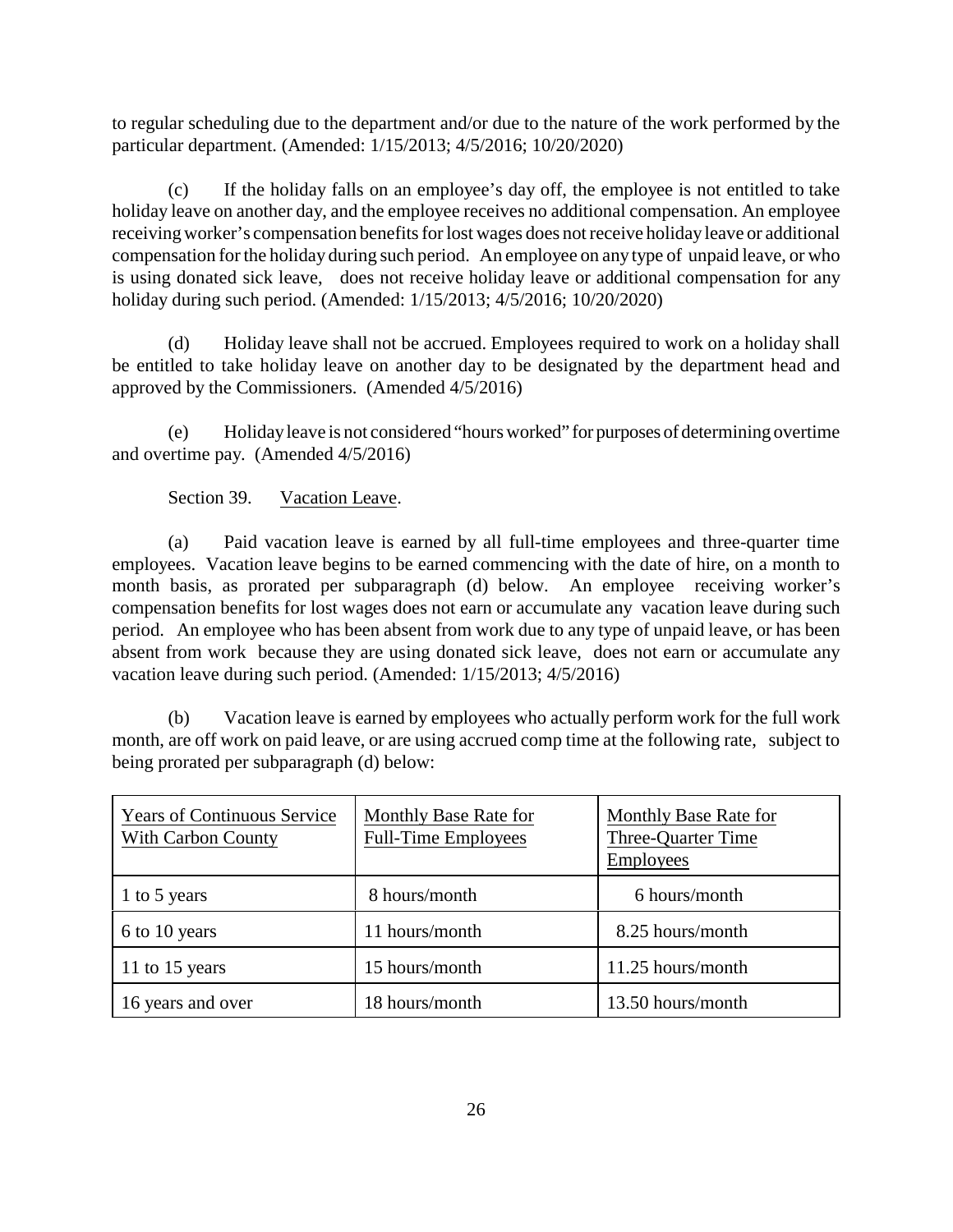(c) An increase in an employee's monthly base rate occurs on the first day of the employee's  $6<sup>th</sup>$ ,  $11<sup>th</sup>$  and  $16<sup>th</sup>$  working year. The date of employment is the first day of the current period of employment. For purposes of computing years of continuous service, tacking periods of non-continuous employment, or periods of part time employment with periods of full-time or threequarter time employment, is not permitted. Periods of full-time and three quarter time employment may be tacked, so long as there is no break or interruption of service for purposes of computing years of continuous service. Periods of full-time or three-quarter time employment interrupted by periods of part-time employment are considered a break or interruption of service. (Amended: 1/15/2013; 10/20/2020)

(d) If an employee actually performs work less than a full work month, as defined in Section  $5(g)$ , because: (1) the date of hire is other than the first day of the calendar month; or, (2) the date of termination, either voluntary or involuntary, is other than the last day of the calendar month; or, (3) the employee receives worker's compensation benefits for lost wages; or, (4) the employee is absent from work due to any type of unpaid leave; or, (5) the employee is absent from work because they are using donated sick leave, then vacation leave is earned for that particular work month as follows, rather than at the rate described in (b) above:

| Calendar Days/Month                | <b>Full-Time Employees</b>     | Three-Quarter Time<br><b>Employees</b> |
|------------------------------------|--------------------------------|----------------------------------------|
| 1 to 10 [inclusive of<br>weekends] | None                           | None                                   |
| 11 to 20 [inclusive of             | One-half of the Employee's     | One-half of the Employee's             |
| weekends]                          | <b>Monthly Base Rate</b>       | <b>Monthly Base Rate</b>               |
| 21 and more finclusive of          | Three-fourths of the           | Three-fourths of the                   |
| weekends], but less than full      | <b>Employee's Monthly Base</b> | <b>Employee's Monthly Base</b>         |
| work month                         | Rate                           | Rate                                   |

(Amended: 1/15/2013; 4/5/2016; 10/20/2020)

(e) Vacation leave may be accumulated and carried forward from one calendar year into the next as follows: Full-time employees: not more than 240 hours; three-quarter time employees: not more than 180 hours. (Amended 4/5/2016)

(f) Any accumulated, but unused, vacation leave which is in excess of the amount that can be carried forward from one calendar year into the next shall be lost as of January 1 of each year due to non-use by the employee. (Amended: 4/5/2016)

(g) If a holiday recognized by the County falls during an employee's regularly scheduled vacation leave, the holiday shall not be counted as vacation hours. (Amended 1/15/2013; 4/5/2016; 10/20/2020)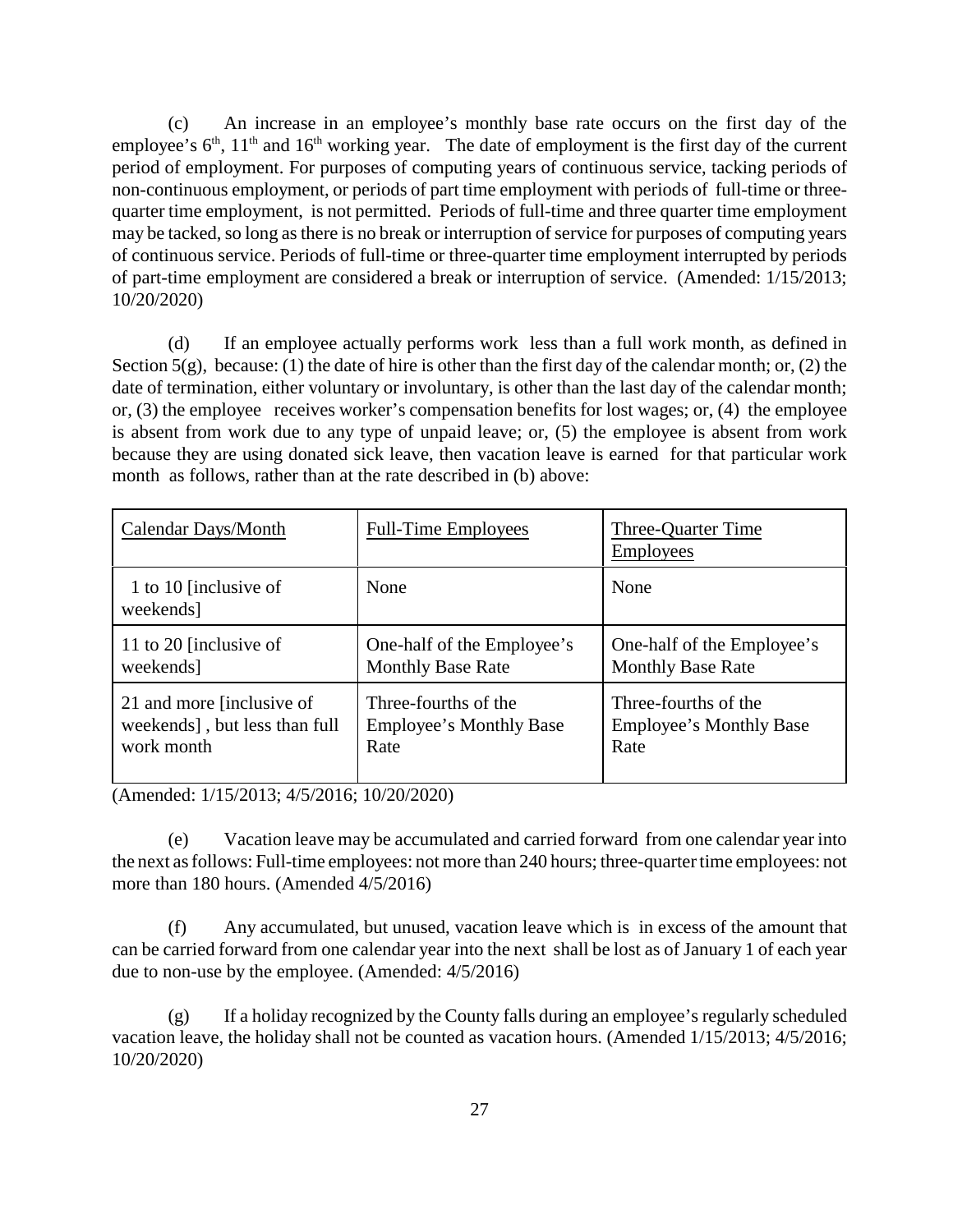(h) Vacation leave must be used in increments of not less than fifteen (15) minutes. No employee may waive vacation leave and draw double pay by working during the vacation time allowed, unless approved in advance by the department head, CountyClerk, and the Commissioners. (Amended: 1/15/2013; 4/5/2016)

(i) Vacation leave cannot be used until earned. Vacation leave is deemed earned on the last work day of the month. For employees whose date of termination, either voluntary or involuntary, is other than the last work day of the month, vacation leave for that particular month is earned as provided in (d) above and is deemed earned on the date of termination. (Amended: 1/15/2013; 4/5/2016; 10/20/2020)

(j) Vacation hours shall not be considered "hours worked" for purposes of determining overtime and overtime pay. (Amended 4/5/2016)

(k) Vacation pay shall be computed at the employee's regular base straight time rate of pay for the job classification to which the employee is assigned at the commencement of the vacation.(Amended: 10/20/2020)

(l) During such time as an employee is receiving worker's compensation benefits for lost wages, the employee may, at the employee's option, use accumulated vacation leave in an amount sufficient to equal the differential between the lost wage benefit from worker's compensation and the employee's usual monthly wage. The employee may exercise that option so long as the use of that accumulated vacation leave will not adversely affect or reduce the employee's monthly benefit for lost wages paid by worker's compensation. (Amended: 1/15/2013; 4/5/2016)

(m) A request for vacation leave is to be made in writing by the employee. Use of vacation leave must be approved in advance in writing by the department head. Vacation leave may be taken at any time of the year, provided the vacation does not conflict with the workload of the department. The department head will determine when employees will take vacations, and the final determination will be governed by the needs and requirements of the department. Any conflict in the scheduling of vacation will be resolved by the department head, taking into account the respective lengths of service of the employees involved, the timeliness of each request for vacation, and any other relevant factors. (Amended: 1/15/2013; 4/5/2016)

Section 40. Paid Sick Leave.

(a) Paid sick leave is granted to all full-time employees and three-quarter time employees. Paid sick leave is granted commencing from the date of hire, on a month to month basis, as prorated per subparagraph (b) below. An employee receiving worker's compensation benefits for lost wages is not granted and does not accumulate any paid sick leave during such period. An employee who has been absent from work due to any type of unpaid leave, or has been absent from work because they are using donated sick leave is not granted and does not accumulate any paid sick leave during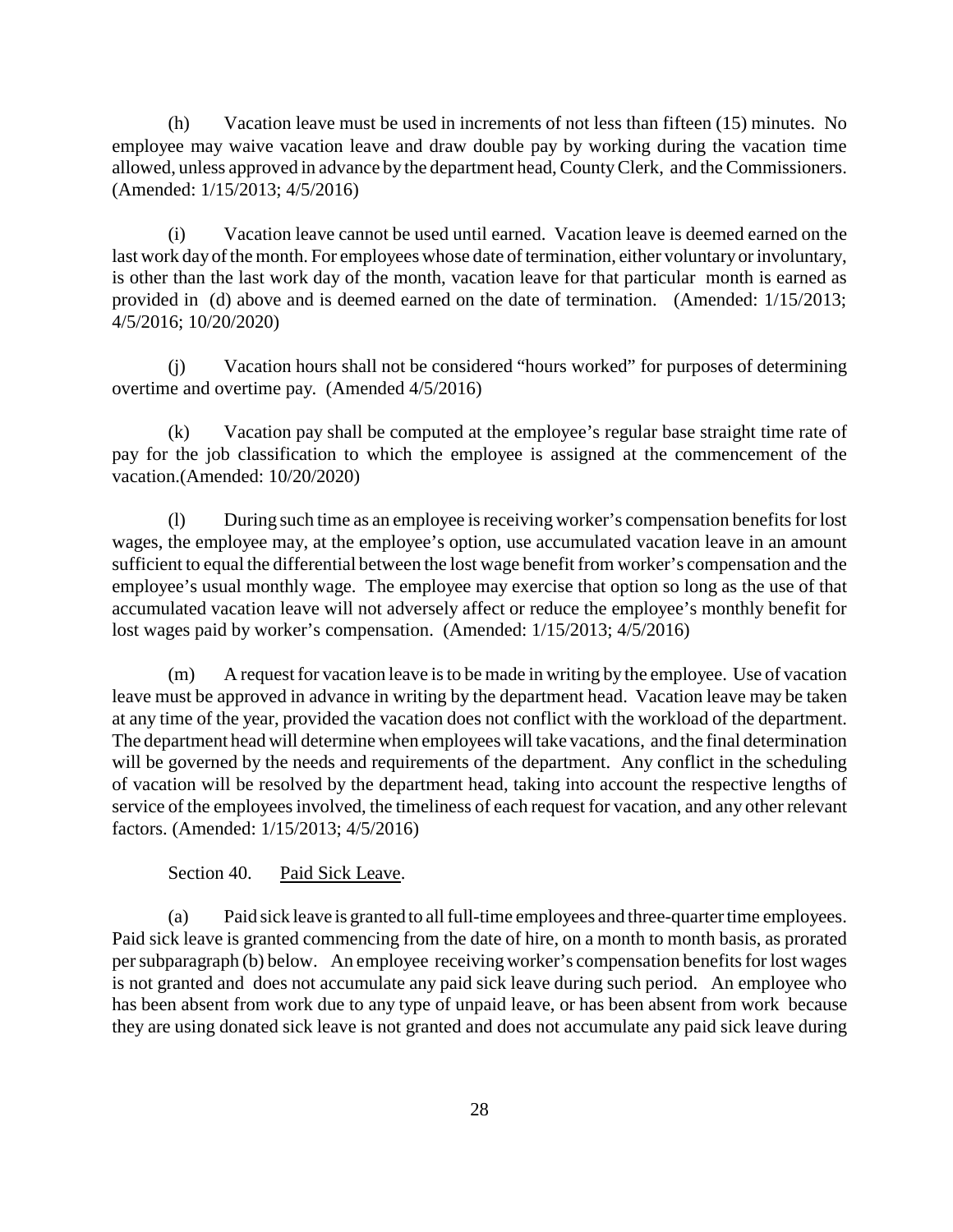such period. Paid sick leave is granted at the following rate for employees who actually perform work for the full work month, or are off work on paid leave or using accrued comp time, as follows:

|                           | <b>Full-Time Employees</b> | <b>Three-Quarter Employees</b> |
|---------------------------|----------------------------|--------------------------------|
| <b>Sick Leave Granted</b> | 8 hours/month              | 6 hours/month                  |

(Amended: 1/15/2013; 4/5/2016; 10/20/2020)

(b) If an employee actually performs work less than a full work month as defined in Section  $5(g)$ , because: (1) the date of hire is other than the first day of the calendar month; or, (2) the date of termination, either voluntary or involuntary, is other than the last day of the calendar month; or, (3) the employee receives worker's compensation benefits for lost wages; or, (4) the employee is absent from work due to any type of unpaid leave; or, (5) the employee is absent from work because they are using donated sick leave, then paid sick leave is granted and calculated for that particular work month as follows, rather than at the rate described in (a) above:

| Calendar Days/Month                                                     | <b>Full-Time Employees</b> | Three-Quarter Time<br><b>Employees</b> |
|-------------------------------------------------------------------------|----------------------------|----------------------------------------|
| 1 to 10 [inclusive of<br>weekends]                                      | None                       | None                                   |
| 11 to 20 [inclusive of<br>weekends]                                     | 4 hours                    | 3 hours                                |
| 21 and over finclusive of<br>weekends] but less than full<br>work month | 7 hours                    | 5 hours                                |

(Amended: 1/15/2013; 4/5/2016; 10/20/2020)

(c) Paid sick leave is not considered "hours worked" for purposes of determining overtime and overtime pay. (Amended 4/5/2016)

(d) Sick leave may be taken: (1) when the employee or a member of the employee's immediate family is incapacitated by sickness or injury; (2) for medical, dental or optical appointments for the employee or a member of the employee's immediate family; (3) to care for a member of the employee's immediate family due to sickness or injury; (4) when an employee has been exposed to a contagious disease and his/her attendance at work may jeopardize the health of others. (Amended 4/5/2016; 10/20/2020)

(e) For purposes of sick leave, "immediate family" is defined as: spouse, children, stepchildren, grandchildren, step-grandchildren, siblings, son-in-law, daughter-in law, parents, stepparents, parents-in-law, grandparents, other dependent persons, and "significant other" who resides with the employee. (Amended  $4/5/2016$ )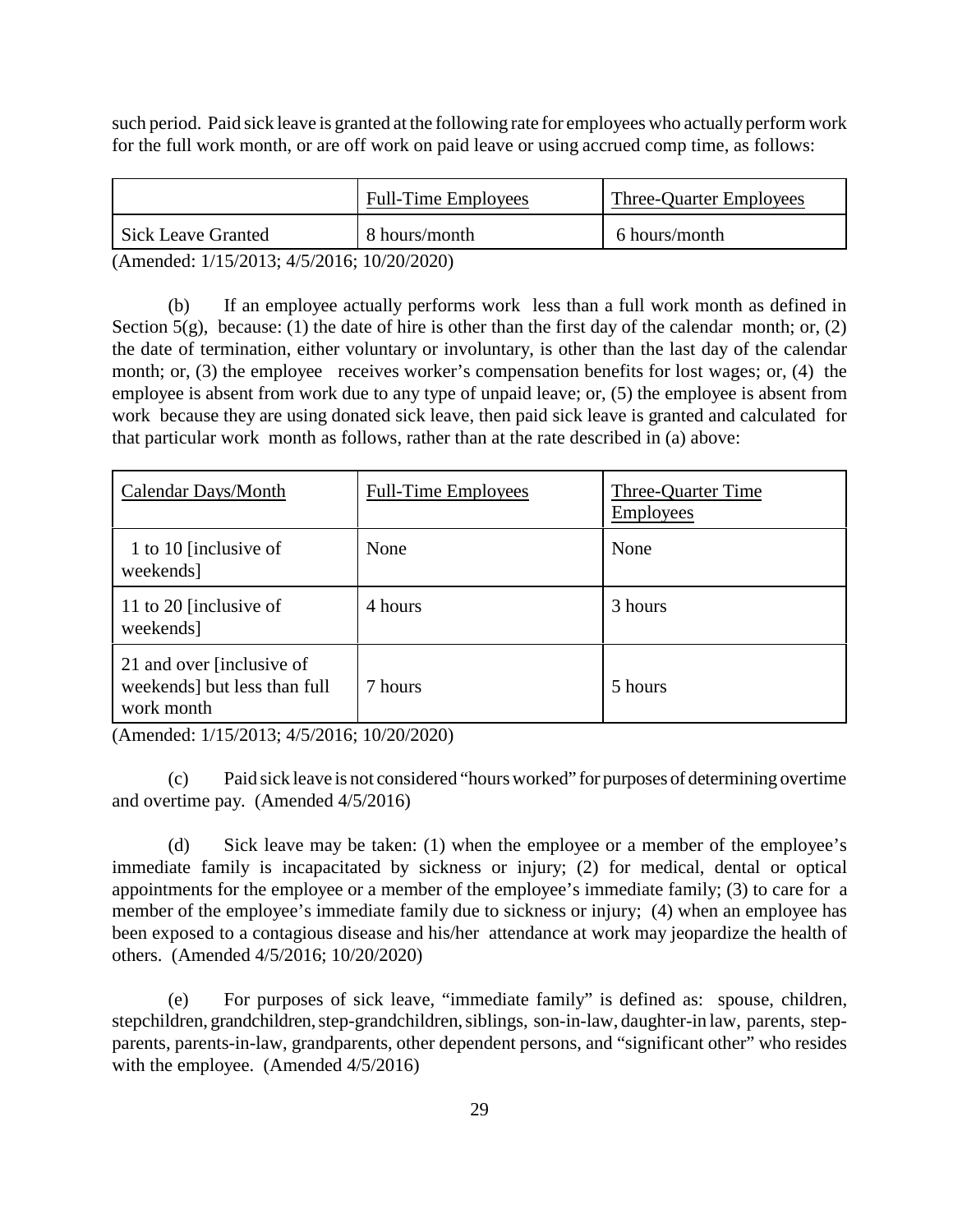(f) The employee shall notify the department head of the desire to take sick leave as soon as possible on the first day of absence. In the absence of the department head, the absence should be reported to the deputy assistant who shall notify the rest of staff and others as appropriate. If such notification is not made by the employee, the absence may be charged to vacation leave or leave without pay. When making the request for sick leave, the employee shall provide sufficient information so as to allow the department head to determine whether or not the absence qualifies for paid sick leave. The department head, not the employee makes the determination as to whether the requested leave qualifies for paid sick leave. (Amended 4/5/2016; 10/20/2020)

(g) All requests for sick leave must be approved in writing by the department head. The department head may require that sick leave requests be supported by a physician's certification, provided the employee is advised in advance that such certification is required. (Amended 4/5/2016)

(h) Sick leave shall be used in increments of not less than fifteen (15) minutes. Sick leave cannot be used as vacation leave. If an employee's sick leave has been approved by the department head but employee has exhausted paid sick leave, then such leave shall automatically be charged against vacation leave; if the employee has exhausted vacation leave, then such leave shall be without pay, unless, the employee requests that accrued compensatory time, if any, be used. (Amended: 1/15/2013; 4/5/2016)

(i) Sick leave cannot be used until it has been deemed granted. Sick leave is deemed granted on the last work day of the month. For employees whose date of termination, either voluntary or involuntary, is other than the last work day of the calendar month, sick leave for that particular month is deemed granted as provided in (b) above as of the date of termination. Holidays that occur during sick leave shall not be charged against the employee's sick leave. (Amended:  $1/15/2013$ ; 4/5/2016)

(j) Sick leave may be accumulated to a total of 480 hours by full-time employees and to a total of 360 hours by three-quarter time employees. A separated employee, or the beneficiary of a deceased employee, shall receive payment at the rate of \$6.25/hour for one-half of the then balance of the accumulated but unused sick leave, up to a maximum of 240 hours for full-time employees and up to a maximum of 180 hours for three-quarter time employees. (Amended 4/5/2016)

(k) During such time as an employee is receiving worker's compensation benefits for lost wages, the employee shall not be eligible to use the employee's accumulated paid sick leave and shall not be eligible to receive a donation of sick leave as provided in Section 41. (Amended 4/5/2016)

(l) Employees shall not willfully violate or misuse this sick leave policy or misrepresent any statement or condition.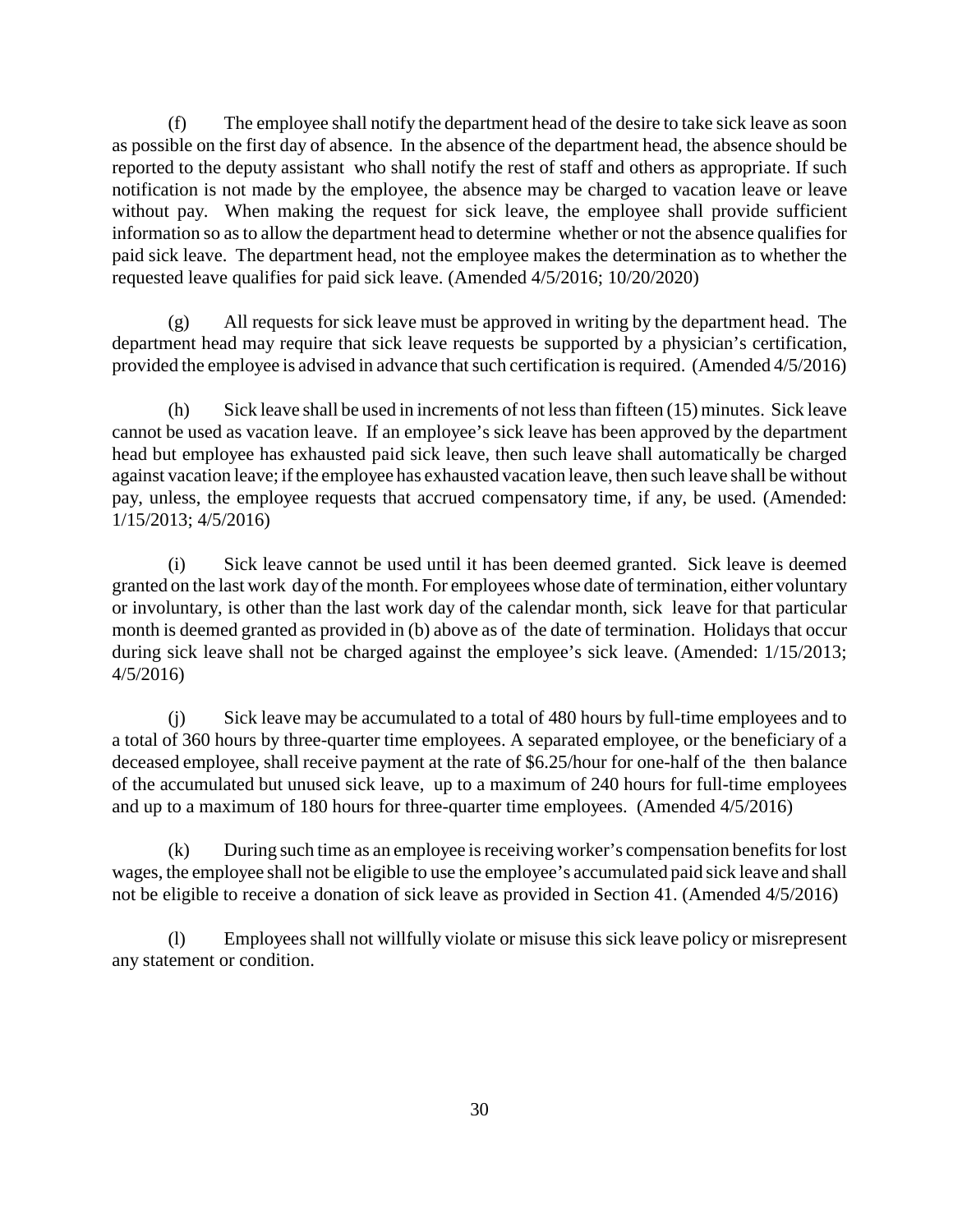Section 41. Donation of Sick Leave.

(a) Employees may donate paid sick leave to another employee who is in need of additional paid sick leave for the employee's personal catastrophic illness. Employees may also donate paid sick leave to another employee who is eligible for Family and Medical Leave for those reasons described in Section 44(d)(i) through (iv) and is in need of additional paid sick leave. (Amended 4/5/2016; 10/20/2020)

(b) "Catastrophic illness" means a serious dehabilitating illness, injury, impairment or physical or mental condition that has been certified by a physician as likely to result in a loss of ten (10) or more work days and involves:

(i) Inpatient care (e.g., overnight stay) in a hospital or hospice; or

(ii) Absence from work due to illness or injury, for a period of more than ten (10) work days, while receiving continuing treatment by or under the supervision of a licensed health care provider or recovering from surgery or treatment of such illness or injury; or

(iii) Absence from work due to a serious health condition such as diabetes, stroke, heart attack, cancer, kidney disease, etc.; or

(iv) Absence from work to receive multiple treatments, including any period of recovery from such treatments, from surgery after an accident or other injury, or for a chronic condition such as cancer or kidney disease. (Amended: 1/15/2013)

(c) Employees may receive donated sick leave on the following basis:

(i) The employee in need of additional paid sick leave must have: (A) been employed by the County for a continuous period of at least six (6) months; (B) must be eligible to receive paid sick leave; (C) must have used all of his/her accumulated paid sick leave, accumulated vacation leave and accrued compensatory time, if any, prior to requesting or accepting donated sick leave; and (D) must have been unable to work a regular schedule for a continuous period of ten (10) work days or is eligible for Family and Medical Leave for those reasons described in Section 44(d)(i)-(iv). Approval to receive donated sick leave is dependent upon prior written approval of the department head. (Amended: 1/15/2013; 4/5/2016; 10/20/2020)

(ii) The employee in need may receive a maximum of 240 hours of donated paid sick leave in any twelve-month period of July 1 to June 30 of the following year. (Amended: 10/20/2020)

(iii) The donation of paid sick leave to the employee in need of additional paid sick leave expires sixty (60) calendar days from the date of approval of the department head. The donation of paid sick leave will be charged against the donating employee's accumulation and transferred on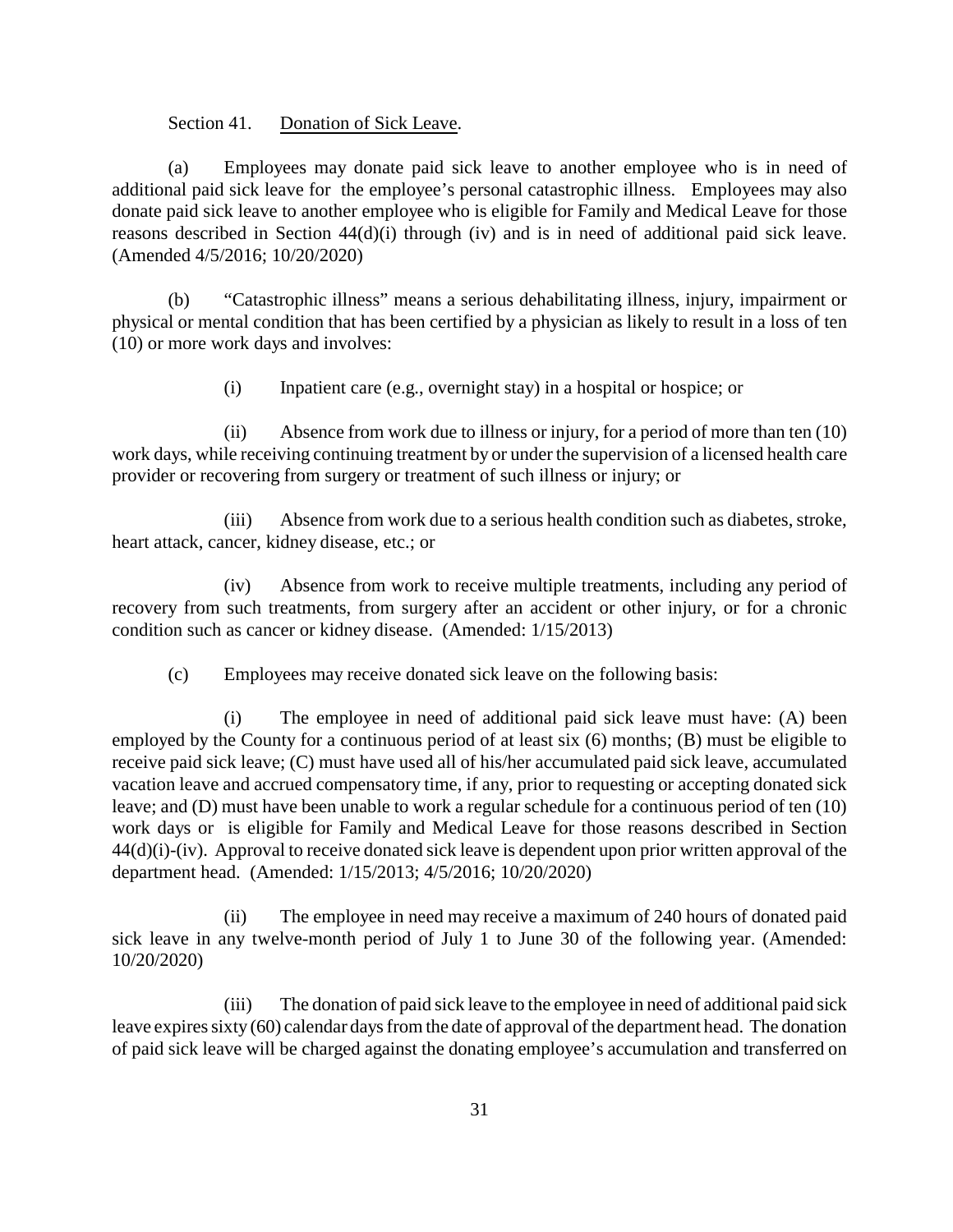the basis of one hour transferred for one hour paid sick leave. One hour of donated paid sick leave will result in one hour's pay to the employee receiving the donated paid sick leave paid at the employee's regular base straight time rate. (Amended 4/5/2016; 10/20/2020)

(iv) All donations are strictly voluntary, and no employee shall be coerced or financially induced to donate sick leave. An employee may donate a maximum total of forty (40) hours of paid sick leave in in any twelve-month period of July 1 to June 30 of the following year, and may donate paid sick leave only when, after the donation has been made, the donating employee will have not less than eighty (80) hours of paid sick leave remaining.

(v) Requests for donations of paid sick leave will be handled anonymously by Human Resources or the Payroll Department. Donated paid sick leave which is unused by the employee in need shall not be accrued or paid to the employee in need. Upon the expiration of sixty (60) calendar days from the date of approval by the department head, the employee's release to return to work, or the employee's separation from employment, whichever occurs the sooner, any unused donated paid sick leave will be returned to the donating employees in the same proportion as the employee's donation bore to the total paid sick leave donated to the employee in need. (4/5/2016)

(vi) Not withstanding anything stated herein to the contrary, the employee in need does not earn or accrue vacation leave, does not earn or accrue paid sick leave, does not receive holiday leave or pay, funeral leave or pay, or civic duty leave or pay, or any other paid leave while utilizing donated paid sick leave. (Amended 4/5/2016; 10/20/2020)

(vii) If an employee receiving donated paid sick leave qualified for Family Medical Leave, once the employee has exhausted all of the Family Medical Leave to which the employee is entitled, group health plan benefits are no longer provided by the County, and the employee receiving donated paid sick leave is required to pay the premium for group health care and any other benefits which the employee desires to continue. The payment of the premium for group health care and any other benefits which the employee desires to continue will be due at the same time as if paid by payroll deduction. (Amended: 10/20/2020)

Section 42. Funeral Leave. Funeral leave with pay is granted, from the date of hire, to all full-time and three-quarter time employees as follows:

(a) Not to exceed three (3) regular working days per death, for the death of the employee's spouse, children, stepchildren, grandchildren, step-grandchildren, siblings, son-in-law, daughter-in-law, parents, step-parents, parent-in-law, step-parent-in-law, brother-in-law, sister-inlaw, grandparents, grandparents-in-law, other dependent persons, and "significant other" who resided with the employee at the time of death;

(b) Not to exceed one (1) regular working day per death for the death of the employee's aunts, uncles, first cousins, and nieces/nephews.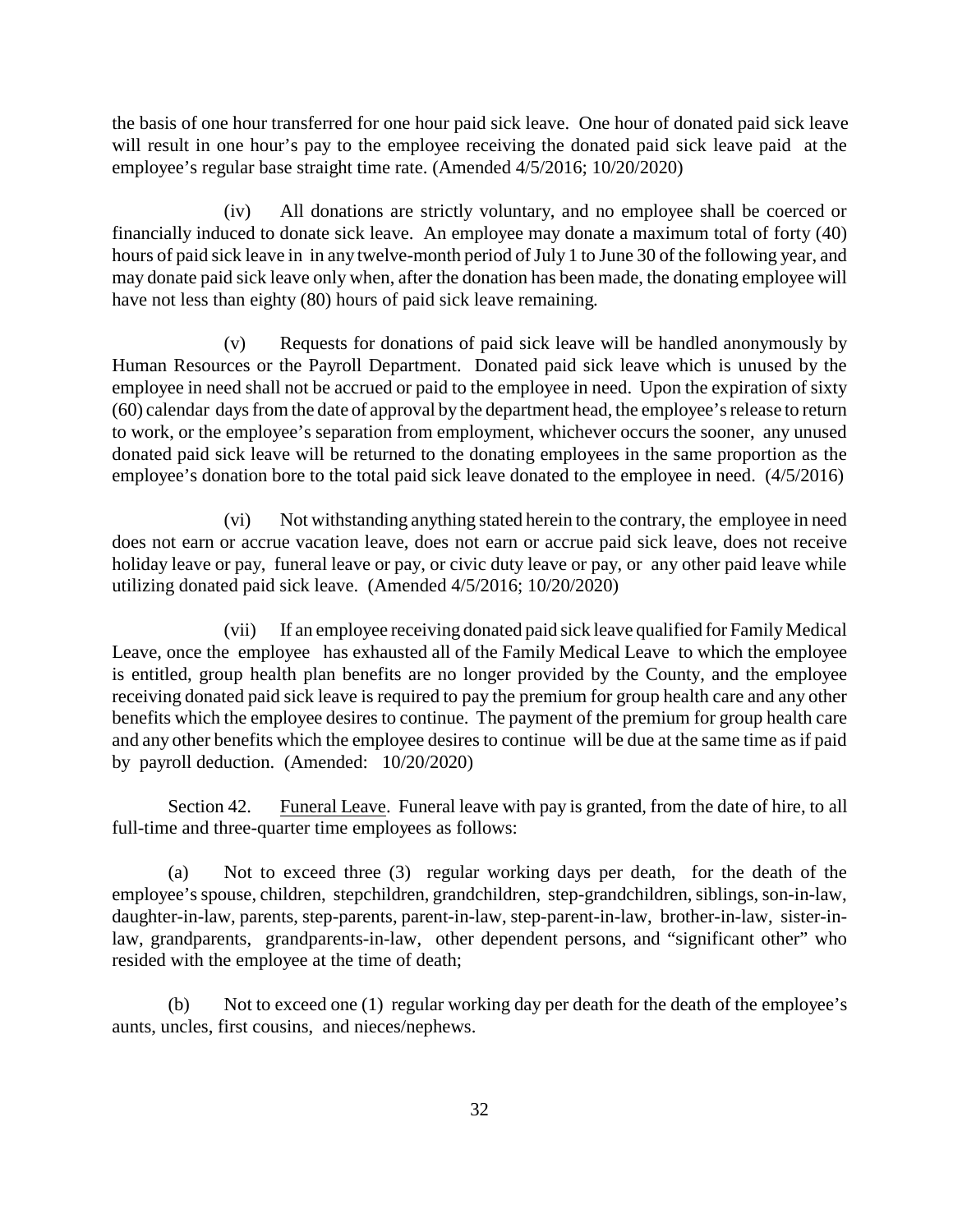(c) With written approval of the department head, an employee may use paid sick leave for additional funeral leave due to the death of the persons specified in subparagraph (a).

(d) Funeral leave for the death of persons other than those specified in subparagraphs (a) and (b) may be granted by the department head, but such leave shall either be charged to vacation leave or shall be leave without pay, or, at the employee's request, accrued compensatory time may be used.

(e) Funeral leave is not considered "hours worked" for purposes of determining overtime and overtime pay. (Amended: 1/15/2013; 4/5/2016)

Section 43. Paid Civic Duty Leave.

(a) There are a number of duties which are civic obligations for which the County provides paid leave. Full time employees shall be eligible from date of hire for paid leave to perform civic duties when such performance conflicts with regular work hours. Civic duty leave shall not be accrued and is not considered "hours worked" for purposes of determining overtime and overtime pay. Use of civic duty leave shall be limited to the actual hours the employee is absent to perform: (1) jury duty;(2) court witness duty resulting from the issuance of a subpoena, provided the employee is not a party to the action; (3) voter registration; (4) voting in elections conducted by public governmental entities; (5) any other civic duty approved by the department head.

(b) Absencesfor voting and voter registration must be scheduled with the department head in order to provide adequate coverage. Employees subpoenaed as a witness or summoned or selected for jury duty are expected to report for work whenever the court schedule permits.

(c) Payment for civic duty leave shall be limited to actual hours the employee is absent to perform the civic duties, except payment for voting and voter registration shall be limited to one (1) hour. All monies received by the employee from the performance of civic duties, excepting mileage and travel expenses reimbursed, shall be reimbursed by the employee to the County.

Section 44. Family and Medical Leave.

(a) Carbon County provides eligible employees job-protected leave for specified family and medical reasons as provided by the Family and Medical Leave Act [P.L. 103-3, as amended by P.L. 111-84 (National Defense Authorization Act)]. Compliance with Familyand Medical Leave Act [FMLA] requirements on the part of employees is mandatory, not elective. The County, not the employee, determines and designates leave which falls under FMLA as family and/or medical leave. (Amended 4/5/2016)

(b) In order to be eligible for Family and Medical Leave [FML], an employee must have been employed by the County for at least twelve (12) total, but not necessarily consecutive, months and have worked at least 1,250 hours during the previous twelve (12) month period immediately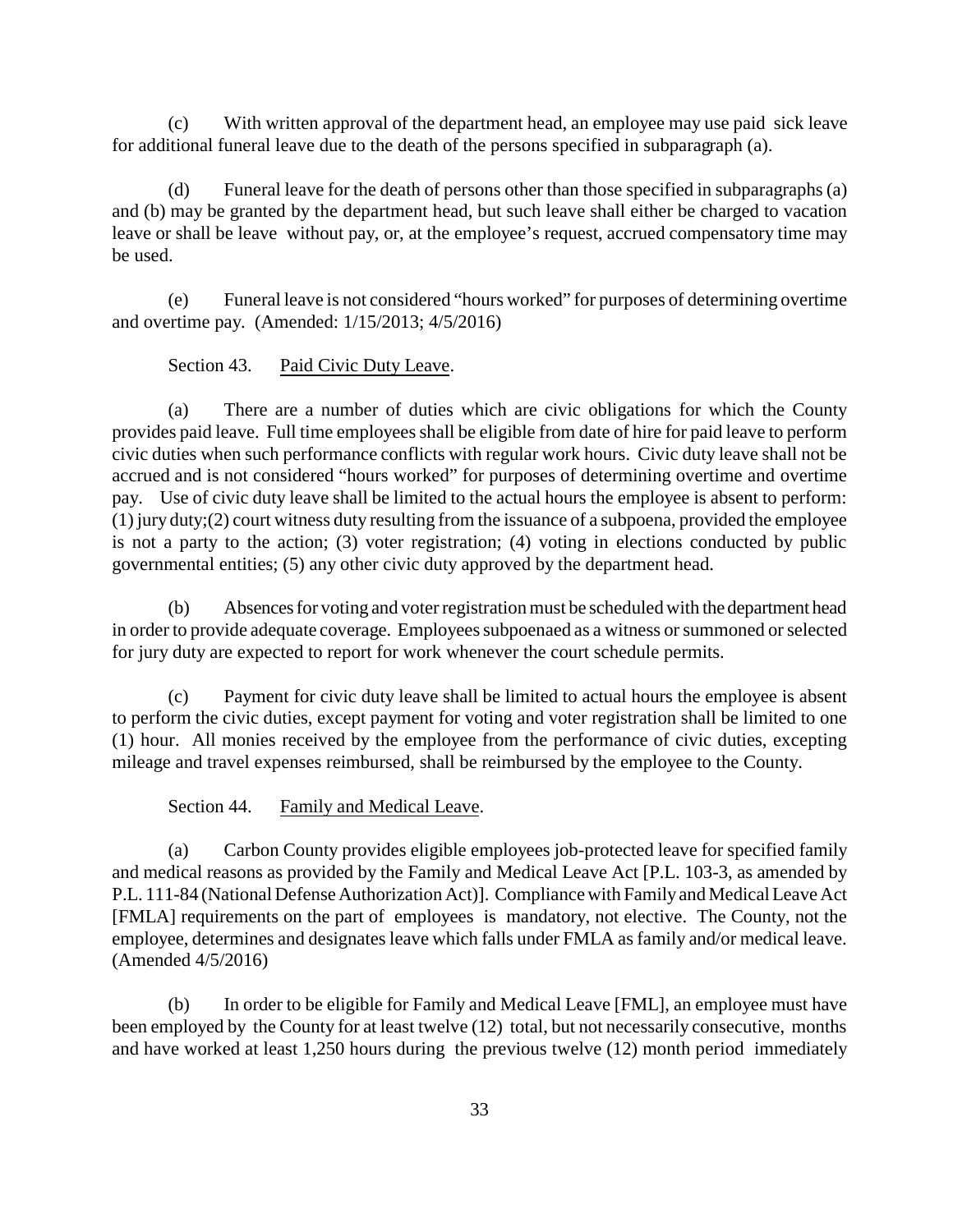preceding the first day of the FMLA leave. These hours must be actual work hours and not just compensated hours (such as for time paid for sick leave, vacation leave, funeral leave, donated sick leave, etc.). (Amended 4/5/2016; 10/20/2020)

(c) For purposes of Family and Medical Leave, the twelve-month period is July 1 to June 30 of the following year.

(d) Eligible employees are entitled to up to twelve (12) work weeks of leave for the following reasons:

(i) Birth of a child or placement of a child for adoption or foster care;

(ii) To bond with a child (leave must be taken within one year of the child's birth or placement);

(iii) To care for the employee's spouse, child, or parent, who has a qualifying serious health condition;

(iv) For the employee's own qualifying serious health condition that makes the employee unable to perform the employee's job.

(v) For qualifying exigencies related to the foreign deployment of a covered service member who is the employee's spouse, child, or parent.

(e) An eligible employee who is a covered service member's spouse, child, parent, or next of kin, may also take up to twenty-six (26) work weeks of FMLA leave in a single twelve-month period to care for the covered service member with a serious injury or illness.

(f) The eligible employee's actual work week is the basis for determining the employee's Family and Medical Leave entitlement.

(g) Family and Medical Leave is unpaid leave except for those employees who are receiving worker's compensation benefits for lost wages. For all eligible employees other than those who are receiving worker's compensation benefits for lost wages, the eligible employee is required to use paid sick leave, vacation leave, accrued compensatory time, and/or donated sick leave concurrently with and exhaust such paid time off for all or part of the twelve-week, or twenty-six week, leave period and to comply with the County's normal paid leave policies. If the employee exhausts his/her paid sick leave, vacation leave, accrued compensatory time, and any donated sick leave, any remaining FML leave shall be unpaid. (Amended: 10/20/2020)

(h) An employee's twelve (12) week Family and Medical Leave entitlement shall run concurrentlywith any leave taken under workers' compensation when the injury is one that meets the definition of a serious health condition.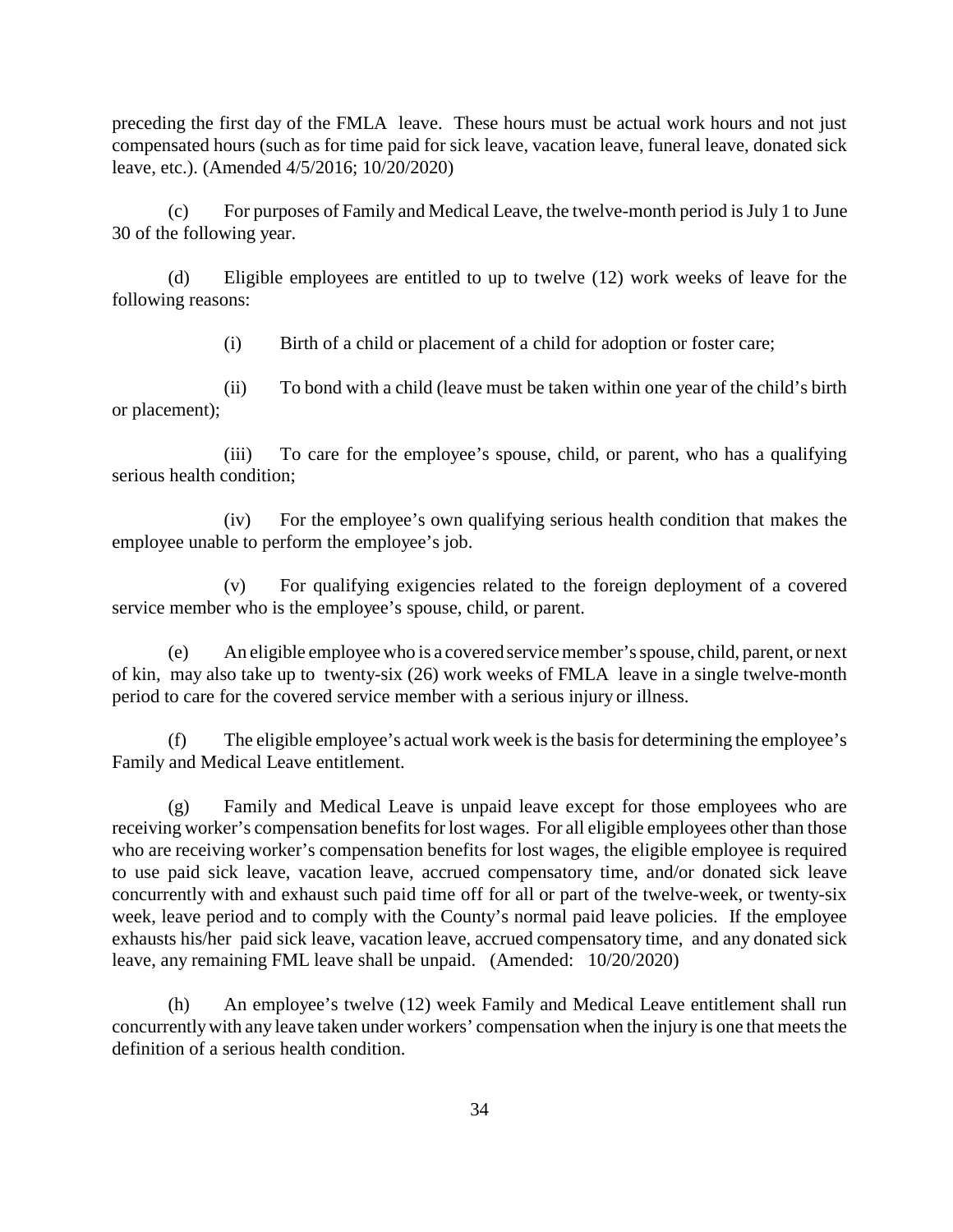(i) During Family and Medical Leave, Carbon County maintains the employee's health insurance coverage under any group health plan on the same terms as if the employee had continued working. An employee who returns to work for at least thirty (30) calendar days (inclusive of weekends) is considered to have returned to work. An employee who transfers directly from taking FMLA leave to retirement, or who retires during the first thirty (30) calendar days (inclusive of weekends) after the employee returns to work, is deemed to have returned to work. If the employee chooses not to return to work for at least thirty (30) calendar days (inclusive of weekends) from Family and Medical Leave, the County may be entitled to recover from the employee the contributions it paid to maintain such insurance and non-health benefit premiums during the period when the FML leave was unpaid. Because the County requires the employee to concurrently use and exhaust paid leave or time off for all or part of the FMLA leave, the County cannot recover its share of the health insurance or other non-health benefit premiums for any period of FMLA leave that was covered by paid leave or time off. Because FMLA leave under a disability benefit plan or worker's compensation is not "unpaid leave," the County cannot recover its share of the health insurance premiums or other non-health benefit premiums for any period the employee is receiving worker's compensation benefits for lost wages. (Amended: 10/20/2020)

(j) Upon return from Family and Medical Leave, most employees must be restored to their original or equivalent positions with equivalent pay, benefits and other employment terms.

(k) Use of Family and Medical Leave does not result in the loss of any employment benefit that accrued prior to the start of an employee's leave. Except for those employees who are utilizing donated paid sick leave or who are receiving worker's compensation benefits for lost wages, an employee who uses paid sick leave, vacation leave, or accrued compensatory time concurrently with all or part of the Family and Medical Leave, continues to be granted paid sick leave and to earn and accrue vacation leave during the use of such paid time off. During such time as Family and Medical Leave is unpaid leave, employees do not continue to be granted paid sick leave or to earn and accrue vacation leave. No employee is entitled to paid funeral leave or paid civic duty leave while on Family and Medical Leave. When a holiday falls during a week in which an employee is taking the full week as FMLA leave, the entire week, including the holiday, is counted as FMLA leave; however, when a holiday falls during a week when the employee is taking less than the full week as FMLA leave, the holiday is not counted as FMLA leave, unless the employee was scheduled and expected to work on the holiday and used FMLA leave for that day. If the holiday falls during such time as the employee is using paid leave, then the employee receives holiday pay for the holiday and the day is not charged against the employee's sick leave, vacation leave, or accrued compensatory time off. If, however, the holiday falls during such time as the FML leave is unpaid leave, then there is no holiday pay or day off and no additional compensation for holidays during such period. Any increase, reduction, or change in such benefits applicable to active employees shall also apply to employees on FML leave. (Amended 4/5/2016; 10/20/2020)

(l) A "serious health condition" is an illness, injury, impairment, or physical or mental condition that involves either an overnight stay in a medical care facility, or continuing treatment by a health care provider for a condition that either prevents the employee from performing the functions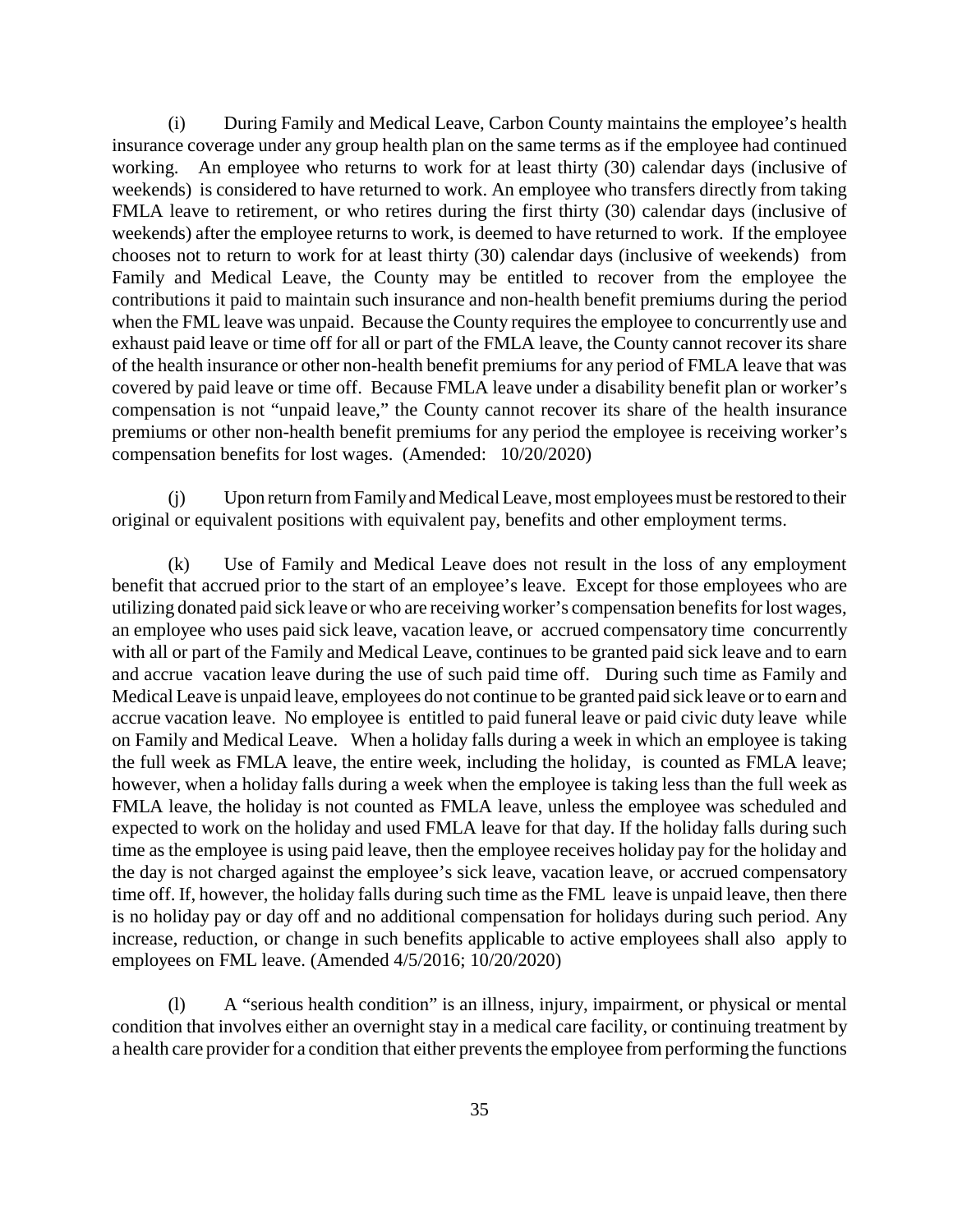of the employee's job, or prevents the qualified family member from participating in school or other daily activities.

Subject to certain conditions, the continuing treatment requirement may be met by a period of incapacity of more than three (3) consecutive full calendar days combined with at least two (2) visits to a health care provider or one (1) visit and a regimen of continuing treatment, or incapacity due to pregnancy, or incapacity due to a chronic condition. Other conditions maymeet the definition of continuing treatment. (Amended 4/5/2016)

(m) An employee does not need to use Familyand Medical Leave entitlement in one block. Leave can be taken intermittently or on a reduced leave schedule when medically necessary. Employees must make reasonable efforts to schedule leave for planned medical treatment so as not to unduly disrupt the County's operations. Leave due to qualifying exigencies may also be taken on an intermittent basis.

(n) Employees must provide thirty (30) calendar days advance notice of the need to take Family and Medical Leave when the need is foreseeable. When thirty (30) calendar days advance notice is not possible, the employee must provide notice as soon as possible and generally must comply with any of the County's normal call-in or prior notice procedures. (Amended: 10/20/2020)

(o) Employees do not have to share a medical diagnosis, but must provide enough information for the County to determine if the leave may qualify for Family and Medical Leave Act protection, and must provide the anticipated timing and duration of the leave. Sufficient information may include that the employee is or will be unable to perform job functions, that a family member cannot perform daily activities, or that hospitalization or continuing medical treatment by a health care provider is necessary, or circumstances supporting the need for militaryfamilyleave. Employees must also inform the County if the requested leave is for a reason for which Family and Medical Leave was previously taken or certified.

(p) Employees must provide a certification and may be required to provide periodic recertification supporting the need for leave. The employee is responsible for the payment of all costs and fees charged by their health care provider to provide the certification or periodic recertification. If the County determines the certification or recertification is incomplete, the Countywill give written notice indicating what additional information is required. (Amended: 10/20/2020)

(q) Once the County becomes aware that an employee's need for leave is for a reason that may qualify under FMLA, or if an employee requests leave, the County must notify the employee whether the employee is eligible for Family and Medical Leave. If the employee is eligible, the notice from the County to the employee must specify any additional information required as well as the employee's rights and responsibilities under FMLA. If the employee is not eligible, the County must provide a reason for the ineligibility. (Amended: 10/20/2020)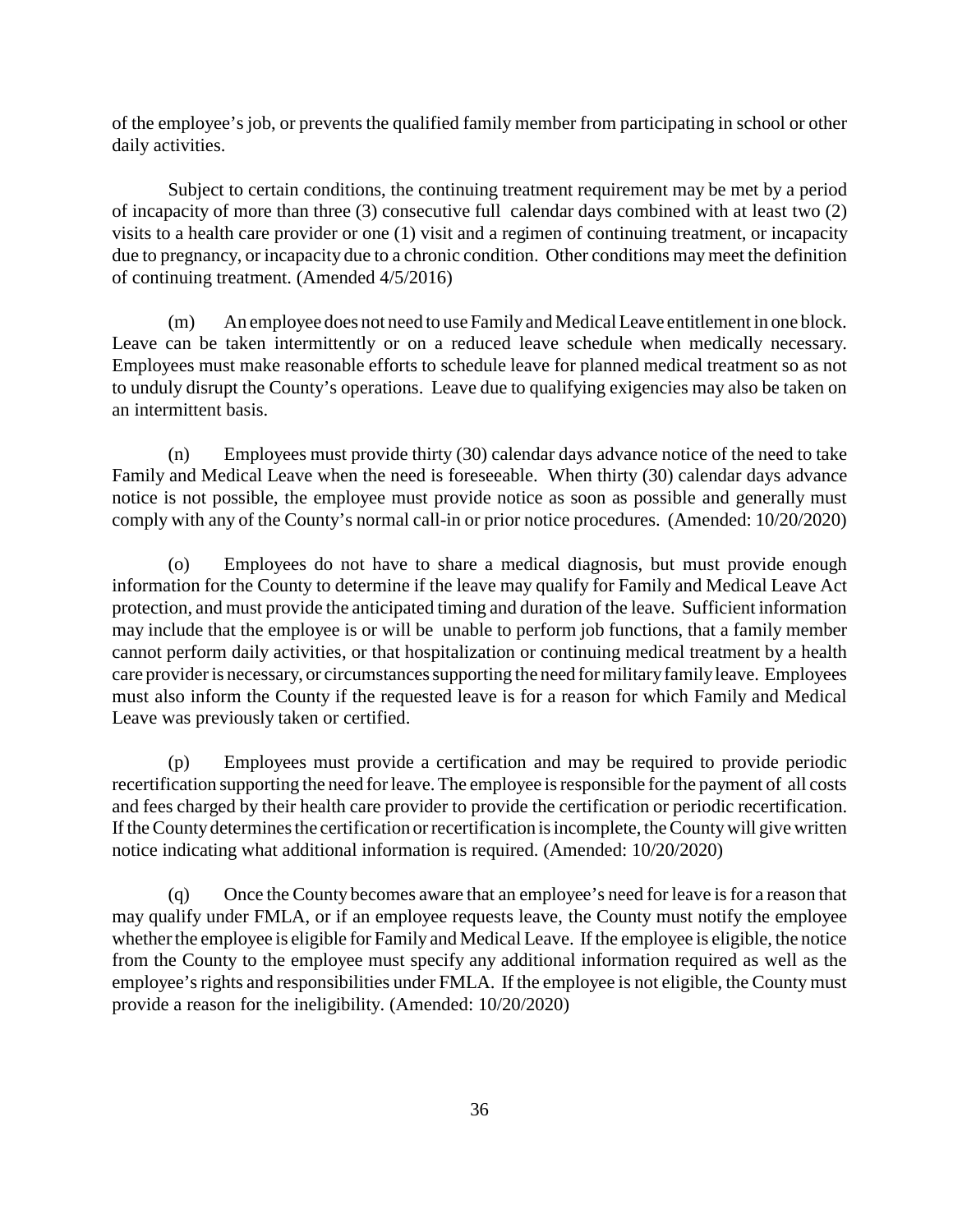The County must inform employees if leave will be designated as Family Medical Leave Act-protected and the amount of leave counted against the employee's leave entitlement. If the County determines that the leave is not Family Medical Leave Act-protected, the County must so notify the employee.

(r) It is unlawful for the County to interfere with an employee's FMLA rights or to retaliate against an employee for using or trying to use FMLA leave or opposing any practice made unlawful by FMLA or for involvement in any proceeding under or related to the FMLA.

(s) An employee may file a complaint with the U.S. Department of Labor Wage and Hour Division or may bring a private lawsuit against the County. The Family Medical Leave Act does not affect any federal or state law prohibiting discrimination, or supersede any state or local law or collective bargaining agreement which provides greater family or medical leave rights.

( t) Family and Medical Leave is available under the terms, conditions, requirements and limitations provided by the Family Medical and Leave Act of 1993, as amended, and Code of Federal Regulations as in effect at the time leave is requested by the employee or designated by the County, except as specifically provided in this section.

(u) Each employee shall be provided a copy of terms, conditions, requirements and limitations concerning Family and Medical Leave as may be approved by the Board of County Commissioners from time to time. Each employee is required to read, sign and be familiar with such terms, conditions, requirements and limitations of Family and Medical Leave. (Entire Section 44 Amended: 1/15/2013; paragraphs amended 10/20/2020 as noted)

Section 45. Administrative Leave. Administrative leave may be granted to an employee to participate in meetings, institutes, examinations and other activities directly related to their employment with the County, at the discretion of the department head or Commissioners.

Section 46. Leave Without Pay. Upon demonstration of reasonable cause, requests for leave without pay, not to exceed one calendar year in duration, will be considered on an individual basis, and may be granted to an employee who has been employed with the County for three (3) consecutive years. Requests for leave without pay must be made in writing to the department head and may be granted only with the prior written approval of the department head and the Commissioners. Leave without pay is subject to the needs of the department or office and County. Scheduled increments or adjustments in salary, benefits, or accrual of any benefits of any type whatsoever are not allowed during the period of leave without pay. The employee is responsible for the payment of all costs of group health insurance premiums, if participation is allowed under the group health insurance plan, and any other non-health benefits which are subject to being continued during a leave without pay. There is no guarantee of continued employment or of a position following such unpaid leave of absence. The failure to return to work on the scheduled date at the conclusion of the leave without pay is considered a voluntary resignation from employment. (Amended: 10/20/2020)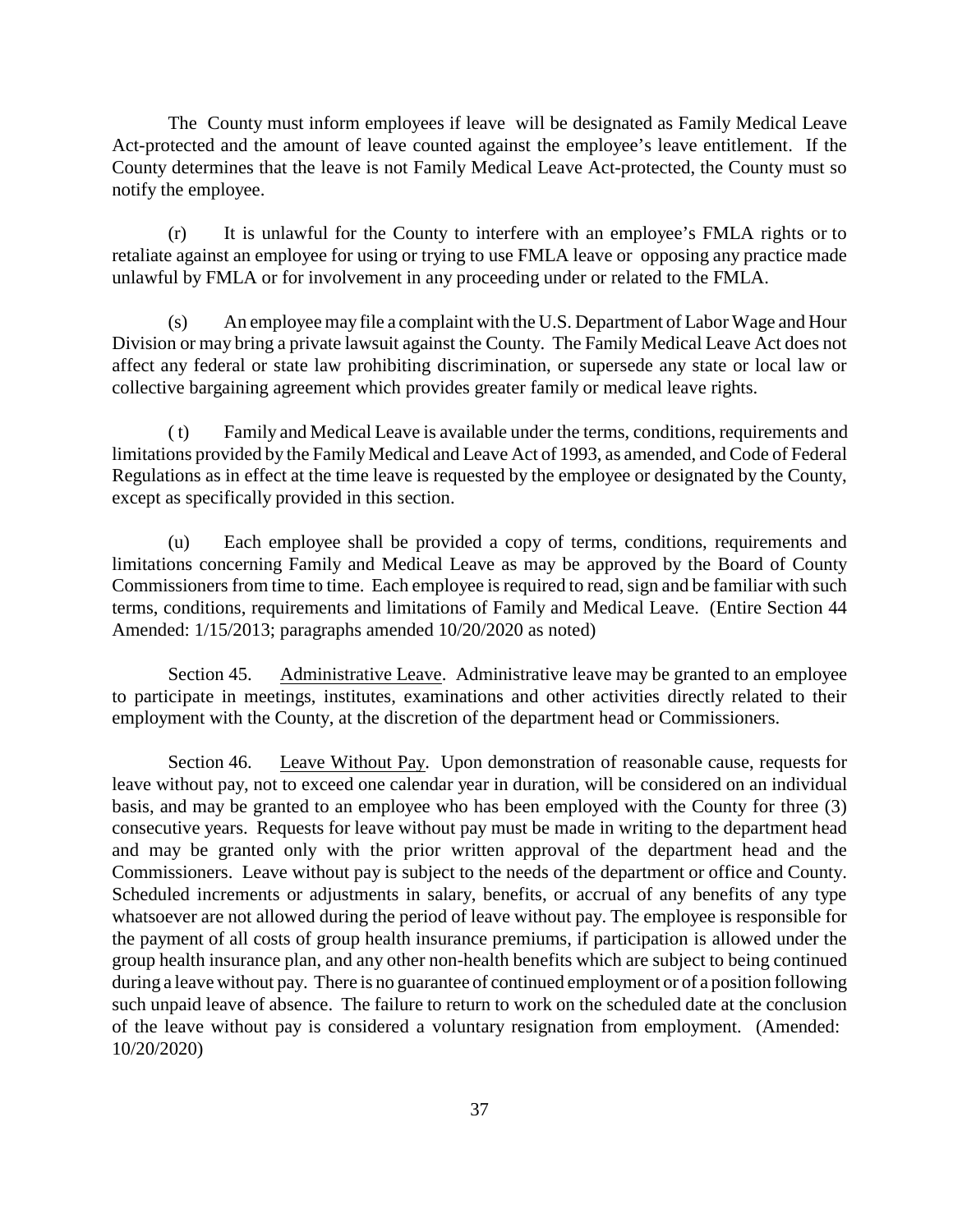Section 47. Military Leave. Military leave for those who perform duty, voluntarily or involuntarily, in the "Uniformed Services" shall be granted to all eligible employees in accordance with applicable state and federal law as is in effect at the time such leave is requested, including, but not limited to the leave provided by W.S. 19-11-108 (2019 LexisNexis). All benefits which are required to be continued at County expense will be continued during the period of military leave. To the extent required by applicable state and federal law as in effect from time to time, military service is considered service with Carbon County for vesting and benefit accrual purposes. Upon returning, after honorable separation from the service in the Uniformed Services, the employee shall be re-employed in accordance with applicable state and federal law governing veteran's employment reinstatement. (Amended: 1/15/2013; 10/20/2020)

Section 48. Absence Due to Inclement Weather. During times of inclement weather, the Countymust continue to provide services to the public. If the roads between an employee's home and the employee's workplace are open, it is expected that the employee will make every effort to attend work. Inclement weather is common in Carbon County, and employees should allow extra travel time when necessary, plan ahead, and prepare accordingly, so as to arrive at work on time. If inclement weather prevents an employee from attending work, *i.e.*, the roads are closed between the employee's home and the employee's workplace, or, the employee leaves work early (with the department head's approval) because of inclement weather, the following applies:

(a) Non-exempt employees: Non-exempt employees may elect to use vacation leave or accrued compensatory time, if any. Otherwise, the absence is without pay.

(b) Exempt employees: Exempt employees who do not work any part of the day are deemed to have missed work for personal reasons and will be docked a full day's pay unless the exempt employee elects to use vacation leave.

(c) The County does not pay for meals or lodging for employees who attend work but cannot return home due to inclement weather unless the employee is out of town on a County approved trip or training. (Amended: 10/20/2020)

## Chapter VII EMPLOYEE BENEFITS

# Section 49. Health Insurance.

(a) Carbon County provides a group health insurance plan for eligible employees, as defined by the plan which is in effect from time to time, and determines, from time to time, the level of employee and employer contribution toward the cost of such insurance. The health insurance plan contains such benefit terms, conditions, eligibility requirements and levels of coverage as provided bythe companyselected by the Commissioners and as is determined by the Commissioners from time to time.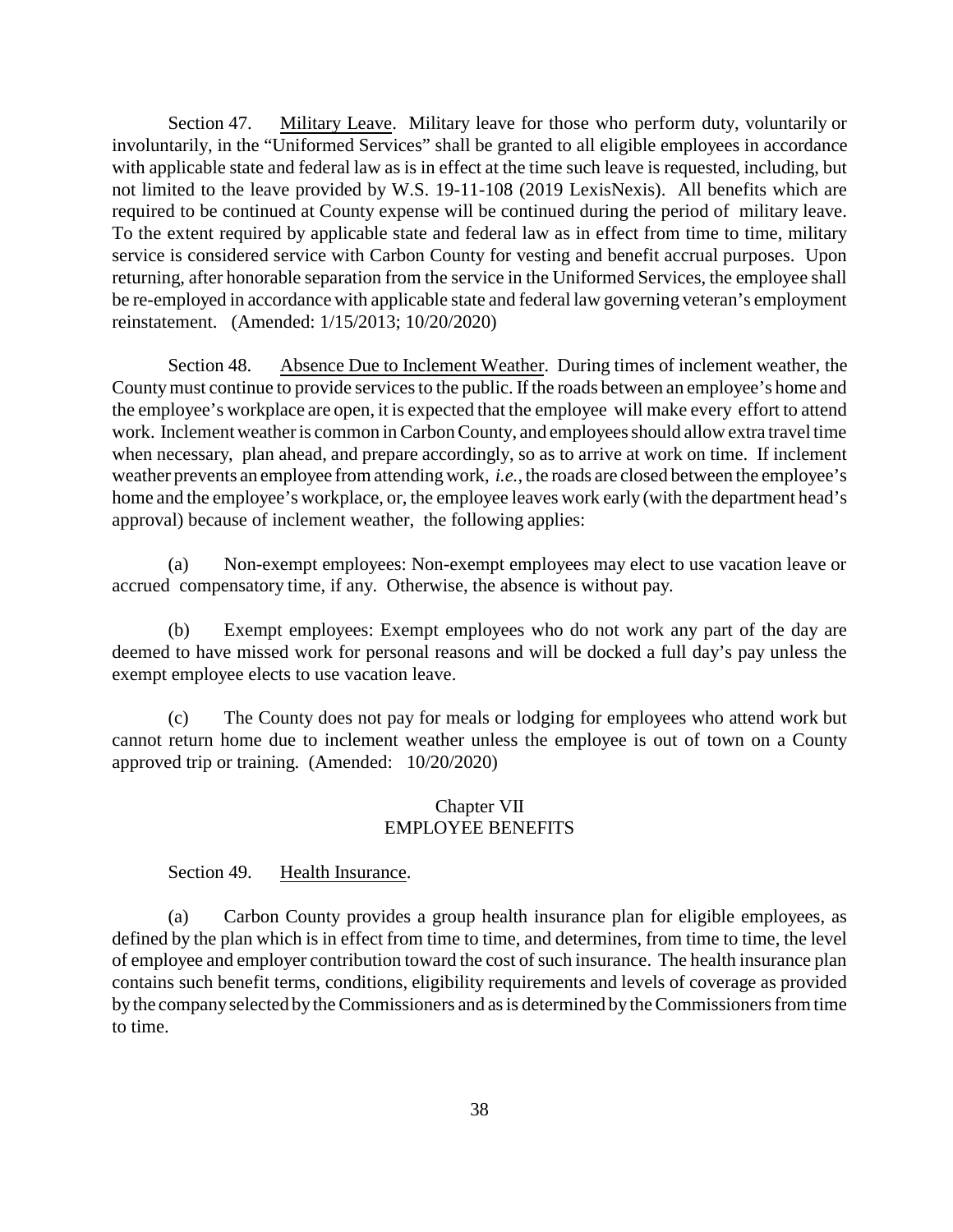(b) The Commissioners reserve the right to change or eliminate the plan, the right to change the company, the right to change, amend, or eliminate the terms, conditions, eligibility requirements, levels of employee and employer contributions to the cost of insurance, and the levels of coverage at any time. No cash payment in lieu of health insurance will be provided to any employee. Any premium determined to be the responsibility of the employee is paid by way of an authorized payroll deduction.

(c) Health insurance benefits, and dental and vision benefits if made available, must be elected by the employee within thirty (30) calendar days of employment or the employee must wait until the next open enrollment unless plan documents state otherwise or unless the employee experiences a qualifying event as defined by the IRS Section 125. (Amended 1/19/2015; 10/20/2020)

(d) Carbon County seeks to comply with the applicable provisions of federal law, as well as applicable rules and regulations as may be in effect from time to time, concerning an employer's legal, as opposed to elective, obligations concerning the provision of health care insurance or plans and/or coverage for eligible employees. The Commissioners reserve the right to make such designations, determinations, declarations, changes and amendments concerning the health care insurance or plans offered, or to be offered, to its eligible employees, as may be required or deemed necessary by the Commissioners in order for the County to comply with such laws, rules and regulations or such laws, rules and regulations as may be adopted in the future which are applicable to the County. (Entire Section Amended 4/5/2016; 10/20/2020)

Section 50. Life Insurance. Carbon County provides life insurance for eligible employees and determines, from time to time, the level of employee and employer contribution toward the cost of such insurance and the employee's family members, if any, to be included in the life insurance plan. The life insurance plan contains such terms, conditions, eligibility requirements and levels of coverage as provided by the company selected by the Commissioners and as is determined by the Commissioners from time to time. The Commissioners reserve the right to change or eliminate the plan, and the right to change the company, as well as the terms, conditions, eligibility requirements, levels of employee and employer contributions to the cost of insurance, and the levels of coverage at any time. Any premium determined to be the responsibility of the employee is paid by way of an authorized payroll deduction. No cash payment in lieu of life insurance will be provided to any employee.

Section 51. Wyoming Retirement System. All employees who are regularly scheduled to work thirty (30) hours or more each work week are participants in the Wyoming Retirement System. The employee's portion of the retirement contribution is withheld from the employee's paycheck and remitted to the retirement system.

#### Section 52. Wyoming Worker's Compensation.

(a) Carbon County participates in the Wyoming Workers' Compensation Program. A Wyoming Workers' Compensation notice is posted on the County bulletin board located in the area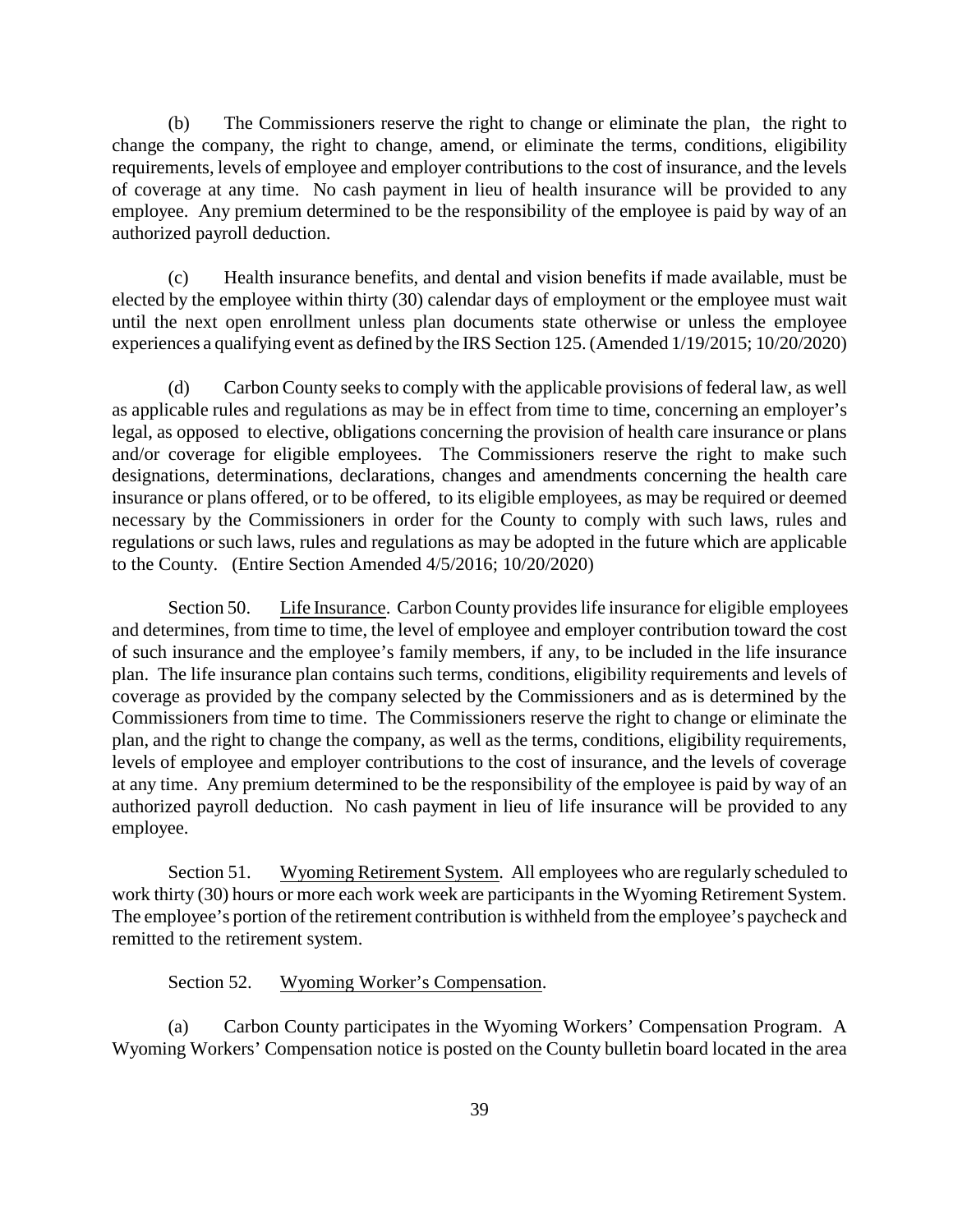leading to Human Resources. Covered employees are required to report all accidents and injuries to their department head and covered elected officials are required to report all accidents and injuries to Human Resources as soon as possible and no later than the time stated in the posted notice. A written report must also be made in a timely manner and delivered to both the department head and Human Resources.

(b) The County does not pay any wage differential to an employee who has applied for or is receiving payment for lost wages from Workers' Compensation. An employee may, at the employee's option, use accumulated vacation leave and accrued compensation time in an amount sufficient to equal the differential between the lost wage benefit from worker's compensation and the employee's usual monthly wage. The employee may exercise that option so long as the use of that accumulated vacation leave or accrued compensation time will not adversely affect or reduce the employee's monthly benefit for lost wages paid by worker's compensation. (Amended 4/5/2016)

# Chapter VIII TRAVEL AND EXPENSE REIMBURSEMENT

Section 53. General Policy. Employees must receive prior written approval from their department head, or in the case of persons supervised by the Commissioners, from the Commissioners, for overnight travel. Travel requests must be in writing and include a description of the business purpose of the travel and benefit to the County as well as an estimate of the travel expense. All employees are required to use good business judgment in the selection of lodging, restaurants and mode of transportation.

Section 54. Reimbursement of Travel Expenses. Travel by personal vehicle will be reimbursed at the then applicable mileage rate as established bythe Commissioners from time to time. The County will reimburse employees the actual cost incurred for reasonable meals and lodging expense, including room, parking and tax charges as well as miscellaneous travel expenses such as taxi, Uber, Lyft, or similar transportation, and reasonable tips which are incurred while traveling on approved County business. Where group meals are provided at a meeting, employees are expected to participate in that group function at no additional cost to the County. Any meals or lodging expenses incurred for family members or persons accompanying the employee are not reimbursable by the County. The County does not reimburse for alcoholic beverages, in-room movies, or personal telephone calls or other personal expenses. If travel is made using a County vehicle, no claim for milage reimbursement is to be made. (Amended: 10/20/2020)

### Section 55. Expense Reimbursement and Reporting.

(a) In order to be reimbursed, employees must submit itemized receipts for all expenses for which reimbursement is sought. When using a personal credit card, copies of the credit card receipt plus the itemized receipt must be submitted. Expenses which have not been approved in advance, expenses which are not supported by the required itemized receipts, or expenses which are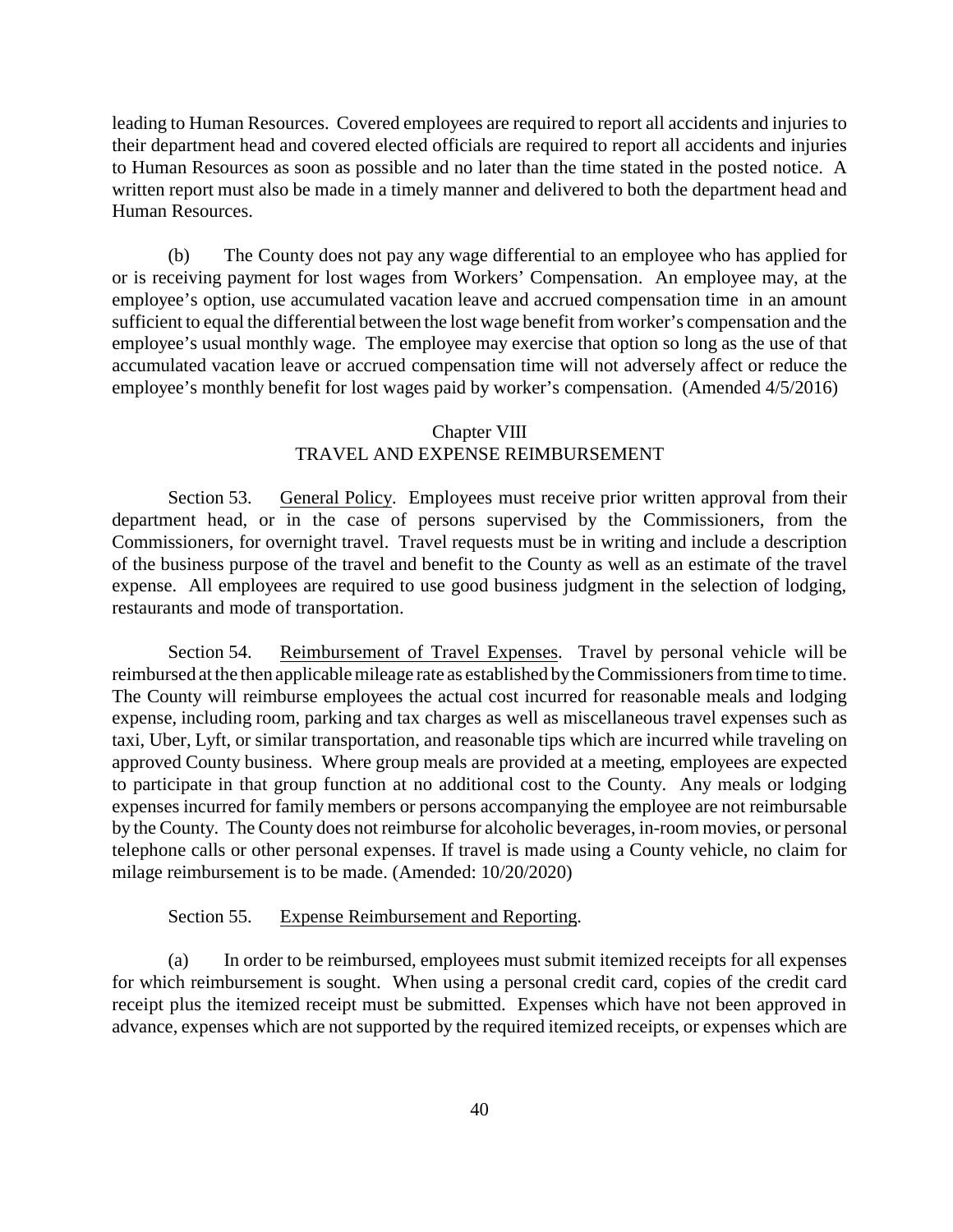not reasonable in amount are considered personal expenditures and will not be reimbursed. (Amended 4/5/2016)

(b) Reimbursement to employees for hosting meals must be approved in writing in advance by the department head, or in the case of employees supervised by the Commissioners, by the Commissioners. In order to be considered for reimbursement, the meal must be a quiet business meal in a restaurant, hotel dining room, or similar location where the surroundings and atmosphere are conducive to and at which a bona fide business discussion actually occurred. The request for reimbursement must be accompanied by a list of the persons who were present, the business purpose or business discussed and the itemized receipts as described above. Expenses which have not been approved in advance, which are not supported by the required itemized receipts or which are not reasonable in amount are considered personal expenditures and will not be reimbursed.

(c) Reimbursement occurs only after approval by the department head, County Treasurer, Commissioners and County Clerk Accounts Payable Department.

(d) Department heads may designate those County employees who are authorized to use a County credit/debit card for County purchases and travel. Those employees must execute a Debit/Credit Card User Agreement in a form which is approved by the County Commissioners from time to time. By executing that agreement, those employees agree to accept responsibility for the protection and to make proper use of the credit/debit card and such other matters as may be contained in the agreement from time to time. The employee also agrees to be responsible for and repay the County for all improper charges to or for misuse of the debit/credit card as defined in the agreement, and is to authorize the County to deduct such charges due to improper charges or misuse of the debit/credit card from the employee's paycheck(s) as a payroll deduction. (Amended 4/5/2016)

Section 56. Use of County Vehicles.

(a) Only eligible Carbon County employees and elected officials may operate County vehicles and off-road vehicles such as self-propelled equipment or machinery. In order to be eligible to operate a County vehicle as well as off-road vehicles such as self-propelled equipment or machinery, an employee or elected official must possess a driving record which is free of any of the unacceptable driving criteria set forth in paragraph (d) below or such criteria as may be adopted or required by the County's liability and/or property insurer/provider from time to time. In addition, at least annually, all employees and elected officials must, prior to operation of a County vehicle, as well as off-road vehicles such as self-propelled equipment or machinery, complete, sign and/or provide the following information to Human Resources:

- (i) A Release for Driving Record and Personal Information form;
- (ii) A Driver History & Privacy Disclosure Release form;
- (iii) A current copy of his/her driver's license.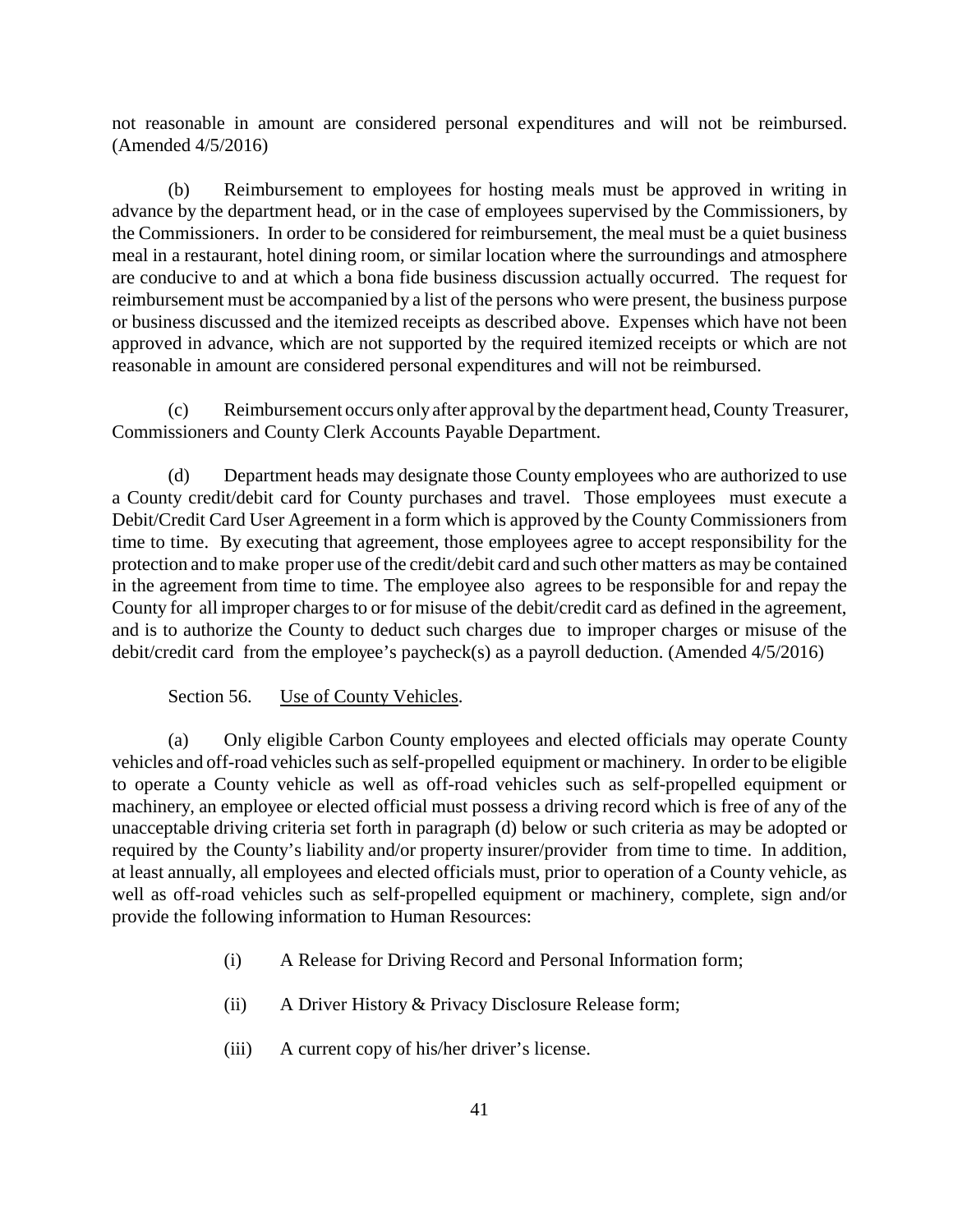(iv) Any other forms or provide any additional information required to obtain a driver history, or as may be required by the County's liability and/or property insurer/provider from time to time. (Amended 4/5/2016; 10/20/2020)

(b) Failure to provide the proper documentation, and to acquire written confirmation of eligibility to drive a County vehicle from the County Clerk's Office, before operating any County vehicle, may result in ineligibility.

(c) Eligibilitymust be established for all employees and elected officials at least once each year in conjunction with the County's acquiring or renewing its liability and property insurance.

(d) Carbon County does not permit any of its employees or elected officials to operate a motor vehicle, or off-road vehicles such as self-propelled equipment or machinery, in the course and scope of their duties for the County if the employee's or elected official's MVR driving record information reflects any driving information which falls within the unacceptable driving criteria as may be defined or adopted by the County's liability and/or property insurer/provider from time to time. (Amended 4/5/2016; 10/20/2020)

(e) Any employee or elected official who has provided the above information and been deemed eligible to operate a County vehicle or off-road vehicles such as self-propelled equipment or machinery, but who subsequently receives a moving violation or other traffic citation which may result in the employee or elected official developing an unacceptable driving criteria, as may be defined or adopted by the County's liability and/or property insurer/provider from time to time, must notify their department head and the CountyClerk's Office and Human Resources, in writing of such within two (2) business days of receipt of the citation. The employee or elected official shall immediately cease driving County vehicles, or off-road vehicles such as self-propelled equipment or machinery, until such time as the citation is resolved in the employee's or elected official's favor. If the employee or elected official develop a motor vehicle record which reflects unacceptable driving criteria as may be defined or adopted by the County's liability and/or property insurer/provider from time to time, the employee or elected official must so notify their department head and the County Clerk's Office and Human Resources, in writing, no later than two (2) business days after the conviction, administrative suspension of driver's license or deferred prosecution. Any employee or elected official who is no longer in compliance with the acceptable driving criteria shall not drive County vehicles, or off-road vehicles such as self-propelled equipment or machinery, until the employee or elected official can complyand meet the acceptable driving criteria. (Amended 4/5/2016; 10/20/2020)

(f) General rules of operation of County vehicles, and off-road vehicles such as selfpropelled equipment or machinery, include, but are not limited to:

(i) County vehicles and off-road vehicles such as self-propelled equipment or machinery (except those used by on-call personnel), are not to be used for any personal business. This includes no personal errands, no transport of the employee's spouse, friends or children on non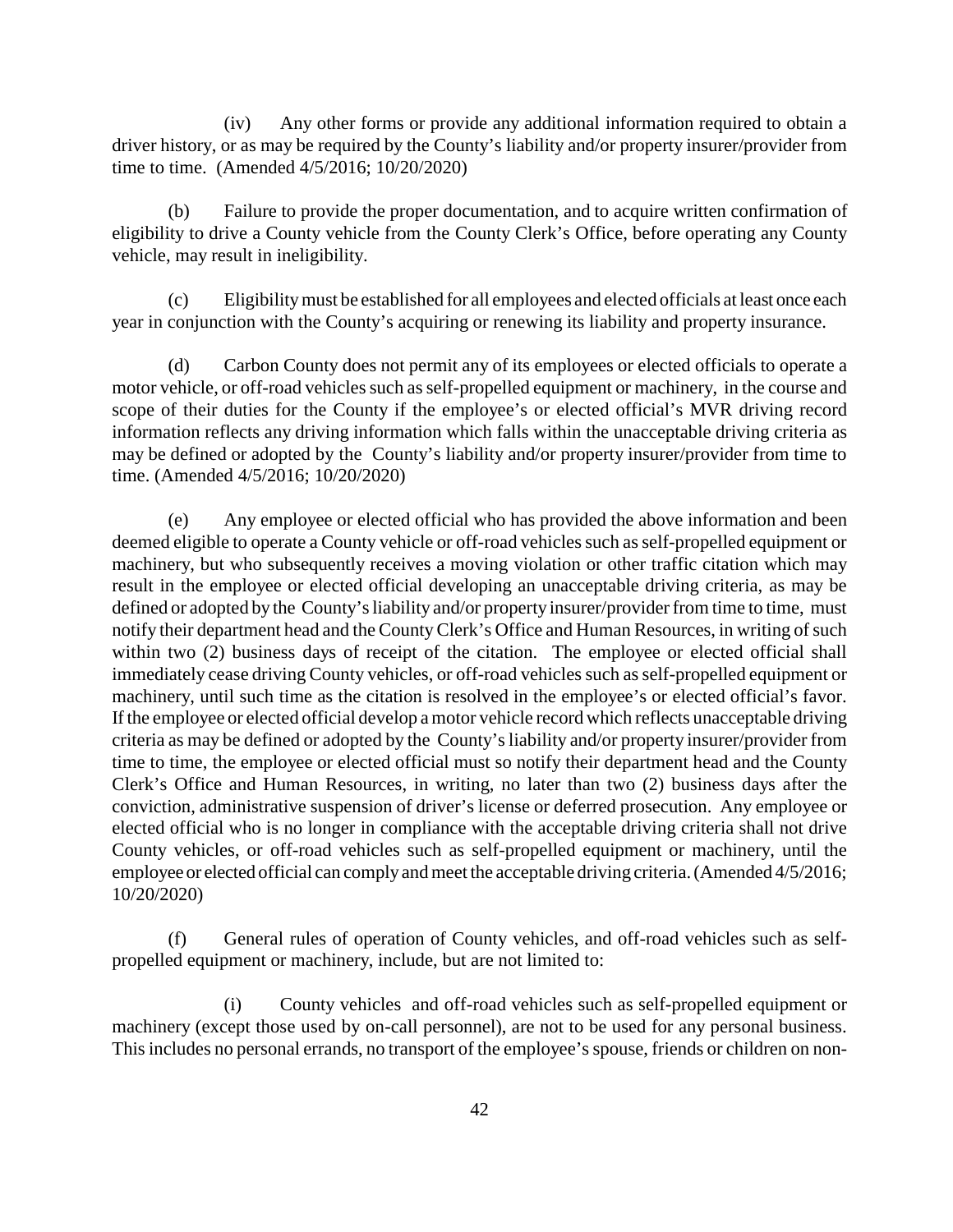County related business or for personal convenience; no transport of pets or personal possessions, other than small personal items necessary to personal comfort (for example, coat, boots, emergency winter gear, purse, lunch carrier, etc.) or to perform the County's business (for example, tools, computer, briefcase, papers, etc.).

(ii) Use of any type of tobacco products, including cigarettes, cigars, or "spit tobacco" (such as chewing tobacco or snuff), or use of e-cigarettes or any type of "vaping" products is prohibited. (Amended 4/5/2016; 10/20/2020)

(iii) All applicable laws shall be followed when driving, including use of seat belts.

(iv) No alcoholic beverages or controlled substances shall be consumed or present in County vehicles or off-road vehicles such as self-propelled equipment or machinery.

(v) Employees are not to operate a County vehicle or off-road vehicles such as self-propelled equipment or machinery while under the influence of alcohol or drugs.

(vi) County vehicles and off-road vehicles such as self-propelled equipment or machinery are to be locked and secured when not in use.

(g) Employees who drive their own vehicles while working for the County will comply with the general rules of operation and are fully responsible for paying any deductibles and expenses in case of an accident.

(h) Non-county employees or elected officials may be transported in County vehicles when such transportation has:

(i) Specifically been authorized in advance, in writing, by the Board of County Commissioners, or by persons specifically designated by the Board to grant such authorization; or

(ii) The persons to be transported are involved in or are participants of the activity or business which necessitates the use of the County vehicle; or

(iii) The persons to be transported are directly involved for or on behalf of the County in the activity or business which necessitates the use of the County vehicle.

(i) Employees are responsible for paying any fines due to moving violations or other traffic citations or parking tickets.

(j) In the event of an accident, the employee must immediately notify law enforcement, then their department head, and the County Clerk's Office, and Human Resources. (Entire Section 56 Amended: 1/15/2013)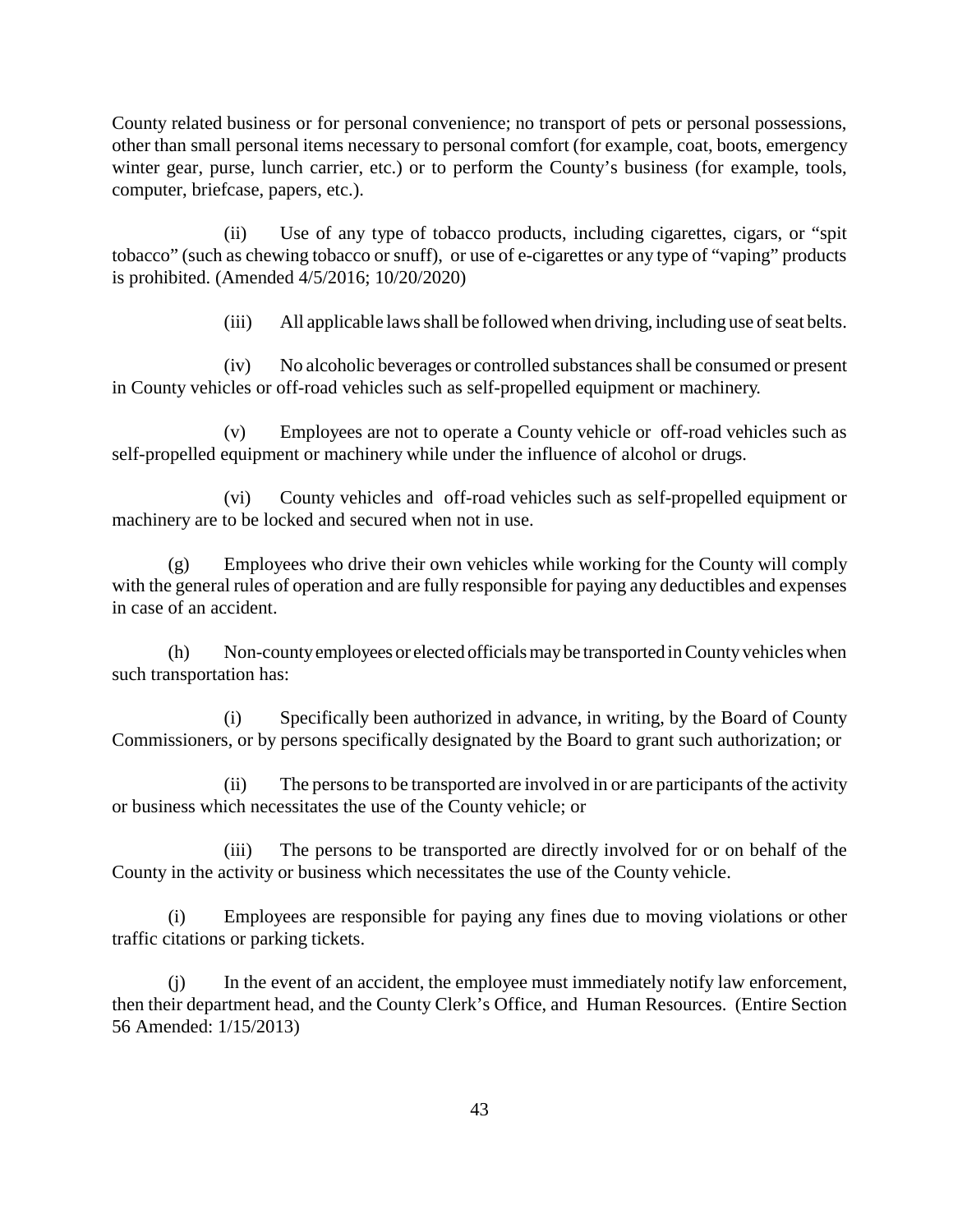# Chapter IX EVALUATIONS

Section 57. Evaluations.

(a) The purposes of evaluations, if performed, are to: (1) provide a method to improve the delivery of services by Carbon County; (2) improve job productivity; (3) provide feedback to an employee concerning performance; (4) identify areas of performance that may need improvement so that those areas may be discussed and facilitated where possible; (5) recognize outstanding performance.

(b) Department heads determine when and whether to perform evaluations of employees within their offices or departments.

# Chapter X PROBLEM SOLVING/GRIEVANCES

Section 58. Problem Solving.

(a) The Commissioners recognize that problems and disagreements may arise from time to time between and amongst its employees and between employees and their supervisors and department head. Employees are encouraged to settle their differences, informally, in a cooperative, respectful, and confidential manner as between themselves. If this cannot be accomplished, the assistance of the department head(s) and/or Human Resources is to be enlisted to settle the differences which may arise between employees. This is to be done informally and in a cooperative, respectful, and confidential manner.

(b) If the differences involve a department head and employee(s), then a meeting or conference with Human Resources may be requested by either the department head or employee(s) to discuss the problem and solutions and so as to settle the differences. This is to be done informally and in a cooperative, respectful, and confidential manner.

(c) If the problem cannot be resolved at that level, or if the problems and disagreements involve an employee supervised by the Commissioners, a meeting or conference with the Commissioners, department head, if any, Human Resources and employee(s) may be arranged to discuss the problem and its possible solutions in an informal manner. The solution reached by the parties, or the directive of the Commissioners, will be considered the final resolution of the problem.

(d) Except in those instances where an employee believes he or she has been subjected to sexual harassment or harassment based upon other protected characteristics, or other discriminatory conduct, employees are discouraged from contacting individual Commissioners on a one-on-one basis to solve problems, as individual Commissioners lack the authority to do so. (Amended: 4/5/2016; 10/20/2020)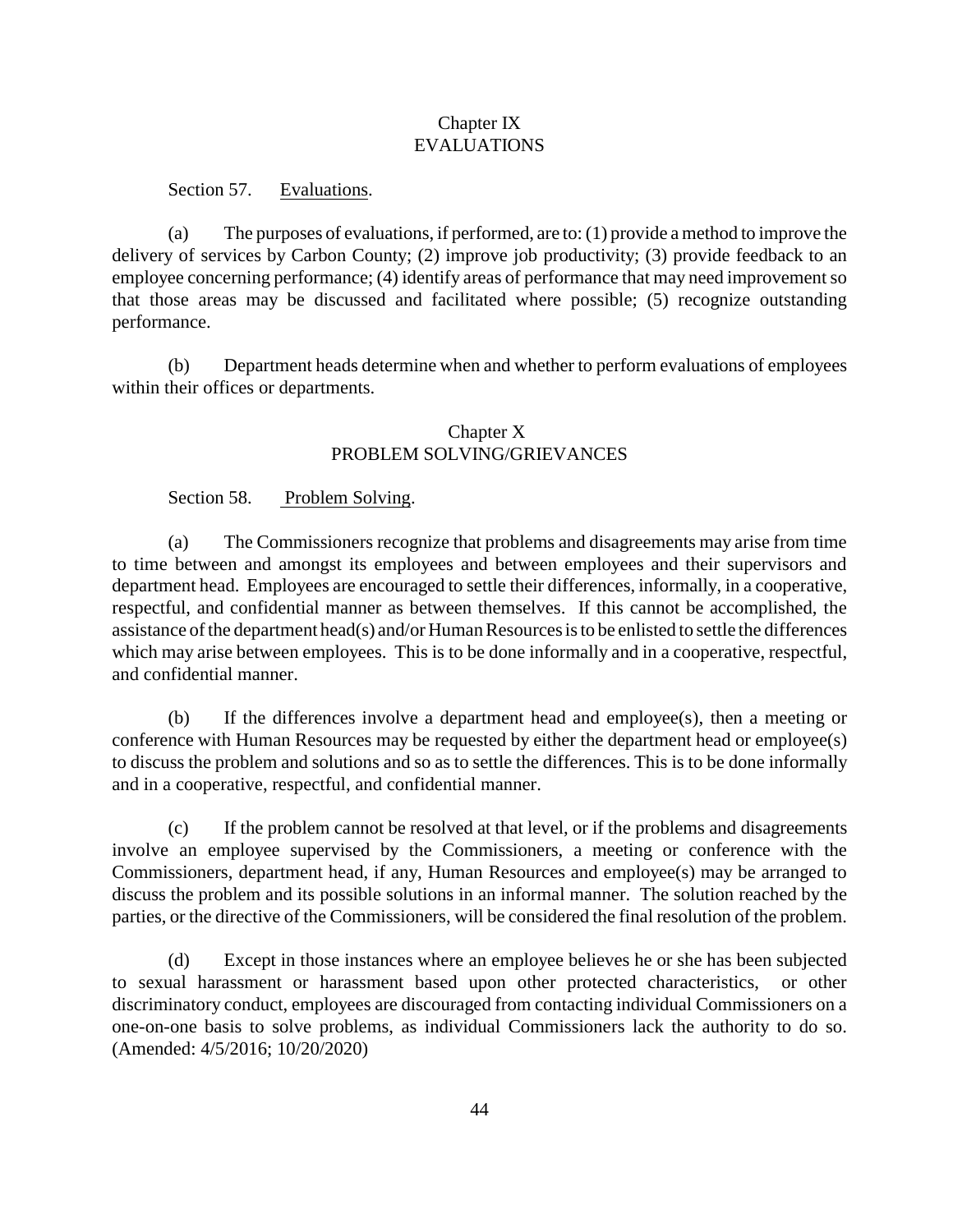Section 59. ADA/ADAAA Reasonable Accommodations. The County, department heads, and elected officials make employment decisions without regard to disability status, except where specific requirements constitute bona fide occupational qualifications necessary to proper and effective job performance. Employees, and applicants for employment, who wish to request reasonable accommodations of a physical or mental impairment should contact their department head and Human Resources so the interactive process can begin. The County, department heads, and elected officials, will exercise the right to begin the interactive process concerning reasonable accommodations if information comes into its/their possession that the interactive process is appropriate. Employees/applicants are required to participate in and cooperate during the interactive process concerning reasonable accommodations. Human Resources has been designated as the ADA Coordinator to provide information and coordinate compliance with the ADA/ADAAA, as amended from time to time. (Amended: 10/20/2020)

Section 59.1. No Pets; Service Animals and Therapy/Emotional Support Animals.

(a) Employees are not allowed to bring pets to the workplace.

(b) A "service animal" is a dog or miniature horse that is individually trained to do work or perform tasks for an individual with a disability as defined under the ADA/ADAAA, including physical, sensory, psychological, intellectual, or other mental disability. Service animals are working animals, not pets. The work or tasks performed by the service animal must be directly related to the individual's disability. The provision of emotional support, well-being, comfort or companionship do not constitute work or tasks under ADA/ADAAA.

(i) An employee with a service animal should request an accommodation under ADA/ADAAA. Generally, service dogs are permitted to accompany an employee in all areas of County property and facilities where the employee is allowed to go. A miniature horse is subject to an individualized assessment to determine whether the miniature horse can be accommodated using these assessment factors: (1) whether the miniature horse is housebroken; (2) whether the miniature horse is under the employee's control; (3) whether the facility can accommodate the miniature horse's type, size and weight; and (4) whether the miniature horse's presence will compromise legitimate safety requirements necessary for safe operations.

(ii) Service animal owners are responsible for (1) keepingthe service animal under their direct control at all times; (2) making certain the service animal does not disturb or disrupt the workplace; (3) immediately cleaning up after the service animal and properly disposing of the service animal's waste or other debris; (4) complying with any relevant city, county or state license and leash laws while the service animal is on County property and facilities; and, (5) damage or injury caused by the service animal.

(iii) An employee may be asked to remove the service animal from County property and facilities if: (1) the service animal is not under the employee's direct control; (2) the service animal is disturbing or disrupting the workplace and, after given an opportunity to get the animal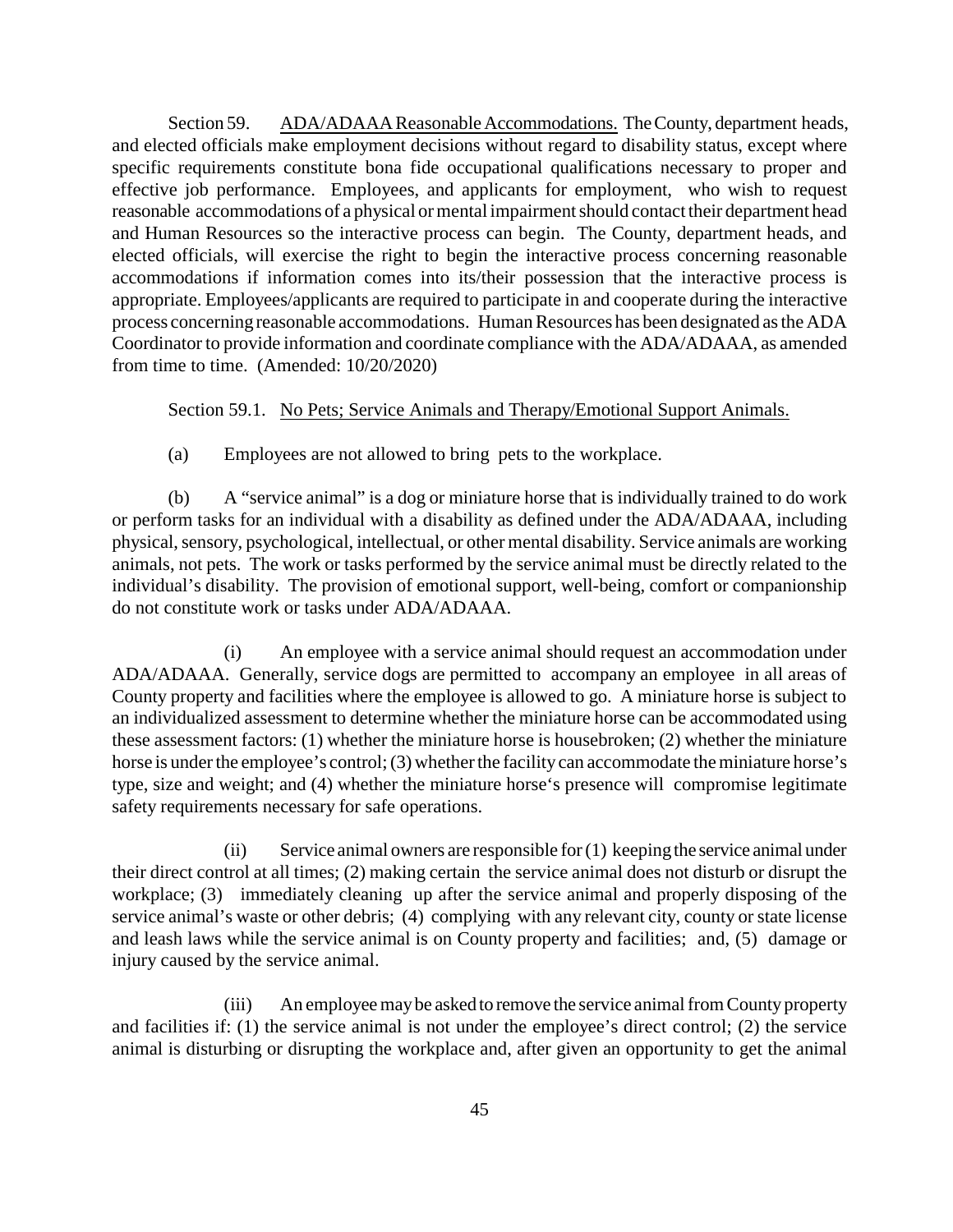under control, the disruption or disturbance continues; (3) the animal is not housebroken; (4) the presence, behavior, or actions of the service animal constitutes an immediate risk or danger to people and property. If asked to remove the service animal, the employee will be offered the opportunity to return to work and be provided with reasonable assistance at that time so as to be able to continue to performing their job functions. Depending on the seriousness of the animal conduct or repeated misconduct, a service animal may be excluded from County property, temporarily or permanently. If the service animal is excluded, the County will engage in the interactive process with the employee in evaluating reasonable accommodations for the employee.

(c) A therapy or emotional support animal ("therapy animal") is an animal that provides emotional support or passive comfort that alleviates one or more of the identified symptoms or effects of a disability. A therapy animal is not a service animal. Employees with a therapy or emotional support animal should request an accommodation; access for a therapy animal is evaluated similarly to any other request for accommodation through the interactive process. (Amended: 10/20/2020)

Section 59.2. ADA Grievances. The ADA requires that public entities establish a procedure whereby individuals can make complaints of discrimination based on disability status in admission to and access to programs, services, and activities of the public entity. Those persons who have, or believe they have, a grievance under the Americans With Disabilities Act (ADA), as amended from time to time, shall file the grievance, in the form of a complaint, as follows:

(a) The complaint must be filed in writing, or an alternative format, as soon as possible, but not later than sixty (60) days after the alleged discriminatory act occurs, although the time may be extended by a showing of good cause from the complainant. Other arrangements for submission of a complaint, such as an in-person interview or recording in lieu of a written complaint will be made available upon request by persons who have difficulty using a written format.

(b) The complaint must be mailed or delivered in person to the ADA Coordinator, Carbon County Courthouse, PO Box 6, Rawlins, Wyoming 82301.

(c) The written complaint shall contain as much information as possible, but not less than the following information:

(i) The name, address, and daytime telephone number of the individual making the complaint, and that of any authorized representative.

(ii) A description of the alleged discrimination in sufficient detail to inform the County of the nature and date of time alleged violation, including all persons known to the complainant to have been involved.

(iii) The complaint shall be signed and dated by the complainant or the authorized representative.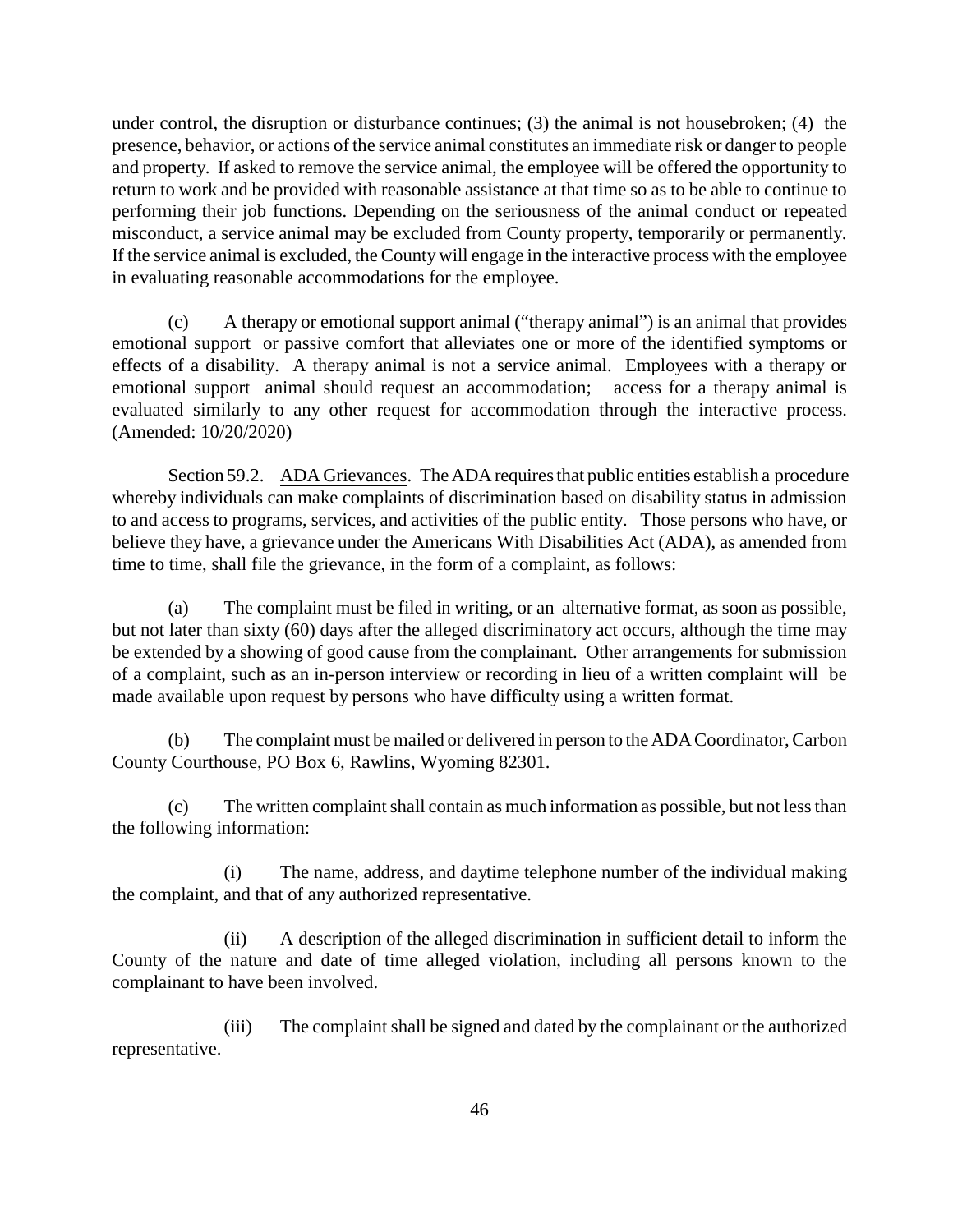(iv) Complaints filed on behalf of third persons shall describe and identify the alleged victims of discrimination.

(d) Within twenty-one (21) calendar days of receipt of the complaint, the ADA Coordinator will meet with the complainant to discuss the complaint and possible resolutions. The ADA Coordinator, shall then cause a thorough, but informal, investigation of the complaint to be made and will consult with staff in the Carbon County Attorney's Office as deemed necessary or desirable. All interested persons shall be afforded an opportunity to present evidence or information relevant to the complaint. If the complainant fails or refuses to meet with the ADA Coordinator, the complainant will be deemed withdrawn by the complainant.

(e) Within thirty (30) calendar days of the meeting with the complainant, the ADA Coordinator will respond in writing, or where appropriate, in a format accessible to the complainant, such as large print, Braille, or audio tape. The response will explain the position of the County, offer options for substantive resolution of the complaint, and provide notice of the rights available to the complainant to appeal to the Board of County Commissioners if the response by the ADA Coordinator does not satisfactorily resolve the issue.

(f) If the response by the ADA Coordinator does not satisfactorily resolve the issue, the complainant may appeal the decision to the Board of County Commissioners within fifteen (15) calendar days after receipt of the ADA Coordinator's response. An appeal is made by mailing, or delivering in person a notice of appeal to the Board of County Commissioners, c/o the CountyClerk, Carbon County Courthouse, PO Box 6, Rawlins, Wyoming 82301.

(g) Within thirty (30) calendar days of receipt of the notice of appeal, the Board of County Commissioners will meet with the complainant and ADA Coordinator to discuss the complaint and possible resolutions. The Board may review any information developed by the ADA Coordinator and other information that may be presented by the complainant and ADA Coordinator. Within thirty (30) calendar days of the meeting, the Board of County Commissioner will respond in writing, and where appropriate, in a format accessible to the complainant, such as large print, Braille, or audio tape, with a final resolution of the complaint.

(h) Files of the complaints received, including all decisions and documents and evidence developed during the investigation by the ADA Coordinator, shall be maintained for a period of not less than five years from the date the complaint is filed with the ADA Coordinator.

(i) Nothing in this grievance procedure shall be construed as preventing an individual from pursuing other remedies, including filing the complaint with any federal agency believed to be appropriate, or a federal district court.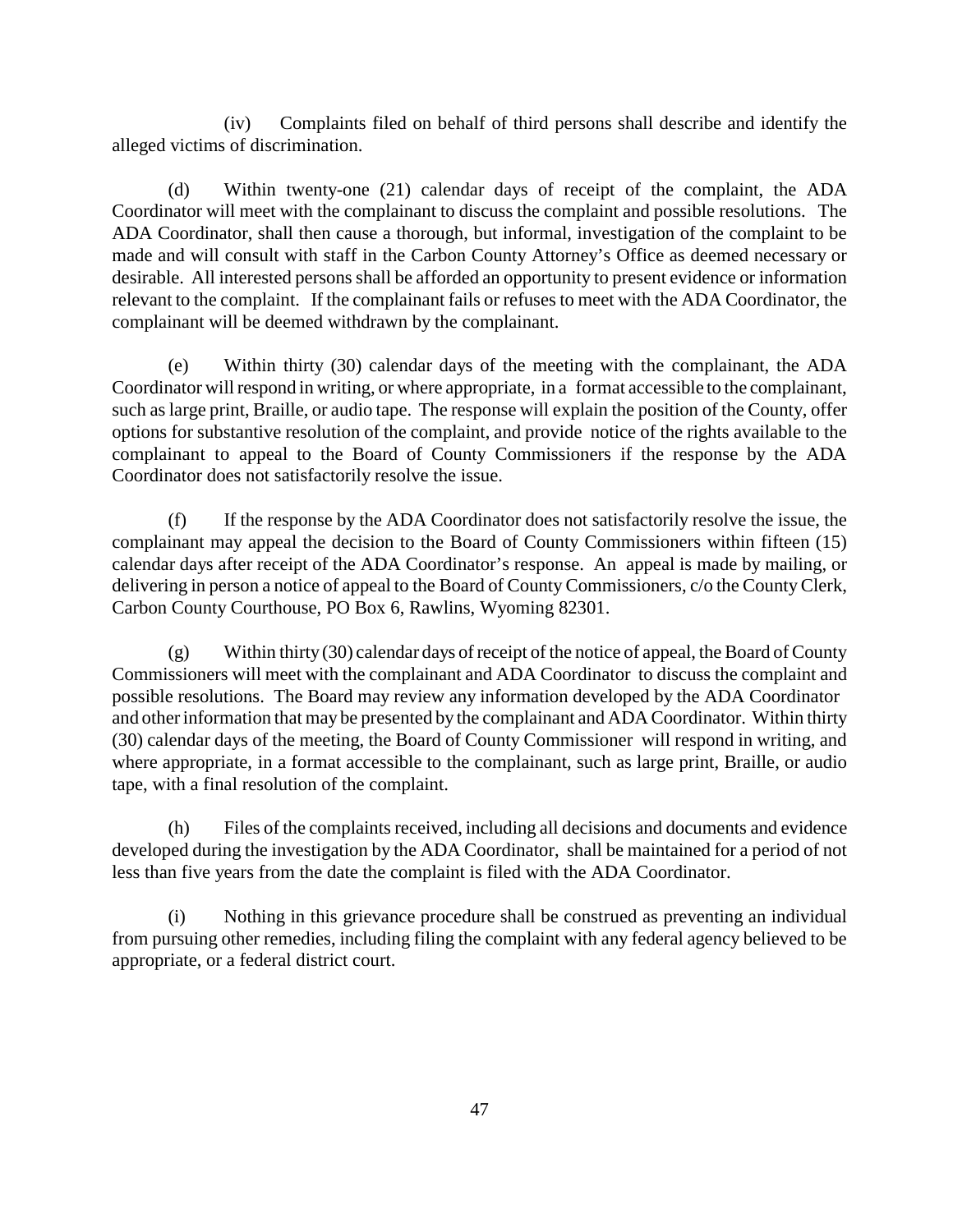## Chapter XI SEPARATION FROM EMPLOYMENT

#### Section 60. Termination.

(a) Department headsmayterminate employees working in their offices/departments. The Commissioners may terminate employees it supervises. In the event of a department head vacancy, the Commissioners may terminate employees in that department.

(b) An employee who believes they have been terminated for a legally impermissible reason, *i.e.*, race, color, sex or gender, sexual orientation, gender identity or expression, national origin, religion, disability status, age, political affiliation, protected veteran status, genetic information, anyother characteristic protected byfederal or state law, or exercise of a constitutionally protected right, is required, within five (5) business days of the effective date of termination to request, in writing, a meeting or conference with the Commissioners. The written notice shall set forth, in detail and with specificity, all facts which establish the legally impermissible reason for the termination. The request for a meeting with the Commissioners shall be delivered to the Carbon County Clerk, the department head involved, Human Resources, and the County Attorney. A meeting will be scheduled with the Commissioners within thirty (30) calendar days of receipt of the request. A request for a meeting does not suspend the effective date of termination. (Amended 4/5/2016)

Section 61. Resignation from Employment. Employees are requested to submit written notice of resignation as far in advance of the effective date of the resignation as possible.

#### Section 62. Failure to Return from Leave; Job Abandonment–Voluntary Resignation.

(a) Failure to return from an approved leave of absence on the agreed date, without prior written approval to extend the leave, is considered a voluntary resignation.

(b) Failure to report to work for three consecutive work days is considered voluntary resignation.

Section 63. Return of County Property, Equipment and Keys/Final Paycheck. All property belonging to the County must be returned to the County prior to delivery of the employee's final paycheck. The final paycheck shall be available to the employee at the next regular payroll payment date following his or her separation date. The final paycheck will include pay for accrued, but unused vacation, sick leave (subject to the limitations set forth in Section 40), and accrued compensatory time. Any amounts owed to the County by the employee, including but not limited to any amount owed for County issued equipment which is not returned or is damaged, lost or stolen, uniforms not returned, or improper charges to or misuse of the County credit/debit card as described in the Debit/Credit Card User Agreement shall be deducted from the employee's paycheck. (Amended 4/5/2016)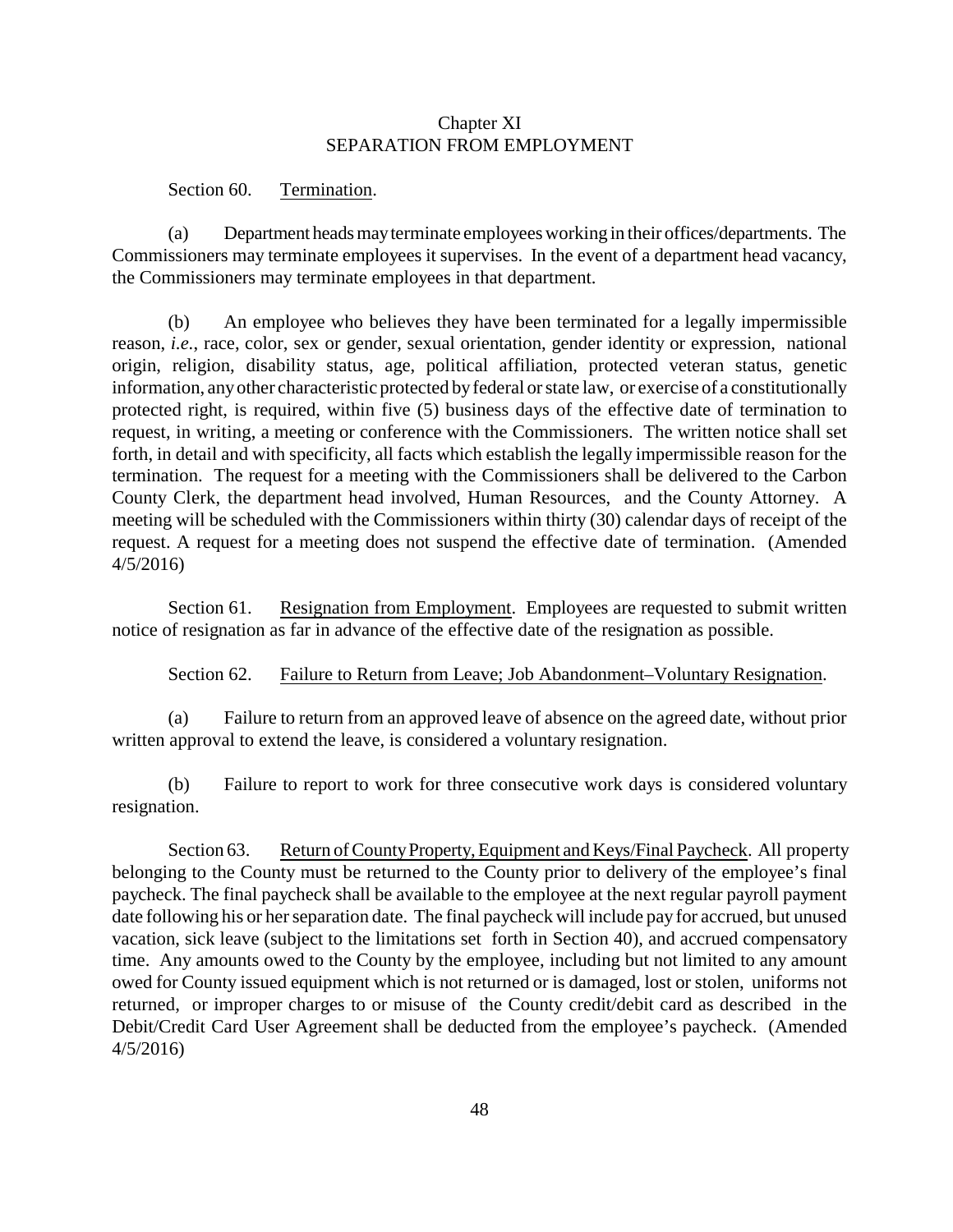## Chapter XII MISCELLANEOUS PROVISIONS

Section 64. Personal Information. Personal data on all employees, such as address, home telephone number, and tax withholding information is to be current and accurate at all times. Each employee is to report any changes in personal data as soon as possible to the department head and Human Resources. The County will not release such personal data to outside agencies, without the permission of the employee, except those to whom such disclosure must be made by law.

Section 65. Personnel Records. The County maintains personnel records on each individual employee concerning the status of accrued vacation, paid sick leave, donated sick leave, hours of work, requests for time off, evaluations, if available, and other pertinent work-related information. Personnel records are the property of the County; however, employees may review their own files, with supervision, at reasonable times during business hours by making such request to Human Resources. (Amended 4/5/2016)

Section 66. Medical Records. Any medical records concerning an employee, such as worker's compensation claims, sick leave doctor reports or Familyand Medical Leave documentation shall be kept in a file separate from the personnel records and shall be considered to be confidential. Internal access to and use of such information shall be in accordance with the requirements of state and federal law.

Section 67. Situations Not Specifically Addressed. It is not possible to cover each and everysituation which may arise dealing with employees. The Commissioners shall be the final policy making authority for the County in all personnel matters and shall make the final interpretation of the provisions of this Personnel and Benefit Manual.

Section 68. Employee Acknowledgment and Receipt. Each employee, at the time of receipt of a copy of the manual, and any amendments hereto, shall acknowledge receipt of such in writing. A copy of that receipt shall be placed in the respective personnel file for each employee. Every employee shall make themselves familiar with the contents of the Personnel and Benefit Manual, and any amendments thereto, immediately after receipt.

Section 69. Effective Date. The third amendments to the Carbon County Personnel and Benefits Manual (2020) become effective November 1, 2020. The third amendments to the Carbon County Personnel and Benefits Manual (2020) as adopted, as well as the amendments to the rules and regulations, supersede and repeal all previous inconsistent provisions. This *Carbon County Personnel and Benefits Manual (2020)* and the referenced and attached Appendices supercede and replace all previous versions. (Amended: 1/15/2013; 4/5/2016; 10/20/2020)